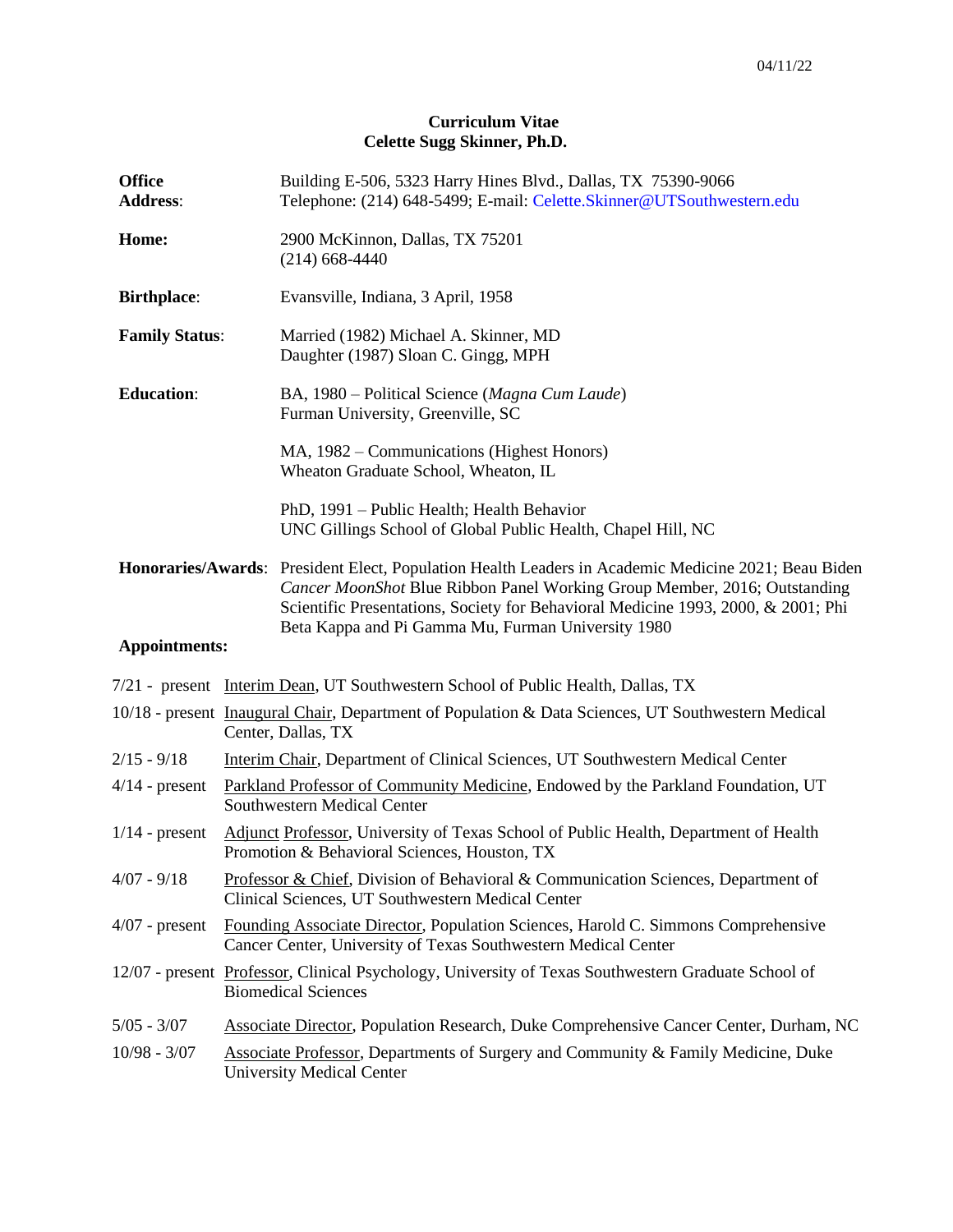| $10/98 - 5/05$ | Member, Prevention, Detection & Control Program, Duke Comprehensive Cancer Center                                                                                              |
|----------------|--------------------------------------------------------------------------------------------------------------------------------------------------------------------------------|
|                | 10/99 - present Adjunct Professor, Department of Health Education & Health Behavior, Gillings School of<br>Global Public Health, University of North Carolina, Chapel Hill, NC |
| $8/05 - 7/10$  | Adjunct Associate Professor, School of Nursing, University of North Carolina at Chapel Hill                                                                                    |
| $7/93 - 9/98$  | Assistant Professor, Mallinckrodt Institute of Radiology, Washington University School of<br>Medicine, St. Louis, MO                                                           |
| $9/93 - 7/95$  | Member, Prevention & Control and Cancer Genetics Research Programs, Washington<br>University Siteman Cancer Center, St. Louis, MO                                              |
| $2/92 - 7/93$  | Instructor, Clinical Practice & Health Policy Analysis Section, Regenstrief Institute for<br>Health Care, Indiana University School of Medicine, Indianapolis, IN              |
| $1/88 - 6/91$  | Project Manager and Teaching Assistant, Department of Health Behavior, University of<br>North Carolina Gillings School of Global Public Health, Chapel Hill, NC                |
| $7/84 - 11/87$ | Consulting Partner, Skinner & Britt Research Communications, Durham, NC                                                                                                        |
| $2/83 - 6/84$  | Director of Marketing & Product Research, Victor Books Publishing, Glen Ellyn, IL                                                                                              |
| $1/82 - 1/83$  | Coordinator of Research, Management Development Associates, Wheaton, IL                                                                                                        |

# **Teaching/Mentoring:**

Regenstrief Institute for Health Care Research, Indiana University Medical School – Participating Faculty: Clinical Scholar Training Program (KL2; PI Robert Dittus)

Washington University in St. Louis **-** Chair: Dissertation Committee for Dr. Elizabeth L. Ryan Washington University Department of Psychology, 1996-1997

 Member: Thesis Committee for Chiung-Ying Chen, Washington University School of Occupational Therapy (1995); Dissertation Committees for Drs. Thomas Burroughs (1997) and Gretchen Brennes (1998) Washington University Department of Psychology

University of North Carolina at Chapel Hill **–** Member: Dissertation Committee for Drs. Sarah C. Kobrin (2000-2002), Laura Fish (2005-2006), and Jennifer Gierish (2004-2007), Gillings School of Global Public Health, Department of Health Behavior, and Dr. Denise Spector (2005-2007), School of Nursing

Preceptor: Master's Practicum for Adam Buchanan, Gillings School of Global Public Health, Department of Health Behavior, 1999-2000

Lectures: *Seminar in Health Communications*, Lineberger Comprehensive Cancer Center, 1999; *Seminar in Cancer Prevention & Control*, Department of Epidemiology, 2000-2006; and *Evaluation Research Methods* and *Social & Behavioral Science Foundations of Health Education*, Department of Health Behavior, 2003-2006, Gillings School of Global Public Health

Duke University Medical Center **-** Mentor: *Veterans' Administration Career Development Award* to Lori Bastian, MD, 1999-2002; 3<sup>rd</sup>-Yr Medical Student Clinical Research Rotation for Lisa Ross, 2002-2003; *PAIR Program Cancer Prevention & Control Summer Internship* for Camille Wright, 2003; *Behavioral Cooperative Oncology Group Post-Doctoral Fellowship* for Usha Menon, PhD, RN, 2001 and Sarah C. Kobrin, PhD, 2002-2003

Lectures: *Clinical Research Methods,* DUMC Masters' Program in Clinical Research, 2002-2003; *Evidence-Based Medicine*, DUMC Physician's Assistant Program, 2003; *Research in Cancer Control*,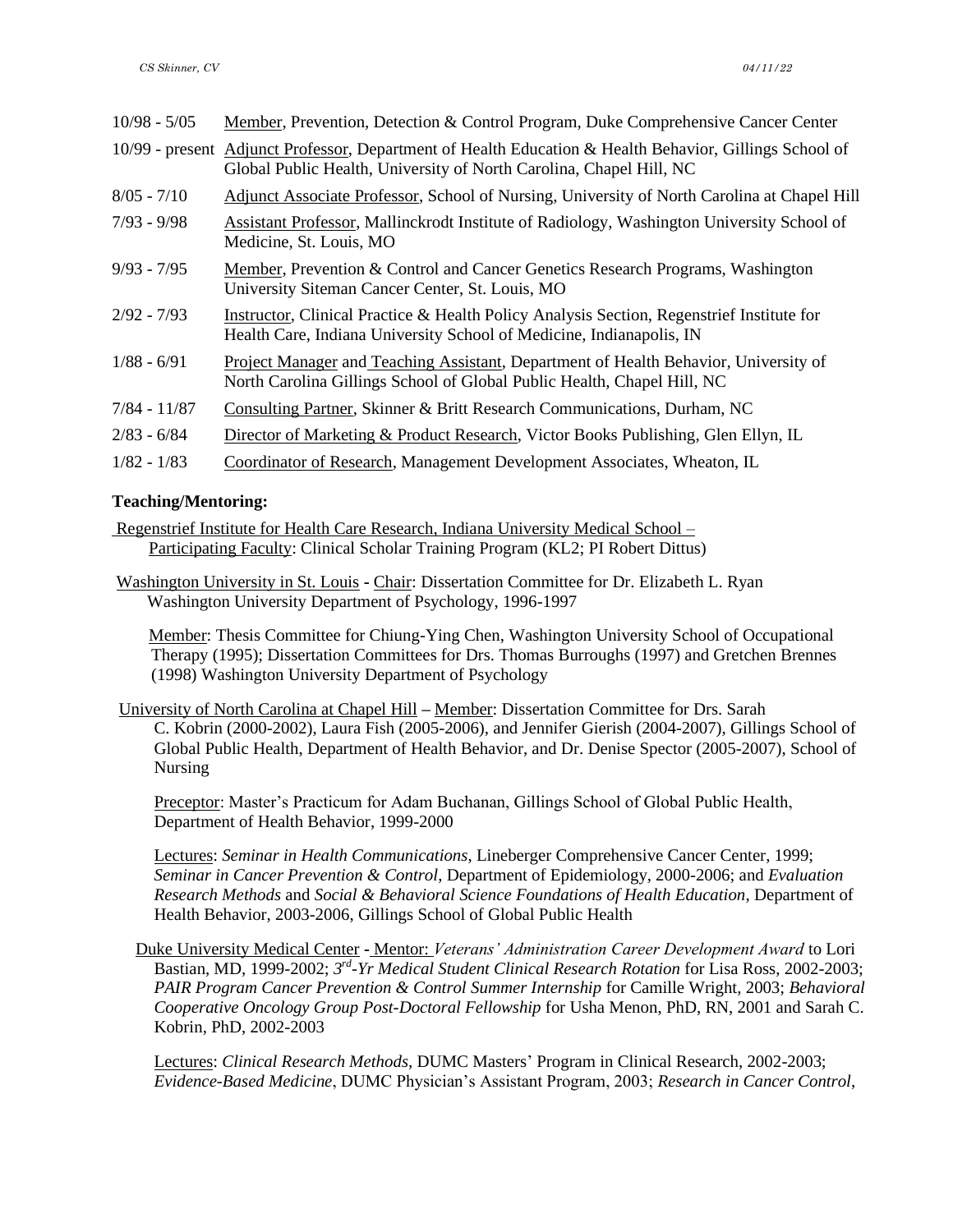Duke University Medical Center, North Carolina Central University & Lincoln Community Health Center Partnership to Eliminate Disparities in Cancer Outcomes and Research (NCI P20), 2003, 2005

- University of Texas School of Public Health Dallas Regional Campus **–** Lectures: *Health Disparities*, 2008; *Health Behavior Theory*, 2009
- University of Texas Southwestern Medical Center **–** Mentor: CTSA KL2 Clinical Scholars Anna Brandon, PhD, Samir Gupta, MD, Kimberly Perry, DDS and Manjula Julka, MD, 2007-2010; Stephen Inrig, PhD and Una Makris, MD 2014-2015; Jaqueline Powers, MD, 2015-2016; Caitlin Murphy, PhD, 2018-2019; and Amy Hughes, PhD, 2020-2022, UTSW Center for Translational Medicine

Lectures: Community Action Research Track, UT Southwestern Medical School, 2008; *Research Methods*, 2015; *Outcomes and Health Services Research*, Department of Clinical Sciences, 2011-2016; *Health Behavior,* Department of Clinical Nutrition, 2013; Personal Effectiveness, *LEAD Program*, 2016-2021.

Member: Dissertation Committee for Drs. Todd Dunn, 2007-2009 and Andrea Croom, 2010-2012, Department of Psychology

Co-Director: *Writing Scientific Grant Applications* course, KL2 Clinical Scholars Master's Program, Department of Clinical Sciences, UT Southwestern, 2009-present

Chair: *K Grant Pre-Review Committee*, UT Southwestern Center for Translatioal Medicine, 2009-2016

Chair: *Community-Based Pilot Research Grants Program*, UT Southwestern, 2013-present

Chair: Mentoring Committee for Amit G. Singal MD (Department of Medicine), 2011-2013

Member: Mentoring Committee for David Gerber MD (Department of Medicine) 2011-2013 and Christy Turer MD (Department of Pediatrics) 2015-2018

Member: Faculty Development Committee for Courtney Balentine MD (Department of Surgery) 2019- 2020

Southwestern Health Resources **–** Member: THR Scholar Selection Committee, 2016-present; Subject Matter Expert for Cancer Screening, Quality Performance Improvement Iniative, 2018-2020

#### **Panels and committees:**

National Cancer Institute/NIH

- Member*:* NCI SPECIAL EMPHASIS PANEL, RFA CA97-018, *Long-Term Cancer Survivors: Research Initiatives* Bethesda, MD, 18-20 March, 1998
	- *Ad Hoc* Member*:* NIH REVIEW PANEL for Sociology, Nursing, Epidemiology and Medicine (SNEM 1), October 1999; Small Business Research Grants (SBIR), March 2002 & Sept 2004; Subcommittee G (R25 & K Awards), October 2003; Community-Level Health Promotion (CLHP), October 2006; Health Services Organization & Development, June 2007; Health Services and Organizational Development (HSOD), Feb 2019
	- Charter Member*:* NIH REVIEW PANEL for Community Level Health Promotion (CLHP), 2008-2012
	- **Chair: CANCER GENETICS NETWORK Education & Communications Committee,** 1998 and Behavioral Sciences Working Group, 1999-2004
	- **. Member: NATIONAL COMPREHENSIVE CANCER NETWORK Breast Cancer** Screening Panel, 2001-2007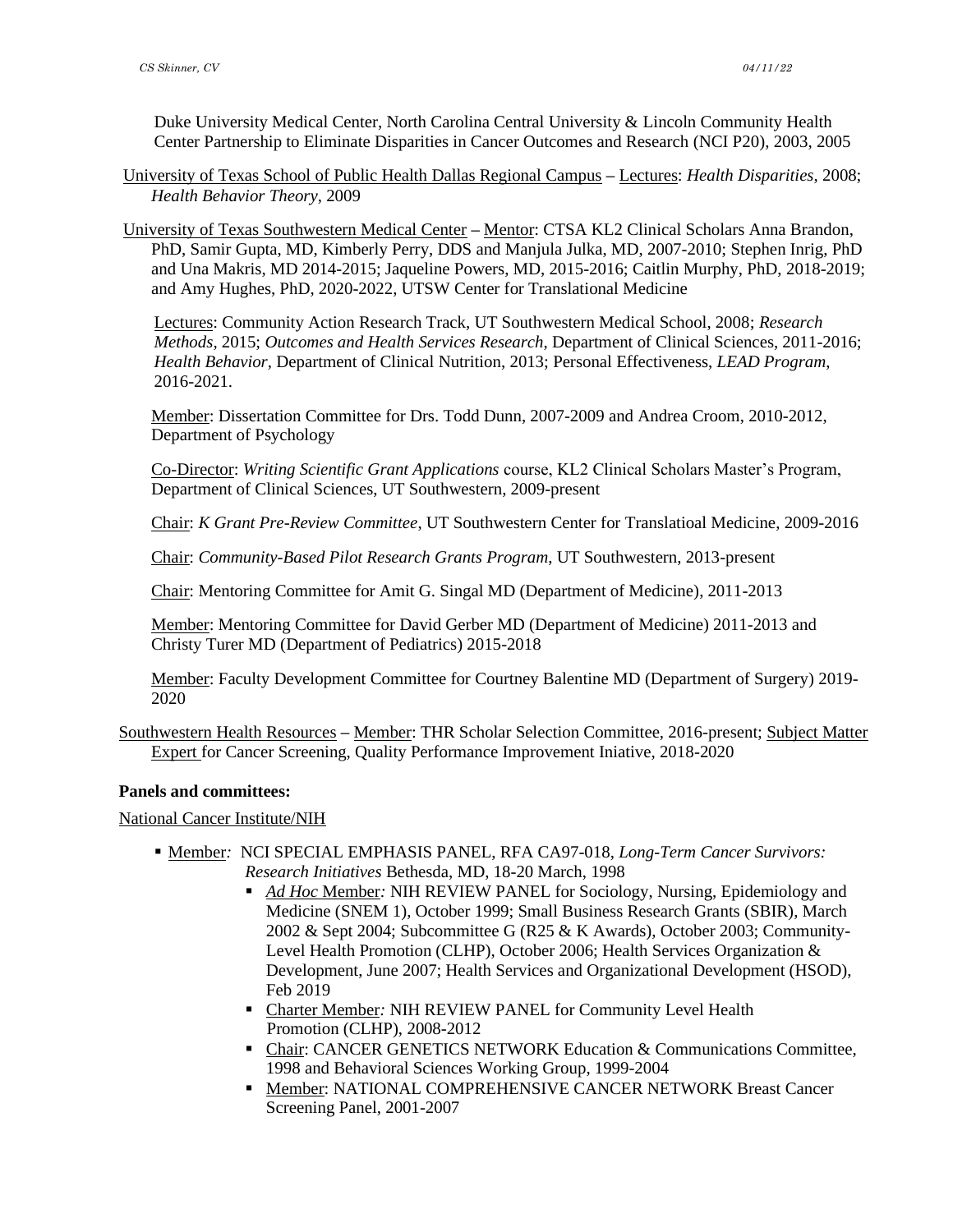- **.** Member: NATIONAL CONSORTIUM OF CLINICAL TRANSLATIONAL SCIENCE INSTITUTE'S Community Engagement Working Group, 2007-2013
- Chair: NCI PROSPR Consortium National Steering Committee, 2011-2013 and Member: 2013-present
- Member: NCI *Moon Shot* Blue Ribbon Panel Workgroup on Dissemination & Implementation Research, 2016

Washington University

- Chair: Human Subjects Committee's Task force on Health Services Research, 1998
- **Exercise 1** Scientific Advisory Board Member: Center of Excellence in Cancer Communications Research 2009

#### Duke University:

- **Leader: High-Risk Populations and Screening Emphasis Area, Cancer Prevention** Detection & Control Program, Duke Comprehensive Cancer Center, 2000-2003
- Member: Bakke Scholars selection committee and faculty mentor, 1999-2001
- Associate Director for Population Sciences: Duke Comprehensive Cancer Center, 2004- 2007

University of Texas Southwestern School of Medicine (member):

- Appointment, Promotions & Tenure Committee, Department of Clinical Sciences, 2007-2015
- Obesity Outreach Executive Committee, 2007-2010
- Scientific Advisory Committee for the National Children's Study, 2008-2012
- Protocol Review & Monitoring and Disease-Oriented Team Leaders Committees Harold C. Simmons Comprehensive Cancer Center, 2008-2015
- CTSA Pilot Research Review Committee, 2008- 2014
- Children's Clinical Research Review Committee, 2007- 2014
- Health Services & Policy Research Task Force, 2009
- International/Underserved Task Force, 2009
- **EXECUTE:** Institutional Wellness Advisory Committee, 2009-2016
- Post-Tenure Review Committee, 2013-2015
- 6-Year Planning Committee, UT Southwestern School of Health Professions, 2015-present
- 6-Year Planning Committee, UT Southwestern Medical Center, 2015-present, Chair, Clinical and Translational Research Subcommittee, 2020
- **•** Dean's Advisory Council, 2015-present
- UTSW-THR Academic Affiliation Agreement Workgroup, 2015-2016
- THR Scholars Selection Committee, 2016-present
- Member, Search Committees for
	- Executive Vice President for Health System Affairs, 2018
	- Chair, Department of Surgery, 2017
	- Division Chief for Hematology-Oncology, Department of Internal Medicine, 2018
	- GI Cancer Program Leader for the Simmons Comprehensive Cancer Center, 2018
	- Chair, Department of Internal Medicine, 2019
	- Chair, Department of Applied Clinical Research, School of Health Professions, 2020
	- Division Chief of Nephrology, Department of Internal Medicine, 2020
	- Vice Provost & Senior Associate Dean for Basic Research, 2020
- Steering Committee for the UT Southwestern Enterprise Data Warehouse 2019-Present
- Clinical/Translational Research Connectivity Work Group, Clinical Strategic Planning Initiative 2019
- SMU-UTSW Task Force on Collaboration, 2019-present
- SARS CoV2 Prevalence Study Committee, 2020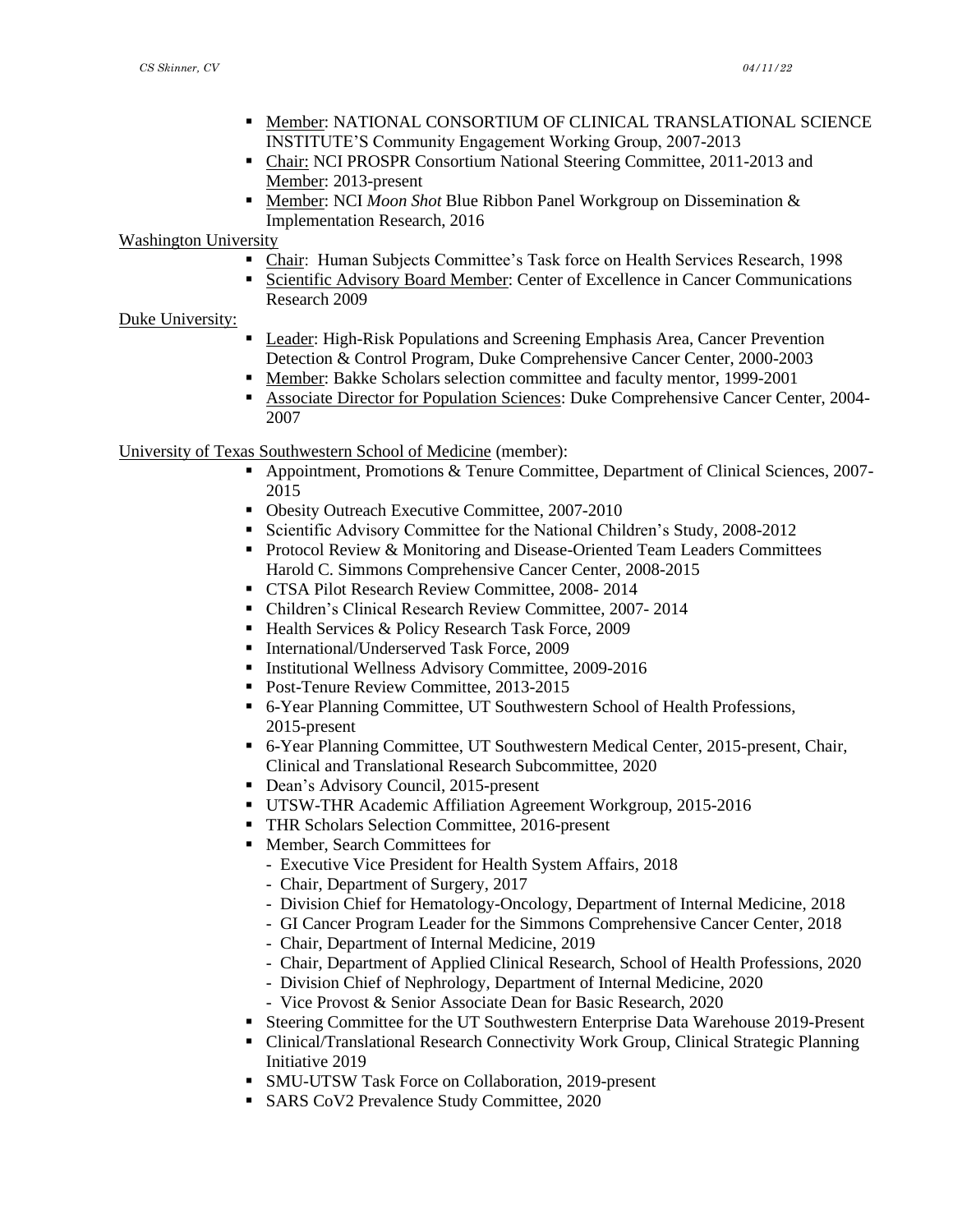■ Clinical/Translational Research Advisory Committee, 2020-present

# UT Health School of Public Health

■ Member, Dallas Regional Dean Search Committee 2016

# University of Texas System

■ Member, Collaborative on Population Health Innovation & Improvement 2016-present

# Government & Not-for-Profit Organizations

- Member: Behavioral Cooperative Oncology Group Executive Committee, *Walther Cancer Research Institute*, 1999-2007
- **Example: North Carolina Legislative Advisory Committee on Cancer Coordination &** Control, and Writing Group for the North Carolina Cancer Plan, *North Carolina Department of Health and Human Services*, 1999-2007
- Member: Board of Directors, *MAP International, Inc.*, Brunswick, GA, 2001-2010 & Selection Committee, *MAP International Fellowship for Senior Medical Students*, 2004- 2009
- Member: Board of Directors, *UNC Gillings School of Global Public Health Foundation*, 2011-2017
- Chair: Board of Directors, *UNC Gillings School of Global Public Health Foundation*, 2018-2020
- Member: Education Committee and Program Committee, *American Association for Cancer Research*, 2016

# **Professional societies & organizations:**

- American Society for Preventive Oncology
- American Association for Cancer Research
- American Public Health Association
- Interdisciplinary Association for Population Health Sciences
- Population Health Leaders in Academic Medicine, President Elect

#### **Consulting Relationships**:

- United Health Care, Minneapolis, MN 1995
- DuPont Merck Pharmaceuticals, Wilmington, DE 1995
- Physicians Health Plan, St. Louis, MO 1996
- Vida Healthcare Inc., Minneapolis, MN 1997

#### **External Scientific Advisory Boards:**

- *Center of Excellence in Cancer Communication Research (CECCR)* at the Saint Louis University School of Public Health, 2004-2009, and at the George Warren Brown Institute of Public Health at Washington University in St. Louis, 2009-2012
- 4CNC: CDC Cancer Prevention and Control Network site at the University of North Carolina at Chapel Hill 2005-2006
- **Indiana University Simon Cancer Center 2006-2014**
- *Lineberger Center for Excellence in Cancer Survivorship*, Lineberger Comprehensive Cancer Center, 2007-2009
- *UNC/North Carolina Central University Partnership Grant for Mentoring Minority Scholars* (NCI U54) Chair, 2010-present
- University of Virginia Cancer Center, 2016-present
- Moffitt Comprehensive Cancer Center, 2017-present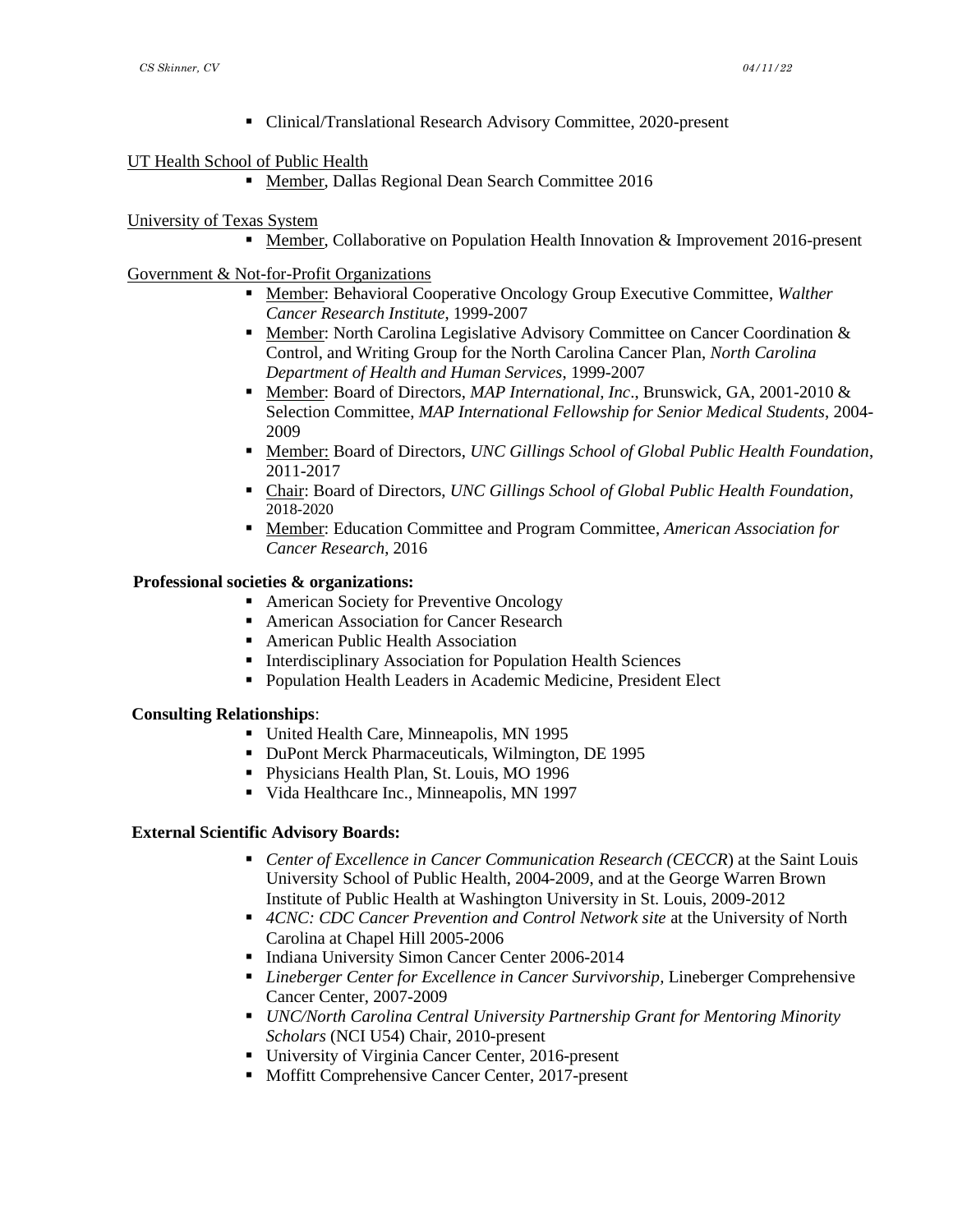▪ The Ohio State University James Comprehensive Cancer Center, *Outsmart HPV* Project, 2019-present

**Editorial Board Member**: CANCER PREVENTION, EPIDEMIOLOGY & BIOMARKERS, 2001-2002 *Ad Hoc* **Reviewer for**: JOURNAL OF GENERAL INTERNAL MEDICINE, 1993, 2004 PATIENT EDUCATION & COUNSELING, 1993, 2001-2006 JOURNAL OF WOMEN'S HEALTH, 1994-1995 JOURNAL OF THE AMERICAN MEDICAL ASSOCIATION, 1996, 1999, 2001 HEALTH EDUCATION THEORY & PRACTICE, Glanz K, Lewis FM, & Rimer BK (Eds) Jossey-Bass Publishers, San Francisco, 1996 AMERICAN JOURNAL OF PREVENTIVE MEDICINE, 1997-2005 HEALTH EDUCATION RESEARCH: THEORY & PRACTICE, 1997-2000, 2010 PSYCHOLOGY HEALTH & MEDICINE, 1997-1998 HEALTH PSYCHOLOGY, 1998-2003 PREVENTIVE MEDICINE, 1998, 2000, 2002-2003, 2006-2007 JOURNAL OF THE NATIONAL CANCER INSTITUTE, 1999 TAILORING HEALTH MESSAGES: CUSTOMIZING COMMUNICATION WITH COMPUTER TECHNOLOGY, Kreuter MW, Farrell D, Olevitch L & Brennan L. Lawrence Erlbaum Associates, Publishers, Mahwah, NJ, 2000 AMERICAN JOURNAL OF PUBLIC HEALTH, 2001-2002 HEALTH EDUCATION & BEHAVIOR, 2001 JOURNAL OF SOCIAL & CLINICAL PSYCHOLOGY, 2001 JOURNAL OF THE AMERICAN MEDICAL WOMEN'S ASSOCIATION, 2001, 2003 JOURNAL OF HEALTH CARE FOR THE POOR & UNDERSERVED, 2003 PSYCHOLOGY & HEALTH, 2003 HEALTH EDUCATION JOURNAL, 2003 CANCER PREVENTION, EPIDEMIOLOGY & BIOMARKERS, 2003-2008, 2010, 2015, 2018, 2021 JOURNAL OF HEALTH COMMUNICATIONS, 2003, 2005 CANCER PREVENTION & DETECTION, 2006 NORTH CAROLINA MEDICAL JOURNAL, 2006 INTERNATIONAL JOURNAL OF BEHAVIORAL NUTRITION & PHYSICAL ACTIVITY, 2006 JOURNAL OF CLINCAL ONCOLOGY, 2007 BMC WOMEN'S HEALTH, 2007 PUBLIC HEALTH GENOMICS, 2009 JOURNAL OF HEALTH COMMUNICATIONS, 2009 PSYCHOLOGY & AGING, 2010 CANCER, 2014, 2016, 2021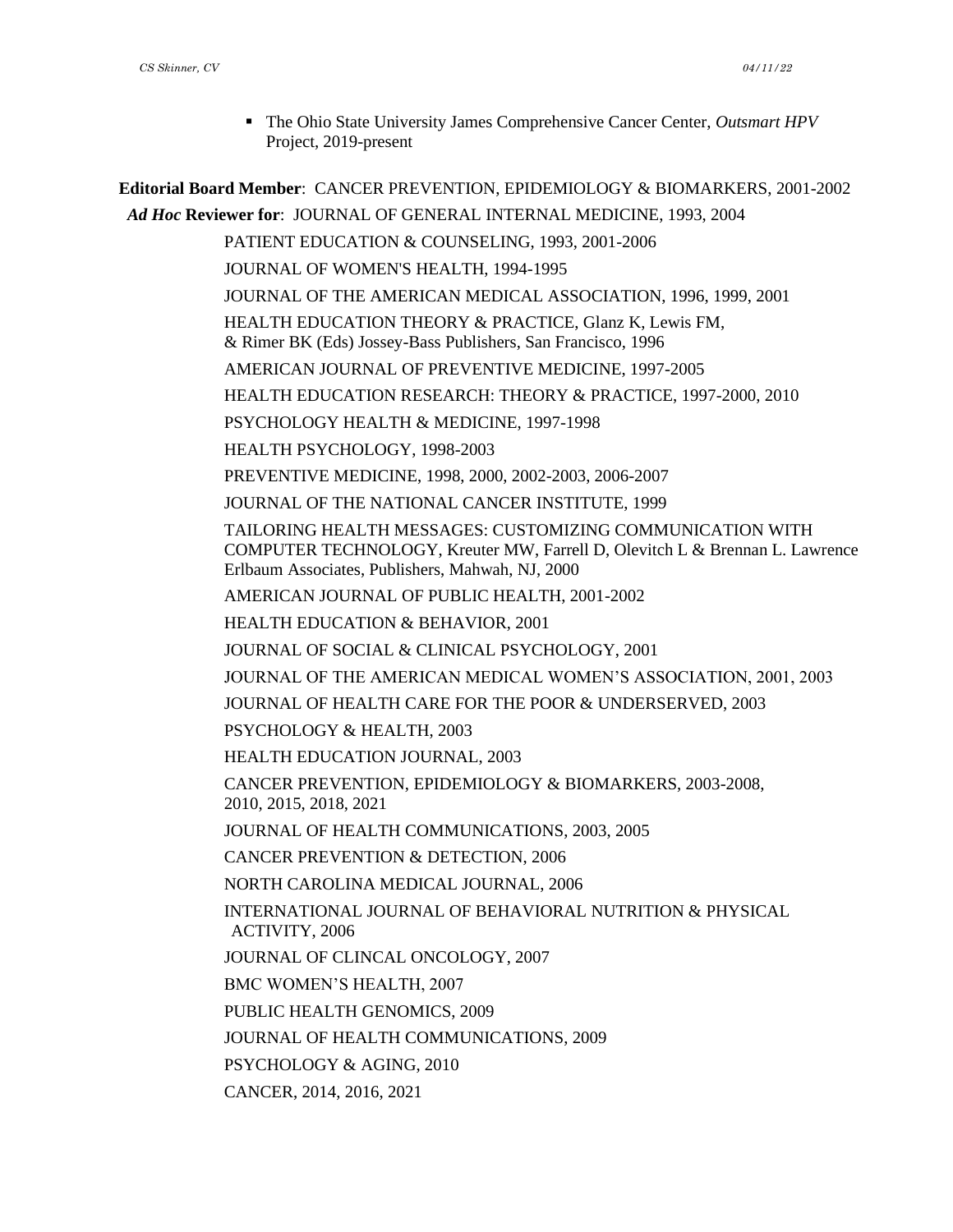# VACCINE, 2015 PSYCHO ONCOLOGY, 2017 AMERICAN JOURNAL OF GASTROENTEROLOGY, 2018

#### **Research Support:**

# **a. NIH (Completed)**

- 1.National Cancer Institute, 1994–1998 (\$381,000) R25 5CA 66820 Principal Investigator – *Breast cancer education for older, urban, minority women*
- 2. National Cancer Institute, 1994–1998 (\$870,000) R01 CA 58606 Co-Investigator – *Interventions for breast cancer screening behaviors*
- 3. National Cancer Institute, 1996-1999 (\$50,000) RO3 CA 71719 Principal Investigator – *Genetic risk assessment counseling for breast cancer*
- 4. National Institute for Nursing Research, 1996-2000 (\$368,000 @ Washington Univ.) R01 04081 Site Principal Investigator – *Comparison of tailored interventions for mammography*
- 5. National Cancer Institute, 1999-2004 (\$93,936) RO1 CA 00014 Site Principal Investigator – *Culturally relevant tailoring for cancer control in black women*
- 6. National Cancer Institute, 1998-2002 (Project 3: \$596,434) PO1 CA72099 The Duke University Cancer Prevention Research Unit PO1 Project Leader – *Promoting informed decision making about mammography*
- 7. National Cancer Institute, 1998-2000 (\$4,670,920) U24 CA78157 Co-Investigator – *Carolina and Georgia Genetics Network Center*
- 8. National Cancer Institute, 1995-2000 (Leader Project 3: \$850,000) PHS P50 CA68438; The Duke Breast Cancer SPORE. Project Leader – *Facilitating informed consent in BRCA testing decision making*
- 9. National Cancer Institute, 1999-2004 (\$1,663,852) RO1 CA63782 Co-Investigator – *Increasing colorectal cancer screening among carpenters*
- 10. National Cancer Institute, 2001-2003 (\$50,000) RO3 CA93184 Co-Investigator – *Tailored interventions for colon cancer screening*
- 11. National Cancer Institute, 2002-2005 (\$750,000) P20 CA 91433 Principal Investigator – *Partnerships to eliminate disparities in cancer outcomes and research*
- 12. National Cancer Institute, P50 CA068438 Specialized Program of Research Excellence in Breast Cancer, 2003-2008 (\$7,500,000) Project Leader – *The Duke breast cancer SPORE*
- 13. National Cancer Institute, 2003-2007 (\$2,539,026) R01 CA100387 Co-Investigator – *Enhancing Patient-Oncologist Communication*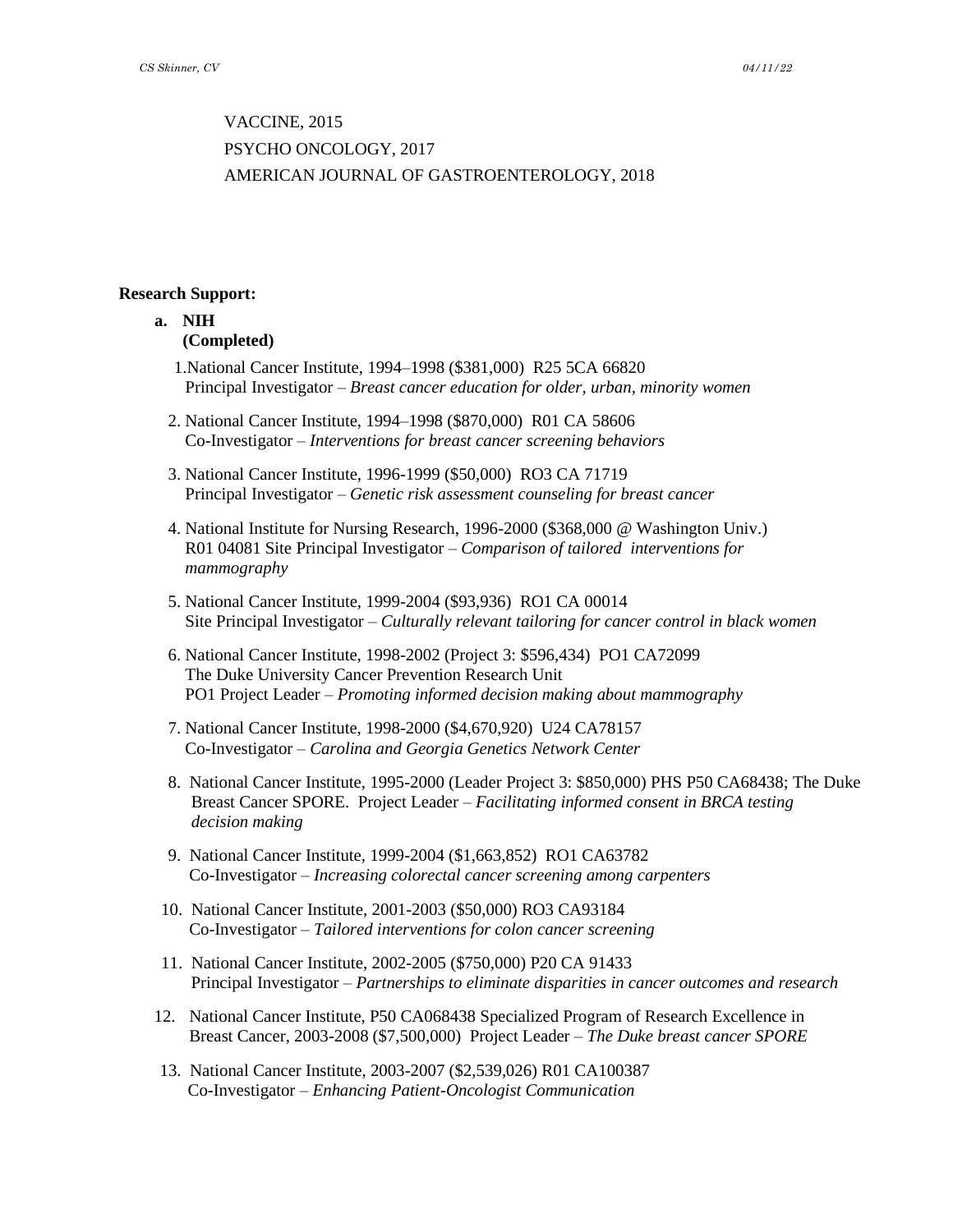- 14. National Cancer Institute, 2004-2009 (\$2,250,000) R01 CA105786 Site Principal Investigator – *Finding the minimal intervention for mammography maintenance*
- 15. National Institute for Nursing Research/National Cancer Institute, 2004-2011 (\$2,500,000) RO1 NR008434 Site Principal Investigator, *Promoting breast cancer screening via computer vs. phone*
- 16. National Cancer Institute, 2006-2011 (\$2,340,000) R01 CA115983 Site Principal Investigator – *Promoting colon cancer screening among African Americans*
- 17. National Cancer Institute, RO1 CA12233, 2007-2012 (\$2,000,000) Principal Investigator – *Facilitating Risk-Appropriate Colorectal Cancer Testing*
- 18. National Institutes of Health, NIH U54RR023468, 2007-2012 (\$4,186,261) Co-Investigator - *North and Central Texas Clinical and Translational Science Initiative*
- 19. National Institutes of Health, NIH 3RO1 CA122330, 2009-2011 (\$97,088) ARRA Stimulus Administrative Supplement Principal Investigator *- Facilitating Risk-Appropriate Colorectal Cancer Testing Spanish CRIS*
- 20. National Cancer Institute, 2011-2012 (\$100,000) RO3 CA1159706 Mentor – *Adherence to Cancer Risk Management Among Unaffected BRCA 1 & 2 Mutations*
- 21. National Cancer Institute, 2011-2016 (\$4,351,632) NCI U54 CA163308 Contact Principal Investigator (MPI with Ethan Halm, MD, MPH) - *Population-based Research Optimizing Screening for Colo-rectal Cancer through Personalized Regimens (PROSPR): The Parkland-UT Southwestern PROSPR Center*
- 22. National Cancer Institute, 2012-2015 (\$100,000) R03 CA159706 Mentor**:** *An Inter-Personal Framework for Lung Cancer Decision-Making in African Americans*
- 23. Agency for Healthcare Research and Quality, 2013-2019 (\$3,235,734) R24HS022418 Co-Investigator and Stakeholder Engagement Core Leader: *UT Southwestern Center of Patient- Centered Outcomes Research (PCOR)*
- 24. National Cancer Institute, 2013-2019 (\$1,562,557) R01CA178414 Co-Investigator: *Developing a self-persuasion intervention promoting HPV vaccination*
- 25. National Institutes of Health/NCATS, 2013-2018 (\$19,650,711) UL1TR001105 Population Sciences Research Program Leader: *UT Southwestern Clinical and Translational Alliance for Research (UT-STAR)*
- 26. National Cancer Institute, 2010-2015 (\$4,720,203) 5P30 CA142543. Associate Director and Population Sciences Research Program Leader: *Cancer Center Support Grant*
- 27. National Cancer Institute, 2014-2016 (\$969,434) NCI U54 CA 163308-04S1 Contact Principal Investigator (MPI with Jasmin Tiro, PhD): *Population-based Research Optimizing Cervical Cancer Screening through Personalized Regimens (PROSPR): The Parkland-UT Southwestern PROSPR Center*
- 28. National Institutes of Health/National Cancer Institute, 2010-2016 (\$4,720,203) 5P30 CA142543, Associate Director for Population Science: *Cancer Center Support Grant*
- 29. National Institutes of Health, 2015-2019 (\$99,999) K23 AG045287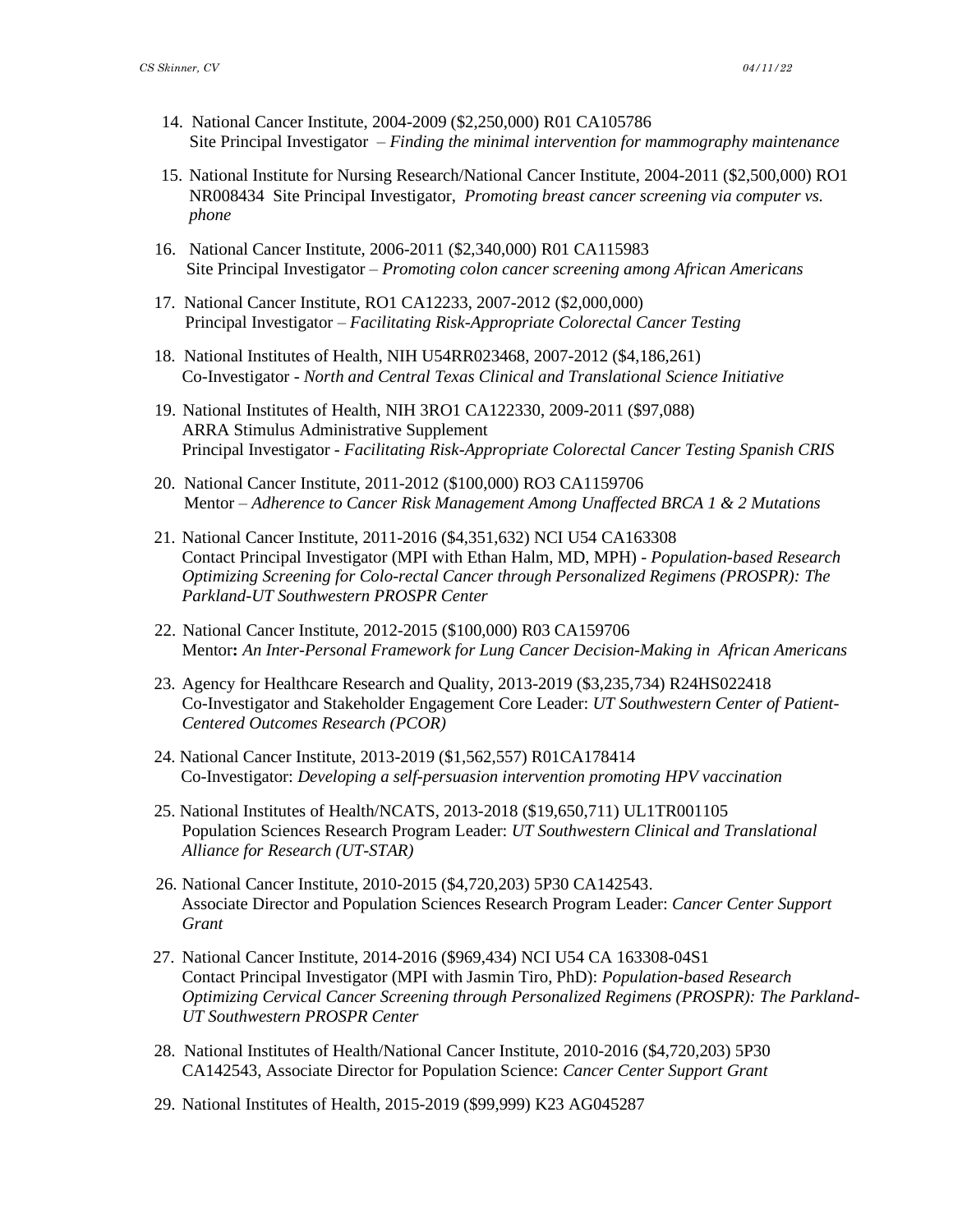Mentor, *End of Life Care Among Hospitalized African Americans*

- 30. National Cancer Institute, 2016-2017 (\$499,538) NCI 3U54 CA 163308-05S2 Principal Investigator: *National survey on oncologist reimbursement & EHR-based tools: Optimizing care delivery and trial accrual*
- 31. National Cancer Institute, 2015-2016 (\$476,263 NCE) U54CA163308 Contact Principal Investigator (MPI with Jasmin Tiro, PhD, MPH & Ethan Halm, MD, MPH) *Population-based Research Optimizing Screening through Personalized Regimens-Revisions to Enhance the Collection of Cervical Cancer Screening Data (U54)*
- 32. National Cancer Institute, 2015-2017 (\$593,148) 3U54CA 163308 Contact Principal Investigator (MPI with Jasmin Tiro, PhD, MPH) *Population-based Research Optimizing Screening through Personalized Regimens-Revisions to Enhance the Collection of Cervical Cancer Screening Data (U54)*

## **(Active)**

- 33. National Cancer Institute, 2018-2024 (\$4,193,608 @ UT Southwestern) UM1 CA222035 MPI (with Douglas Corley MD, PhD, Aruna Kamenini PhD, MPH, Jessica Chubak PhD, MPH Joanne Schlossinger MD & Ethan Halm MD, MPH) *Population-based Research to Optimize the Colorectal Cancer Screening Process*
- 34. National Cancer Institute, 2018-2024 (\$15,904,670) UM1 CA221940 MPI (with Jasmin Tiro PhD, MPH, Aruna Kamenini PhD, MPH & Jennifer Haas MD, MPH)  *Multi-level Optimization of the Cervical Cancer Screening Process in Diverse Settings & Populations*
- 35. National Cancer Institute, 2021-2026 (\$11,384,396) P30 CA142543 (PI Carlos Arteaga, MD) Cancer Center Support Grant  *Associate Director for Population Sciences*
- 36. National Instutite of Aging, 2021 2025 (\$952,485) K76 AG068515 (PI Courtney Balentine, MD, MPH) A Pilot Study of Local Anesthesia for Inguinal Hernia Surgery in Older Adults Mentor

#### **b. Cancer Prevention Research Institute of Texas**:

#### **(Completed)**

Prevention Grant (\$999,877); PI Argenbright, *Breast Screening and Patient Navigation (BSPAN)* Co-Investigator

Prevention Grant (\$349,000); PI Tiro, *Multicomponent Intervention Promoting HPV Vaccination in Safety-net Clinics* Co-Investigator

Prevention Grant (\$898,662); PI Gupta, *Increasing colorectal cancer screening in a safety-net health system with a focus on the uninsured: benefits and costs* Co-Investigator

Prevention Grant (\$455,776); PI, Trivedi, *Promoting Activity in Cancer Survivors (PACES): An active living intervention for breast cancer survivors*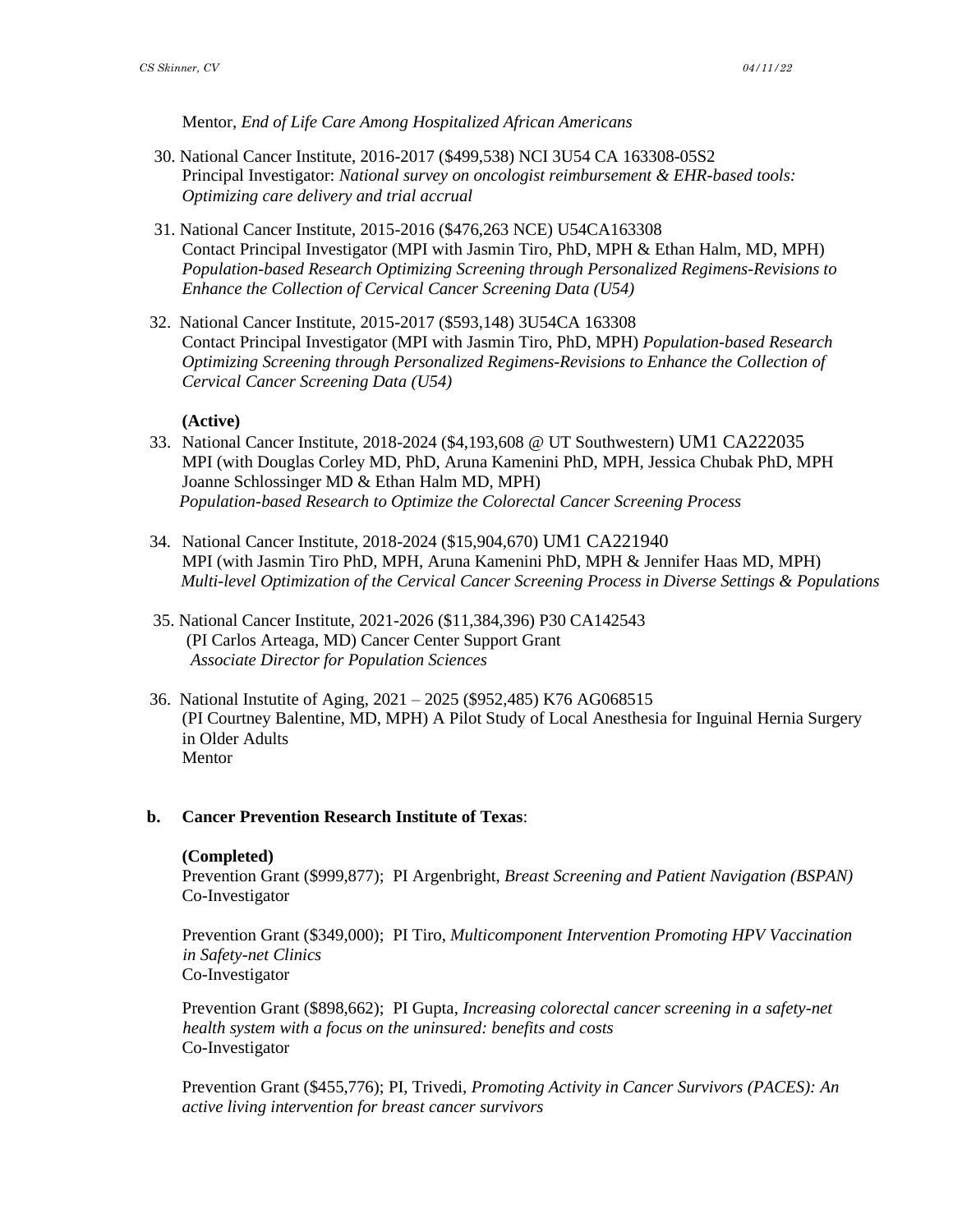#### Co-Investigator

Prevention Grant (\$474,700); PI Gerber, *Randomized Controlled Trial (RCT) of Patient Navigation for Lung Cancer Screening in Urban safety-net system* Co-Investigator

**(Active)**

#### **c. Other**

#### **(Completed)**

- 1. University of North Carolina at Chapel Hill Biomedical Science Research Grant Award 1989 (\$7,000) Principal Investigator – *Tailored patient prompts for mammography screening*
- 2. Lineberger Comprehensive Cancer Center, Cancer Control Seed Grant Award 1989 (\$4,000) Principal Investigator – *Relative effectiveness of tailored v. standard physician recommendations for mammography*
- 3. Indiana State Department of Health Preventive Health/Health Services Block Grant Award 1992 (\$51,000) Principal Investigator – *Increasing cancer-control activities in primary practice*
- 4. Indiana University IUPUI Faculty Development Grant, 1992 (\$5,000) Co-Investigator – *Factors affecting breast cancer screening participation*
- 5. Washington University/American Cancer Society Internal Research Grant, 1996 (\$10,700) Co-Investigator – *Prophylactic mastectomy: patient characteristics and adjustment*
- 6. Mallinckrodt Medical, Inc., 1996-1998 (\$30,000) Principal Investigator – *Genetic risk assessment counseling for breast cancer*
- 7. Walther Cancer Research Institute, 1997-1999 (\$115,000) Principal Investigator – *Genetic risk assessment counseling for colorectal cancer*
- 8. Walther Cancer Research Institute, 1999-2001 (\$300,000) Principal Investigator – *Development and feasibility testing of a Cancer Risk Intake System*
- 9. Duke University Comprehensive Cancer Center, Prevention Pilot Grant Application, 2001-2002 (\$15,000) Co-Investigator – *The role of acculturation in predicting successful outcomes for African Americans participating in the PREMIER study*
- 10. The North Carolina Advisory Committee for Cancer Coordination & Control, 2004-2005 (\$35,000) Co-Investigator – *COPING* – *Clinical outreach program in genetics*
- 11. Department of Defense, 2005-2008 (\$3,000,000) W81XWH-05-1-0383 Co-Investigator – *Guilford Genomic Medicine Initiative*
- 12. Commercial Real Estate Women (CREW) 2008-2009 (\$29,214)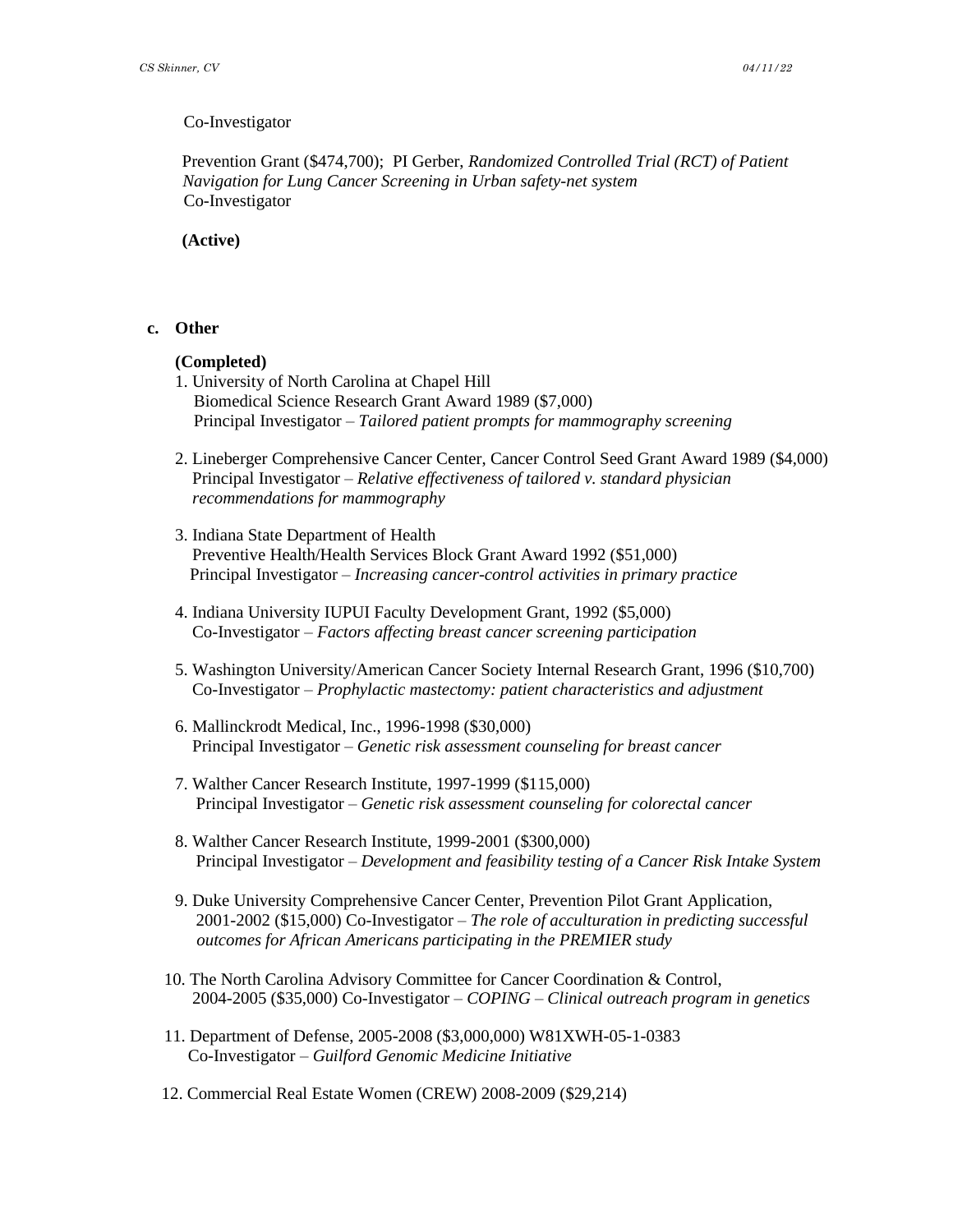Principal Investigator - *Mothers' Exposure and Reaction to Media Messages about the HPV vaccine* 

- 13. National Institutes of Health/NCRR, 2009-2010, (\$47,868) 5UL1RR024982-03 Pilot Award of North and Central Texas Clinical Translational Science Initiative (CTSA) Co- Investigator – *Neighborhood change and physical activity: the Fair Park natural experiment*
- 14. National Institutes of Health/NCRR, 2009-2010, (\$56,397) 5UL1RR024982-03 Pilot Award of North and Central Texas Clinical Translational Science Initiative (CTSA) Co-Investigator - *Evaluating Conceptual Equivalence of a HPV Vaccine and Media Exposure Survey for Spanish and English-speaking Mothers*

**Bibliography** (Citations-14,195; h-index-58; i10-index-138 as of Oct 2021)

#### **a. Peer-reviewed publications:**

- 1. Berend MJ, Sullivan DC, Kornguth P, **Skinner CS**, Iglehart JD & Skinner MA. The natural history of mammographic calcifications subjected to interval follow-up. Archives of Surgery, Vol. 127(11):1309- 1313, 1992. PMID: 1444792
- 2. **Skinner CS**, Siegfried J, Kegler MC & Strecher VJ. The potential for computers in patient education. Patient Education & Counseling, Vol. 22(1):27-34, 1993. PMID: 8134319
- 3. **Skinner CS**, Strecher VJ & Hospers H. Physician recommendations for mammography: Do tailored messages make a difference? American Journal of Public Health, Vol. 84(1):43-49, 1994. PMCID: PMC1614921
- 4. Strecher VJ, Kreuter MW, den Boer DJ, Kobrin S, Hospers HJ & **Skinner CS**. The effects of computertailored smoking cessation messages in family practice settings. Journal of Family Practice, Vol. 39(3):262-270, 1994. PMID: 8077905
- 5. Kreuter MW, Strecher VJ, Harris R, Kobrin SC & **Skinner CS**. Are patients of women physicians screened more aggressively? A prospective study of physician gender and screening. Journal of General Internal Medicine, Vol. 10(3):119-125, 1995. PMID: 7769467
- 6. Swigonski NL, **Skinner CS** & Wolinsky FD. Maternal prenatal preventive health behaviors as predictors of breast feeding, early childhood injury, and vaccination. Archives of Pediatric & Adolescent Medicine, Vol. 149(4):380-385, 1995. PMID: 7704165
- 7. **Skinner CS**, Zerr AD & Damson RL. Incorporating mobile mammography units into primary care: Focus group interviews among inner-city health center patients. Health Education Research: Theory & Practice, Vol. 10(2):179-189, 1995. PMID: 10160229
- 8. **Skinner CS**, Champion VL, Gonin R & Hanna M. Do perceived barriers and benefits vary by mammography stage? Psychology, Health & Medicine, Vol. 2(1):65-75, 1997. doi: 10.1080/13548509708400561.
- 9. Champion VL, **Skinner CS**, Miller AG, Wagler KW & Goulet RH. Factors influencing effect of mammography screening in a university workplace. Cancer Prevention & Detection, Vol. 21(3):231-241, 1997. PMID: 9167040
- 10. **Skinner CS**, Arfken CL & Sykes RK. Knowledge, perceptions, and mammography stage of adoption among older urban women. American Journal of Preventive Medicine, Vol. 14(1):54-63, 1998. PMID: 9476836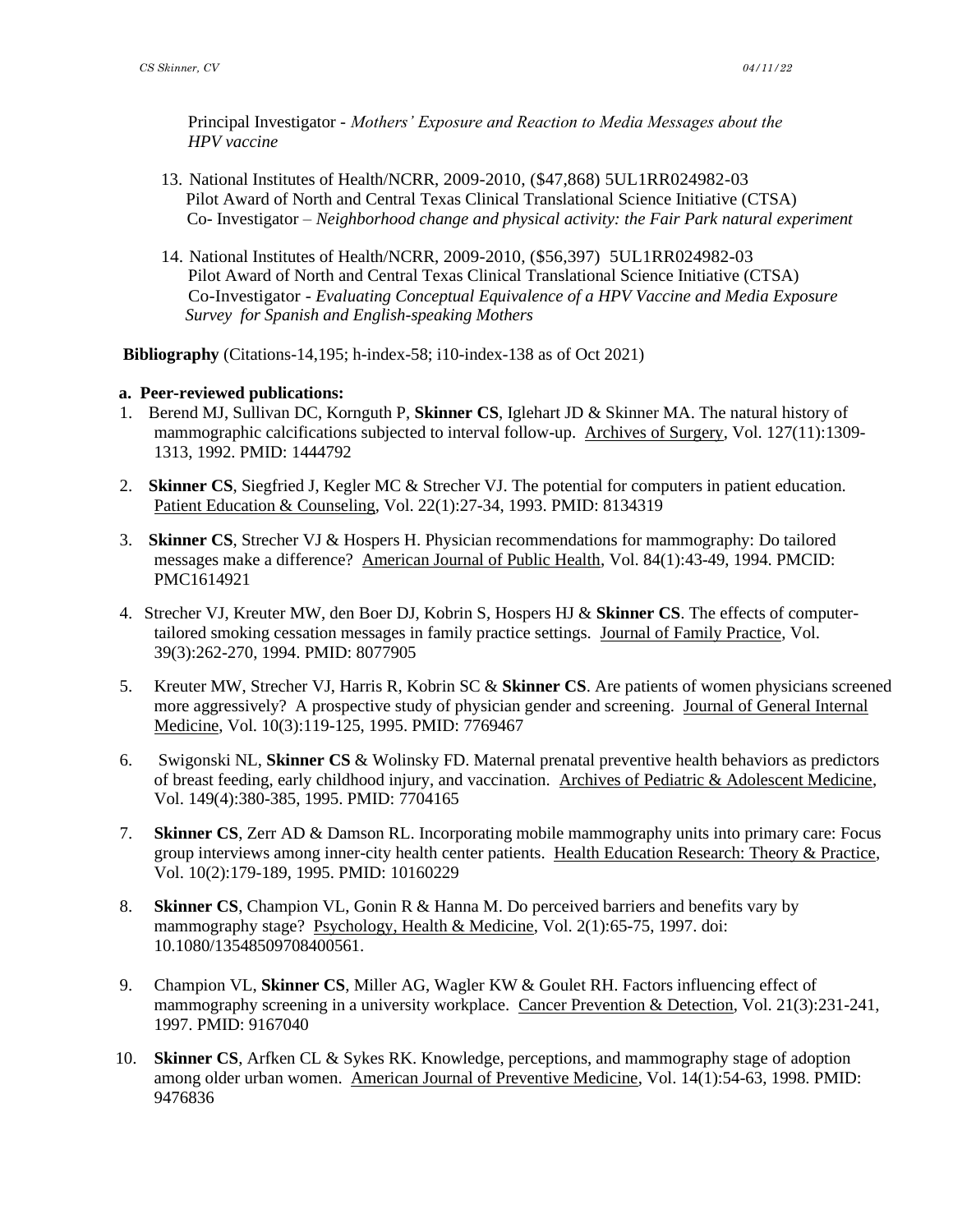- 11. **Skinner CS**, Sykes RK, Monsees BS, Andriole DA, Arfken CL & Fisher EB. The LEARN, SHARE & LIVE program: Breast cancer education for older, urban women. Health Education & Behavior, Vol. 25(1):60-78, 1998. PMID: 9474500
- 12. **Skinner CS**, Kreuter MW, Kobrin S & Strecher VJ. Perceived and actual breast cancer risk: Optimistic and pessimistic biases. Journal of Health Psychology, Vol. 3(2):181-194, 1998. doi: 10.1177/135910539800300203. PMID: 22021358
- 13. Chen CY, Neufeld P, Feely C & **Skinner CS**. Factors influencing adherence with home exercise programs among patients with upper extremity impairment. American Journal of Occupational Therapy, Vol. 53(2):516-522, 1999. PMID: 10200840
- 14. Eisen S, Waterman B, **Skinner CS**, Scherrer J, Romeis JC, Bucholz K, Heath A, Goldberg J, Lyons M, Tsuang MT & True W. Sociodemographic and health status characteristics associated with prostate cancer screening in a national cohort of middle-aged males. Urology, Vol. 53(3):516-522, 1999. PMID: 10096377
- 15. Ryan EL & **Skinner CS**. Risk beliefs and interest in counseling: Focus group interviews among firstdegree relatives of breast cancer patients. American Journal of Cancer Education, 1999. doi: 10.1080/08858199909528589. PMID: 10397486
- 16. Hovsepian DM, Steele JR, **Skinner CS** & Malden ES. Transrectal vs. transvaginal abscess drainage: Survey of patient tolerance and impact on activities of daily living. Radiology, Vol. 212(1):159-63, 1999. doi: 10.1148/radiology.212.1.r99jl23159. PMID: 10405736
- 17. Saywell R, Champion VL, **Skinner CS**, McQuillen D, Martin D & Maraj M. Cost-effectiveness comparison of five interventions to increase mammography screening. Preventive Medicine, Vol. 29(5):374-382, 1999. doi: 10.1006/pmed.1999.0568. PMID: 10564629
- 18. Brennes G & **Skinner CS**. Psychological factors related to stage of mammography adoption. Journal of Women's Health & Gender-Based Medicine, Vol. 8(10):1313-1321, 1999. doi: 10.1089/jwh.1.1999.8.1313. PMID: 10643840
- 19. Bastian L, McBride C, Halibi S, Fish L, Lipkus I, **Skinner CS,** Rimer BK & Seigler I. Attitudes and knowledge associated with being undecided about HRT: Results from a community sample. Women's Health Issues, Vol. 9(6):330-337, 1999. doi: 10.1016/s1049-3867(99)90001-4.
- 20. **Skinner CS**, Campbell MK, Rimer BK, Curry S & Prochaska JO. How effective is tailored print communication? Annals of Behavioral Medicine, Vol. 21(4):290-298, 1999. doi: 10.1007/BF02895960. PMID: 10721435
- 21. Rawl SM, Menon U, Champion VL, Foster J & **Skinner CS**. Colorectal cancer screening beliefs: Focus groups with first-degree relatives. Cancer Practice, Vol. 8(1):32-37, 2000. doi: 10.1046/j.1523- 5394.2000.81006.x. PMID: 10732537
- 22. Clark S, Bluman LG, Borstelman N, Regan K, Winer EP, Rimer BK & **Skinner CS**. Satisfaction with genetic counseling in decision making about BRCA1 and BRCA2 testing. Journal of Genetic Counseling, Vol. 9(3):219-235, 2000. doi: 10.1023/A:1009463905057. PMID: 26141318
- 23. Miron A, Schildkraut JM, Rimer BK, Winer EP, **Skinner CS**, Futreal PA, Culler D, Calingaert B, Clark S, Marcom PK & Iglehart, JD. Testing for hereditary breast and ovarian cancer in the southeastern United States. Annals of Surgery, Vol. 231(5):624-634, 2000. doi: 10.109700000658-200005000-00002. PMCID: PMC1421049. PMID: 10767783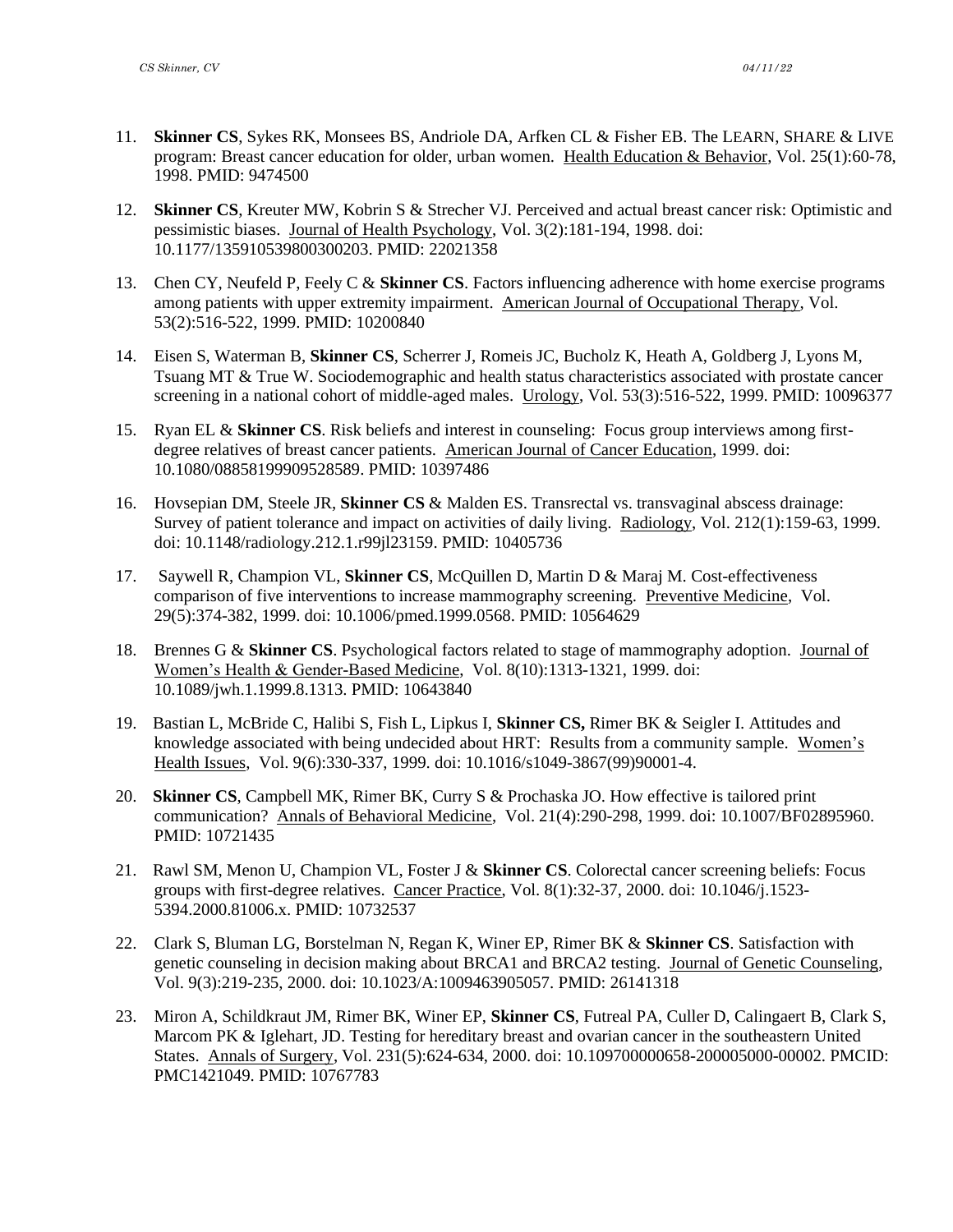- 24. **Skinner CS**, Arfken CL & Waterman B. Outcomes from the LEARN, SHARE & LIVE breast cancer education program for older, urban women. American Journal of Public Health, Vol. 90(8):1229-1234, 2000. doi: 10.2105/AJPH.90.8.1229. PMCID: PMC1446319. PMID: 10937002
- 25. Halabi S, **Skinner CS**, Samsa G, Strigo TS & Rimer BK. Factors associated with repeat mammography screening. Journal of Family Practice, Vol. 49(12):1104-1112, 2000 Dec. PMID: 11132060
- 26. Champion VL, **Skinner CS**, Foster JL. The effects of standard-care counseling or telephone/in-person counseling on beliefs, knowledge, and behavior related to mammography screening. Oncology Nursing Forum, Vol. 27(10):1565-1571, 2000. PMID: 11103375
- 27. Ryan GL, **Skinner CS**, Farrell D & Champion VL. Examining the boundaries of tailoring: The utility of tailoring versus targeting mammography interventions for two distinct populations. Health Education Research: Theory & Practice, Vol. 16(5):555-566, 2001 Oct. doi: 10.1093/her/16.5.555. PMID: 11675803
- 28. Rimer BK, Halabi S, **Skinner CS**, Crawford YS, Samsa G, Strigo T & Lipkus I. The short-term impact of a mammography decision making intervention for women in their 40s and 50s. Patient Education & Counseling, Vol. 43(3):269-285, 2001 June. doi: 10.1016/s0738-3991(00)00172-5. PMID: 11384825
- 29. Bastian LA, Lipkus IM, Kuchibhatla MN, Haoling WH, Halabi S, Ryan PD, **Skinner CS** & Rimer BK. Women's interest in chemoprevention for breast cancer: Results from a community sample. Archives of Internal Medicine, Vol. 161(13):1639-1644, 2001. PMID: 11434796
- 30. Bosworth HB, Bastian LA, Kuchitbhatta MN, Steffens DC, McBride CM, **Skinner CS**, Rimer BK & Siegler IC. Depressive symptoms, menopausal status, and climacteric symptoms in women at mid-life. Psychosomatic Medicine, Vol. 63(4):603-608, 2001 Jul-Aug. doi: 10.1097/00006842-200107000-00013. PMID: 11485114
- 31. Todora HS, **Skinner CS**, Gidday LL, Rawl S, Ivanovich J, Champion VL & Whelan A. Genetic risk assessment counseling and education: Perceptions among first-degree relatives of colorectal cancer patients and implications for health practitioners. Journal of Family Practice, Vol. 18(4):367-372, 2001. PMID: 11477043
- 32. Rawl S, Champion VL, Menon U & **Skinner CS**. Validation of scales measuring benefits and barriers to colorectal cancer screening. Journal of Psychosocial Oncology, Vol. 19(3-4):47-63, 2001 Jan. doi: 10.1300/J077v19n03\_05.
- 33. Rimer BK, Halabi S, **Skinner CS**, Lipkus IM, Strigo TS, Kaplan EB & Samsa GP. Effects of a mammography decision-making intervention at 12 and 24 months. American Journal of Preventive Medicine, 2002 May; Vol. 22(4):247-257. doi: 10.1016/s0749-3797(02)00417-8. PMID: 11988381.
- 34. Champion VL, **Skinner CS**, Menon U, Seshadri R, Anzalone DC & Rawl SM. Comparisons of tailored mammography interventions at two months postintervention. Annals of Behavioral Medicine, 2002 Summer; Vol. 24(3):211-218. doi: 10.1207/S15324796ABM2403\_06. PMID: 12173678.
- 35. **Skinner CS**, Schildkraut JM, Berry D, Calingaert B, Marcom PK, Sugarman J, Winer EP, Iglehart JD, Futreal PA & Rimer BK. Pre-Counseling education materials for BRCA testing: Does tailoring make a difference? Genetic Testing, 2002 Summer; Vol. 6(2):93-105. doi: 10.1089/10906570260199348. PMID: 12215248.
- 36. **Skinner CS**, Champion VL, Menon U & Seshadri R. Racial and education differences in mammographyrelated perceptions among 1,336 non-adherent women. Journal of Psychosocial Oncology, Vol. 20(3):1-18, 2002. doi: 10.1300/J077v20n03\_01.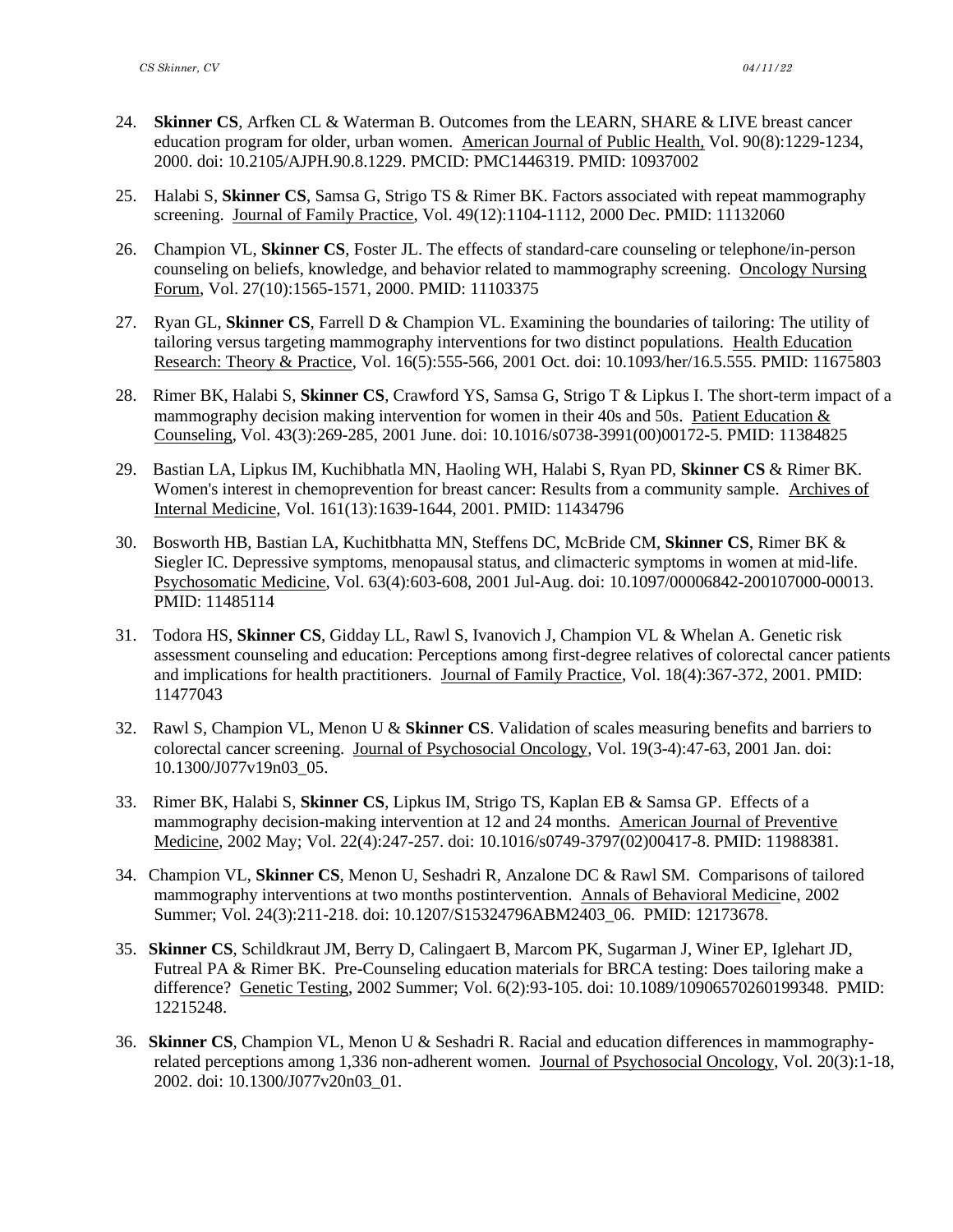- 37. Champion V, Maraj M, Hui S, Perkins AJ, Tierney W, Menon U & **Skinner CS**. Comparison of tailored interventions to increase mammography screening in non-adherent older women. Preventive Medicine, 2003 Feb; Vol. 36(2):150-158. doi: 10.1016/s0091-7435(02)00038-5. PMID: 12590989.
- 38. Dominick KL, **Skinner CS**, Bastian LA, Bosworth HB, Strigo TS & Rimer BK. Provider characteristics and mammography recommendation among women in their 40s and 50s. Journal of Women's Health (Larchmt), 2003 Jan-Feb; Vol. 12(1):61-71. doi: 10.1089/154099903321154158. PMID: 12639370.
- 39. Saywell Jr. RM, Champion VL, Zollinger TW, Maraj M, **Skinner CS**, Zoppi KA & Muegge CM. The cost effectiveness of 5 interventions to increase mammography adherence in a managed care population. The American Journal of Managed Care, 2003 Jan; Vol. 9(1):33-44. PMID: 12549813.
- 40. Champion VL & **Skinner CS**. Differences in perceptions of risk, benefits, and barriers by stage of mammography adoption. Journal of Women's Health (Larchmt), 2003 Apr; Vol. 12(3):277-286. doi: 10.1089/154099903321667618. PMID: 12804358.
- 41. **Skinner CS**, Kreuter MW, Buchanan A, Holt C & Buckholtz D. Adaptation of tailored intervention message libraries. Health Education, Vol. 103(4):221-229, Aug 2003. doi: 10.1108/09654280310485555.
- 42. Kreuter MW, Steger-May K, Bobra S, Booker A, Holt CL, Lukwago SN & **Skinner CS**. Sociocultural characteristics and responses to cancer education materials among African American women. Cancer Control, 2003 Sep-Oct; Vol. 10(5 Suppl):69-80. doi: 10.1177/107327480301005s10. PMID: 14581907.
- 43. Lukwago SN, Kreuter MW, Holt CL, Steger-May K, Bucholtz DC & **Skinner CS**. Sociocultural correlates of breast cancer knowledge and screening in urban African American women. American Journal of Public Health, 2003 Aug; Vol. 93(8):1271-1274. doi: 10.2105/ajph.93.8.1271. PMCID: PMC1447952. PMID: 12893610.
- 44. Lipkus IM, Samsa GP, Dement J, **Skinner CS**, Green LSG, Pompeii L & Ransohoff DF. Accuracy of selfreports of fecal occult blood tests and test results among individuals in the carpentry trade. Preventive Medicine, 2003 Nov; Vol. 37(5):513-519. doi: 10.1016/s0091-7435(03)00178-6. PMID: 14572436.
- 45. Kreuter MW, **Skinner CS**, Steger-May K, Holt CL, Bucholtz DC, Clark EM & Haire-Joshu D. Responses to behaviorally vs culturally tailored cancer communication among African American women. American Journal of Health Behavior, 2004 May-Jun; Vol. 28(3):195-207. doi: 10.5993/ajhb.28.3.1. PMID: 15152880.
- 46. Lipkus IM, **Skinner CS**, Green LSG, Dement J, Samsa GP & Ransohoff D. Modifying attributions of colorectal cancer risk. Cancer Epidemiology, Biomarkers & Prevention, 2004 Apr; Vol. 13(4):560-566. PMID: 15066920.
- 47. Vadaparampil ST, Champion VL, Miller TK, Menon U & **Skinner CS**. Using the Health Belief Model to examine differences in adherence to mammography among African-American and Caucasian women. Journal of Psychosocial Oncology, Vol. 21(4):59-79, 2004[. http://dx.doi.org/10.1300/J077v21n04\\_04](http://dx.doi.org/10.1300/J077v21n04_04)
- 48. Champion VL, **Skinner CS**, Menon U, Rawl S, Giesler RB, Monahan P & Daggy J. A breast cancer fear scale: psychometric development. Journal of Health Psychology, 2004 Nov; Vol. 9(6):753-762. doi: 10.1177/1359105304045383. PMID: 15367754.
- 49. Kreuter MW, Holt CL & **Skinner CS**. Awareness of mammography controversy among lower-income African American women in urban public health centers. Journal of Women's Health (Larchmt), 2004 Jan-Feb; Vol. 13(1):121-122. doi: 10.1089/154099904322836546. PMID: 15006286.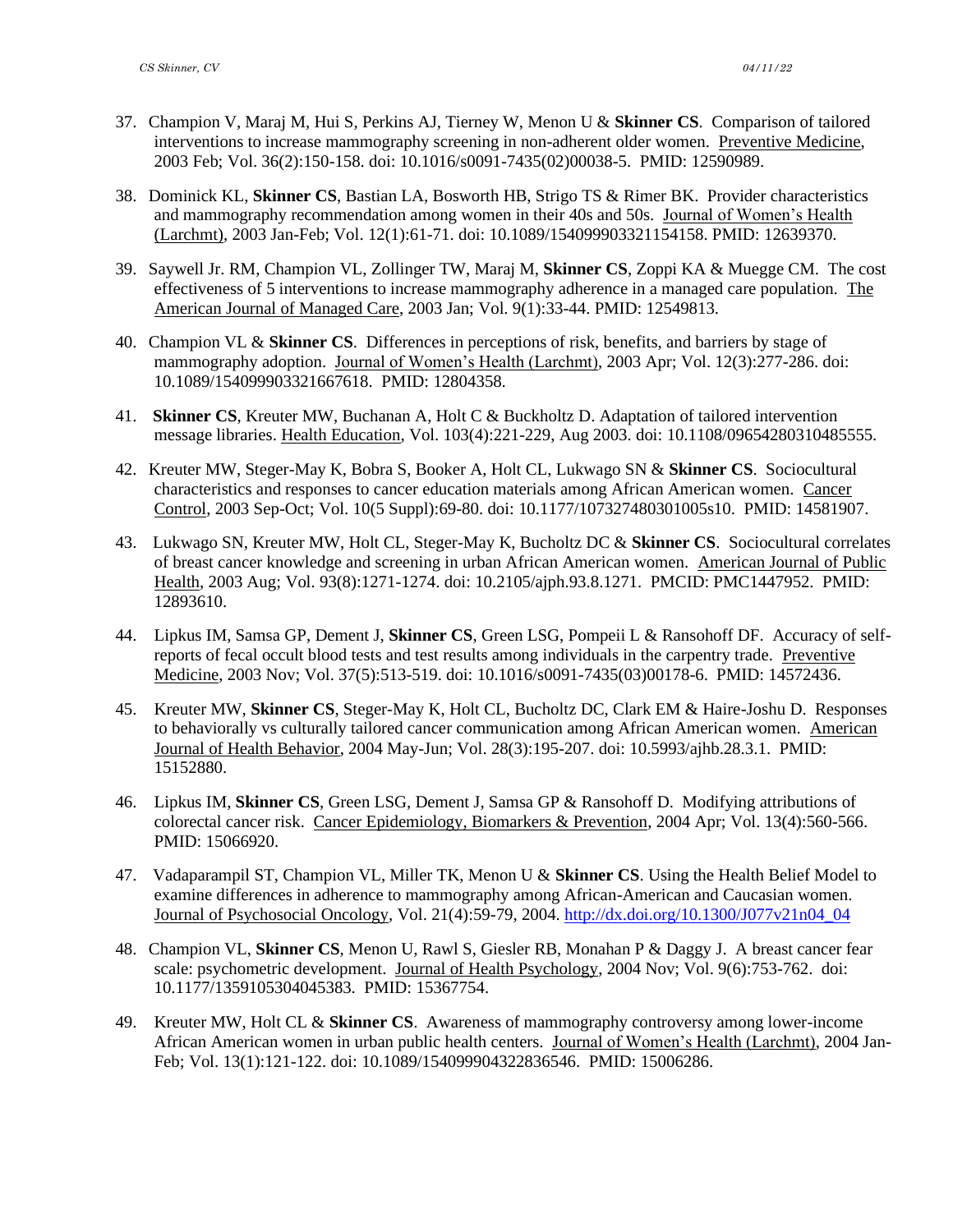- 50. Hughes C, Peterson SK, Ramirez A, Gallion KJ, McDonald PG, **Skinner CS** & Bowen D. Minority recruitment in hereditary breast cancer research. Cancer Epidemiology, Biomarkers & Prevention, 2004 Jul; Vol. 13(7):1146-1155. PMID: 15247125.
- 51. Moorman PG, **Skinner CS**, Evans JP, Newman B, Sorenson JR, Calingaert B, Susswein L, Crankshaw TS, Hoyo C & Schildkraut JM. Racial differences in enrollment in a cancer genetics registry. Cancer Epidemiology, Biomarkers & Prevention, 2004 Aug; Vol. 13(8):1349-1354. PMID: 15298957.
- 52. Lipkus IM, **Skinner CS**, Dement J, Pompeii L, Moser B, Samsa GP & Ransohoff D. Increasing colorectal cancer screening among individuals in the carpentry trade: Test of risk communication interventions. Preventive Medicine, 2005 May; Vol. 40(5):489-501. doi: 10.1016/j.ypmed.2004.09.019. PMID: 15749130.
- 53. Saywell Jr. R, Champion VL, **Skinner CS**, Menon U & Daggy J. A cost-effectiveness comparison of three tailored interventions to increase mammography screening. Journal of Women's Health (Larchmt), 2004 Oct; Vol. 13(8):909-918. doi: 10.1089/jwh.2004.13.909. PMID: 15671706.
- 54. Rawl SM, Menon U, Champion VL, May FE, Loehrer P, Hunter C, Azzouz F, Monahan PO & **Skinner CS**. Do benefits and barriers differ by stage of adoption for colorectal cancer screening? Health Education Research: Theory & Practice, Vol. 20:137-148, 2005. [http://dx.doi.org/10.1093/her/cyg110.](http://dx.doi.org/10.1093/her/cyg110) PMID: 15314036
- 55. Buchanan AH, **Skinner CS**, Rawl SM, Moser BK, Champion VL, Scott LL, Strigo TS & Bastian L. Patients' interest in discussing cancer risk and risk management with primary care physicians. Patient Education and Counseling, 2005 Apr; Vol. 57(1):77-87. doi: 10.1016/j.pec.2004.04.003. PMID: 15797155.
- 56. Hoyo C, Ostbye T, **Skinner CS**, Yarnall K & Chowdhary J. Reproducibility of self-reported pap test utilization in middle-aged African American women. Ethnicity & Disease, Vol. 15:84-89, 2005. PMID: 15720053
- 57. Bosworth HB, Bastian LA, Grambow SC, McBride CM, **Skinner CS**, Fish L, Rimer BK & Siegler IC. Initiation and discontinuation of hormone therapy for menopausal symptoms: Results from a community sample. Journal of Behavioral Medicine, 2005 Feb; Vol. 28(1):105-114. doi: 10.1007/s10865-005-2721-2. PMID: 15887880.
- 58. **Skinner CS,** Rawl SM, Moser BK, Buchanan AH, Scott LL, Champion VL, Schildkraut JM, Parmigiani G, Clark S, Lobach DF & Bastian LA. Impact of the Cancer Risk Intake System on patient-clinician discussions of tamoxifen, genetic counseling and colonoscopy. Journal of General Internal Medicine, 2005 Apr; Vol. 20(4):360-365. doi: 10.1111/j.1525-1497.2005.40115.x. PMCID: PMC1490091. PMID: 15857495.
- 59. Kreuter MW, **Skinner CS,** Holt CL, Clark EM, Haire-Joshu D, Fu Q, Booker AC, Steger-May K & Bucholtz D. Cultural tailoring for mammography and fruit and vegetable intake among low-income African-American women in urban public health centers. Preventive Medicine, 2005 Jul; Vol. 41(1):53-62. doi: 10.1016/j.ypmed.2004.10.013. Epub 2004 Nov 26. PMID: 15916993.
- 60. Hoyo C, Yarnall KSH, **Skinner CS**, Moorman PG, Sellers D & Reid L. Pain predicts non-adherence to pap smear screening among middle-aged African American women. Preventive Medicine, 2005 Aug; Vol. 41(2):439-445. doi: 10.1016/j.ypmed.2004.11.021. PMID: 15917039.
- 61. Ard JD, **Skinner CS**, Chen C, Aickin M & Svetkey LP. Informing cancer prevention strategies for African Americans: the relationship of African American acculturation to fruit, vegetable, and fat intake. Journal of Behavioral Medicine, 2005 Jun; Vol. 28(3):239-247. doi: 10.1007/s10865-005-4660-3. PMID: 16015458.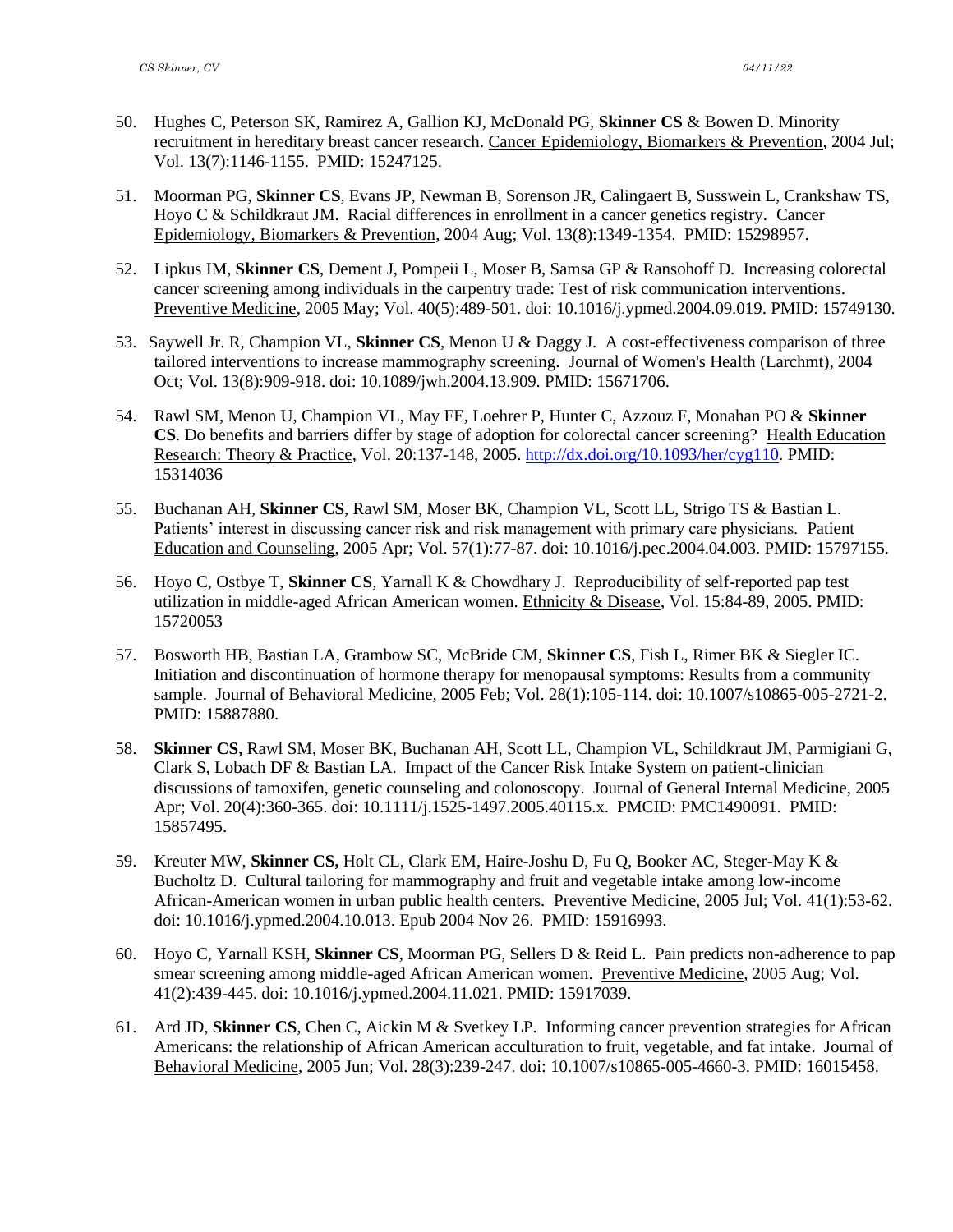- 62. Lipkus IM, Klein WMP, **Skinner CS** & Rimer BK. Breast cancer risk perceptions and breast cancer worry: What predicts what? Journal of Risk Research, Vol.8(5):439-452, 2005. [http://dx.doi.org/10.1080/1366987042000311018.](http://dx.doi.org/10.1080/1366987042000311018)
- 63. Champion V, **Skinner CS** & Menon U. Development of a self-efficacy scale for mammography. Research in Nursing & Health, 2005 Aug; Vol. 28(4):329-336. doi: 10.1002/nur.20088. PMID: 16028267.
- 64. Russell KM, Champion VL & **Skinner CS**. Psychosocial factors related to repeat mammography screening over 5 years in African American women. Cancer Nursing, 2006 May-Jun; Vol. 29(3):236-243. doi: 10.1097/00002820-200605000-00012. PMID: 16783125.
- 65. Koropchak CM, Pollak KI, Arnold R, Alexander SC, **Skinner CS**, Olsen MK, Jeffreys AS, Rodriguez KL, Abernethy AP & Tulsky JA. Studying communication in oncologist-patient encounters: The SCOPE Trial. Palliative Medicine, 2006 Dec; Vol. 20:813-819, 2006. doi: 10.1177/0269216306070657. PMID: 17148536.
- 66. **Skinner CS**, Kobrin SC, Monahan PO, Daggy J, Menon U, Todora HS & Champion VL. Tailored interventions for screening mammography among a sample of initially non-adherent women: When is a booster dose important? Patient Education and Counseling, 2007 Jan; Vol. 65(1):87-94. doi: 10.1016/j.pec.2006.06.013. Epub 2006 Jul 26. PMID: 16872787.
- 67. Menon U, Champion V, Monahan PO, Daggy J, Hui S & **Skinner CS**. Health belief model variables as predictors of progression in stage of mammography adoption. American Journal of Health Promotion, 2007 Mar-Apr; Vol. 21(4):255-261. doi: 10.4278/0890-1171-21.4.255. PMCID: PMC3046551. PMID: 17375491.
- 68. Menon U, Belue R, **Skinner CS**, Rothwell BE & Champion V. Perceptions of colon cancer screening by stage of screening test adoption. Cancer Nursing, 2007 May-Jun; Vol. 30(3):178-185. doi: 10.1097/01.NCC.0000270706.80037.05. PMCID: PMC3042889. PMID: 17510580.
- 69. Champion V, **Skinner CS**, Hui S, Monahan P, Juliar B, Daggy J & Menon U. The effect of telephone versus print tailoring for mammography adherence. Patient Education and Counseling, 2007 Mar; Vol. 65(3):416-423. doi: 10.1016/j.pec.2006.09.014. Epub 2006 Dec 28. PMCID: PMC1858664. PMID: 17196358.
- 70. DeFrank JT, Bowling JM, Rimer BK, Gierisch JM & **Skinner CS**. Triangulating differential non-response by race in a telephone survey. Preventing Chronic Disease, 2007 Jul; Vol. 4(3):A60. Epub 2007 Jun 15. PMCID: PMC1955404. PMID: 17572964.
- 71. Pollak KI, Arnold RM, Jeffreys AS, Alexander SC, Olsen MK, Abernethy AP, **Skinner CS**, Rodriguez KI & Tulsky JA. Oncologist communication about emotion during visits with patients with advanced cancer. Journal of Clinical Oncology, 2007 Dec 20; Vol. 25(36):5748-5752. doi: 10.1200/JCO.2007.12.4180. PMID: 18089870.
- 72. Rawl SM, Champion VL, Scott LL, Zhou H, Monahan P, Ding Y, Loehrer P & **Skinner CS**. A randomized trial of two print interventions to increase colon cancer screening among first-degree relatives. Patient Education and Counseling, 2008 May; Vol. 71(2):215-227. doi: 10.1016/j.pec.2008.01.013. Epub 2008 Mar 4. PMCID: PMC2492833. PMID: 18308500.
- 73. **Skinner CS**, Schildkraut J, Calingaert B, Hoyo C, Crankshaw SS, Fish L, Susswein L, Jasper C, & Reid L. Factors associated with African Americans' enrollment in a cancer genetics registry. Community Genetics, Vol. 11(4):224-233, 2008. [http://dx.doi.org/10.1159/000116883.](http://dx.doi.org/10.1159/000116883) PMID:18417970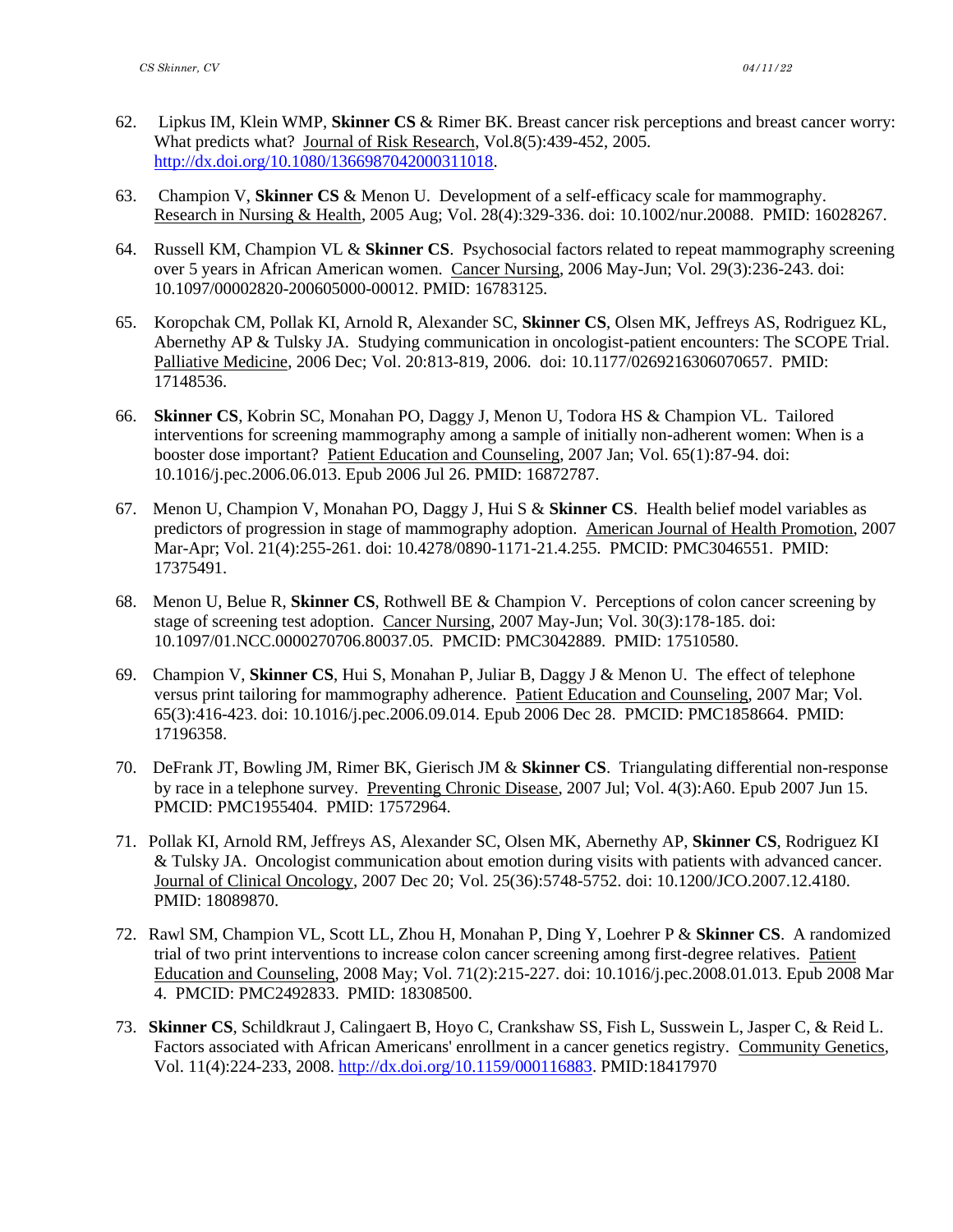- 74. O'Neill SC, Bowling JM, Brewer NT, Lipkus IM, **Skinner CS**, Strigo TS & Rimer BK. Intentions to maintain adherence to mammography. Journal of Women's Health (Larchmt), 2008 Sep; Vol. 17(7):1133- 1141. doi: 10.1089/jwh.2007.0600. PMCID: PMC2575244. PMID: 18657041.
- 75. Ahn C, Hu F & **Skinner CS**. Effect of imbalance and intracluster correlation coefficient in cluster randomized trials with binary outcomes. Computational Statistics & Data Analysis, 2009 Jan 15; Vol. 53(3):596-602. doi: 10.1016/j.csda.2008.09.007. PMCID: PMC2747741. PMID: 20084091.
- 76. Buchanan AH, **Skinner CS**, Calingaert B. Schildkraut JM, King RH & Marcom PK. Cancer genetic counseling in rural North Carolina oncology clinics: program establishment and patient characteristics. Community Oncology, Vol. 6(2):70-77, 2009.
- 77. Spector D, Mishel M, **Skinner CS**, DeRoo LA, Vanriper M & Sandler DP. Breast cancer risk perception and lifestyle behaviors among White and Black women with a family history of the disease. Cancer Nursing, 2009 Jul-Aug; Vol. 32(4):299-308. doi: 10.1097/NCC.0b013e31819deab0. PMCID: PMC2814775. PMID: 19444084.
- 78. DeFrank JT, Rimer BK, Gierisch JM, Bowling M, Farrell D & **Skinner CS**. Impact of mailed and automated telephone reminders on receipt of repeat mammograms: a randomized controlled trial. American Journal of Preventive Medicine, Vol. 36(6):459-467, 2009. [http://dx.doi.org/10.1016/j.amepre.2009.01.032.](http://dx.doi.org/10.1016/j.amepre.2009.01.032) PMCID:PMC2698939
- 79. Ahn C, Hu F, **Skinner CS** & Ahn D. Effect of imbalance and intracluster correlation coefficient in cluster randomization trials with binary outcomes when the available number of clusters is fixed in advance. Contemporary Clinical Trials, 2009 Jul; Vol. 30(4):317-320. doi: 10.1016/j.cct.2009.03.007. Epub 2009 Apr 5. PMCID: PMC2716697. PMID: 19348965.
- 80. Gierisch JM, O'Neill SC, Rimer BK, DeFrank JT, Bowling JM & **Skinner CS.** Factors associated with annual-interval mammography for women in their 40s. Cancer Epidemiology, 2009 Jul; Vol. 33(1):72-78. doi: 10.1016/j.cdp.2009.03.001. Epub 2009 May 29. PMCID: PMC2727566. PMID: 19481879.
- 81. Rasco DW, Xie Y, Yan J, Sayne JR, **Skinner CS**, Dowell JE & Gerber DE. The impact of consenter characteristics and experience on patient interest in clinical research. The Oncologist, 2009 May; Vol. 14(5):468-475. doi: 10.1634/theoncologist.2008-0268. Epub 2009 Apr 28. PMID: 19401521.
- 82. Gupta S, Tong L, Allison JE, Carter E, Koch M, Rockey DC, Anderson P, Ahn C, Argenbright K & **Skinner CS**. Screening for colorectal cancer in a safety-net healthcare system: access to care is critical and has implications for screening policy. Cancer Epidemiology, Biomarkers & Prevention, 2009 Sep; Vol. 18(9):2373-2379. doi: 10.1158/1055-9965.EPI-09-0344. PMCID: PMC2767330. PMID: 19745221.
- 83. **Skinner CS**, Pollak KI, Farrell D, Olsen MK, Jeffreys AS & Tulsky JA. Use of and reactions to a tailored CD-ROM designed to enhance oncologist-patient communication: the SCOPE trial intervention. Patient Education and Counseling, 2009 Oct; Vol. 77(1):90-96. doi: 10.1016/j.pec.2009.02.010. Epub 2009 Mar 24. PMCID: PMC2841286. PMID: 19321287.
- 84. Gierisch JM, DeFrank JT, Bowling JM, Rimer BK, Matuszewski JM, Farrell D & **Skinner CS**. Finding the minimal intervention needed for sustained mammography adherence. American Journal of Preventive Medicine, 2010 Oct; Vol. 39(4):334-344. doi: 10.1016/j.amepre.2010.05.020. PMCID: PMC2939860. PMID: 20837284.
- 85. **Skinner CS**, Buchanan A, Champion V, Monahan P, Rawl S, Springston J, Qianqian Z & Bourff S. Process outcomes from a randomized controlled trial comparing tailored mammography interventions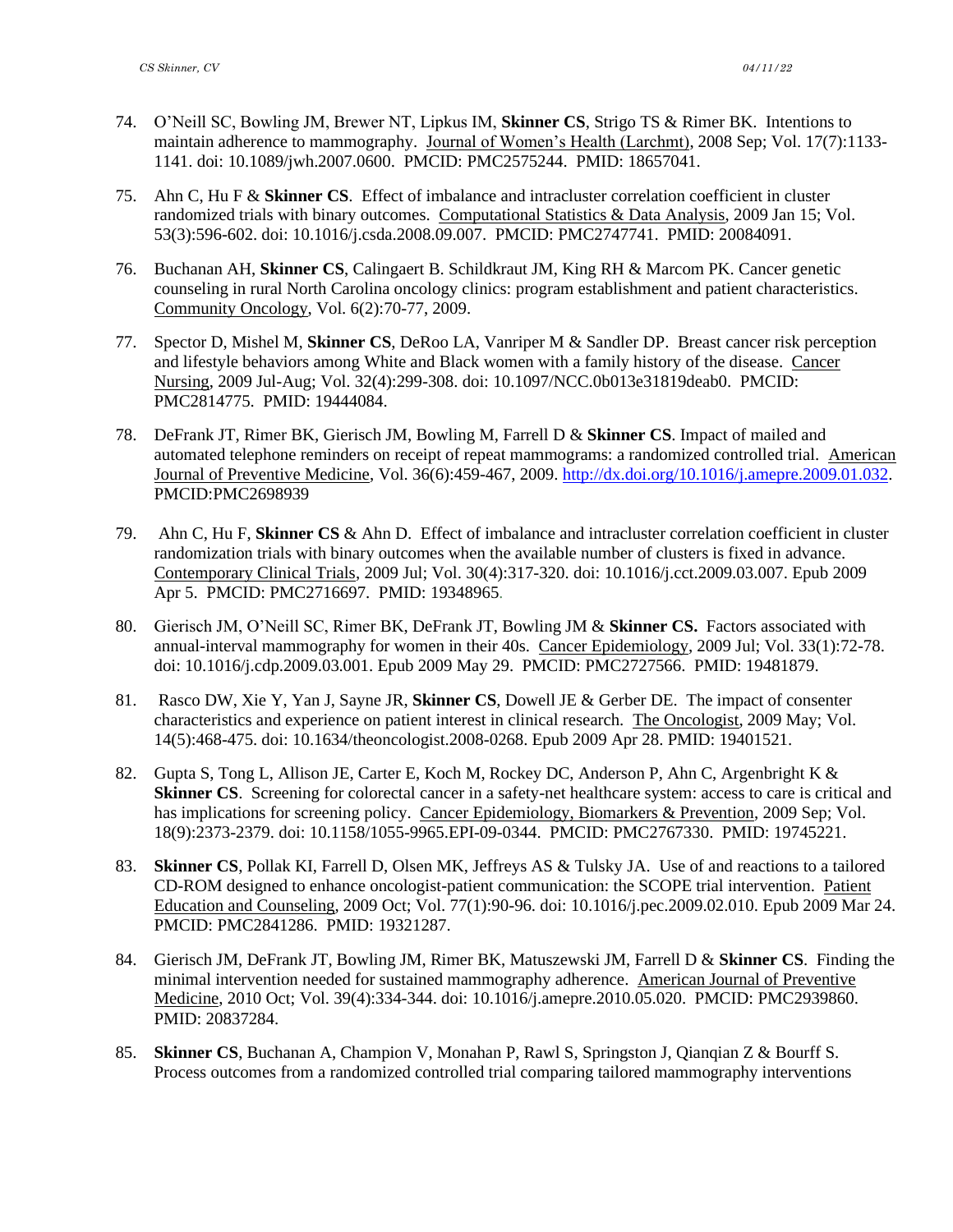delivered via telephone vs. DVD. Patient Education & Counseling, 2011 Nov; Vol. 85(2):308-312. doi: 10.1016/j.pec.2010.10.024. Epub 2010 Nov 26. PMCID: PMC3136570. PMID: 21112173.

- 86. Bishop WP, Tiro JA, Lee SJC, Bruce CM & **Skinner CS.** Community events as viable sites for recruiting minority volunteers who agree to be contacted for future research. Contemporary Clinical Trials, 2011 May; Vol. 32(3):369-371. doi: 10.1016/j.cct.2011.01.012. Epub 2011 Jan 27. PMID: 21276875.
- 87. Tulsky JA, Arnold RM, Alexander SC, Olsen, MK, Jeffreys AS, Rodriguez KL, **Skinner CS**, Farrell D, Abernethy AP & Pollak KI. Enhancing communication between oncologists and patients with a computerbased training program: A randomized trial. Annals of Internal Medicine, 2011 Nov 1; Vol. 155(9):593- 601. doi: 10.7326/0003-4819-155-9-201111010-00007. PMCID: PMC3368370. PMID: 22041948.
- 88. Lee SJC, Tiro JA, Bishop WP, Sheppard PD & **Skinner CS**. Legitimate and ethical: distinguishing when and how regulations apply in patient-oriented research. American Journal of Bioethics, 2011 Nov; Vol. 11(11):42-43. doi: 10.1080/15265161.2011.603810. PMID: 22047126. PMCID: [PMC5314433.](https://www.ncbi.nlm.nih.gov/pmc/articles/PMC5314433/) PMID: 22047126.
- 89. Smith-Howell, ER, Rawl SM, Champion LVL, **Skinner CS**, Springston J, Krier C, Russell KM, Perkins S, Rhyant B, Lloyd F, Willis D, Imperiate T, Myers LJ. Exploring the role of cancer fatalism as a barrier to colorectal cancer screening. Western Journal of Nursing Research. Vol. 33(1) 140-141, 2011.
- 90. Tiro JA, Pruitt SL, Bruce CM, Persaud D, Lau M, Vernon SW, Morrow J & **Skinner CS**. Multilevel correlates for human papillomavirus vaccination of adolescent girls attending safety net clinics. Vaccine, 2012 Mar 16; Vol. 30(13):2368-2375. doi: 10.1016/j.vaccine.2011.11.031. Epub 2011 Nov 21. PMID: 22108490.
- 91. Singal AG, Yopp A, **Skinner CS**, Packer M, Lee WM, & Tiro JA. Utilization of hepatocellular carcinoma surveillance among American patients. A systematic review. Journal of General Internal Medicine, Vol. 27(7):861-867, 2012. [http://dx.doi.org/10.1007/s11606-011-1952-x.](http://dx.doi.org/10.1007/s11606-011-1952-x) PMCID: PMC3378733
- 92. Gerber DE, Rasco DW, **Skinner CS,** Dowell JE, Yan J, Sayne JR & Xie Y. Consent timing and experience: modifiable factors that may influence interest in clinical research. Journal of Oncology Practice, 2012 Mar; Vol. 8(2):91-96. doi: 10.1200/JOP.2011.000335. Epub 2011 Dec 6. PMCID: PMC3457835. PMID: 23077435.
- 93. Singal AG, Yopp AC, Gupta S, **Skinner CS**, Halm EA, Okolo E, Nehra M, Lee WM, Marrero JA, & Tiro JA. Failure rates in the hepatocellular carcinoma surveillance process. Cancer Prevention Research (Phila), 2012 Sep; Vol. 5(9):1124-1130. doi: 10.1158/1940-6207.CAPR-12-0046. Epub 2012 Jul 30. PMCID: PMC3435471. PMID: 22846843.
- 94. Rawl SM, **Skinner CS**, Perkins SM, Springston J, Wang HL, Russell KM, Tong Y, Gebregziabher N, Krier C, Smith-Howell E, Brady-Watts T, Myers LJ, Ballard D, Rhyant B, Willis DR, Imperiale TF & Champion VL. Computer-delivered tailored intervention improves colon cancer screening knowledge and health beliefs of African-Americans. Health Education Research, 2012 Oct; Vol. 27(5):868-885. doi: 10.1093/her/cys094. Epub 2012 Aug 27. PMCID: PMC3442380. PMID: 22926008.
- 95. Hamann HA, Robinson LD, Moldrem AW, Golden EP, Mook JA, Bishop WP, **Skinner CS** & Euhus DM. BRCA1/2 Testing and cancer risk management among underserved women at a public hospital. Community Oncology, Vol. 9(12):369-376, 2012.
- 96. Shuval K, Leonard T, Murdoch J, Caughy MO, Kohl 3rd HW & **Skinner CS**. Sedentary behaviors and obesity among a low-income, ethnic-minority population. American Journal of Physical Activity & Health, 2013 Jan; Vol. 10(1):132-136. Epub 2012 Feb 29. PMCID:PMC3597085. PMID: 22398752.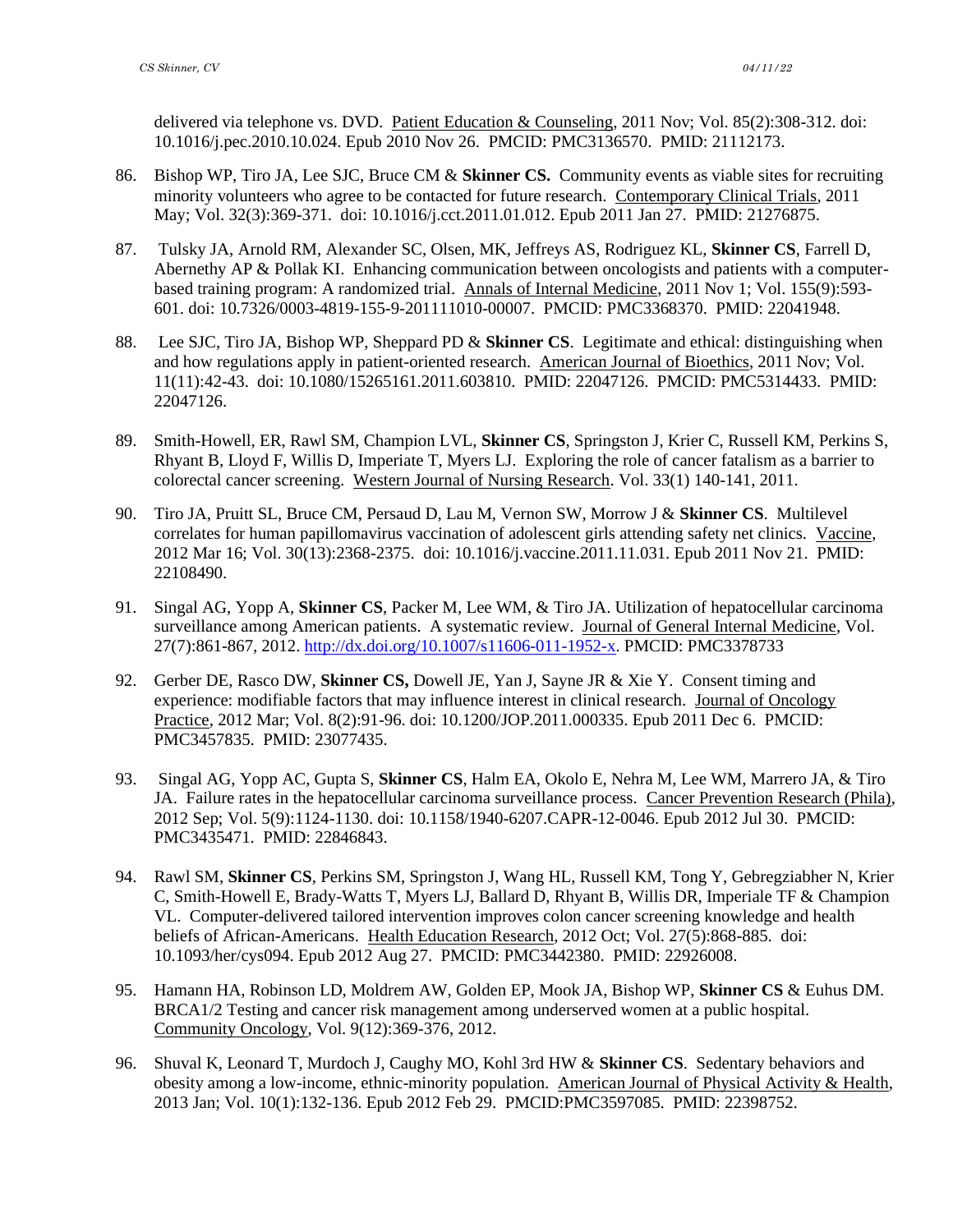- 97. [Shuval K,](http://www.ncbi.nlm.nih.gov/pubmed/?term=Shuval%20K%5BAuthor%5D&cauthor=true&cauthor_uid=23726398) [Chiu CY,](http://www.ncbi.nlm.nih.gov/pubmed/?term=Chiu%20CY%5BAuthor%5D&cauthor=true&cauthor_uid=23726398) [Barlow CE,](http://www.ncbi.nlm.nih.gov/pubmed/?term=Barlow%20CE%5BAuthor%5D&cauthor=true&cauthor_uid=23726398) [Gabriel KP,](http://www.ncbi.nlm.nih.gov/pubmed/?term=Gabriel%20KP%5BAuthor%5D&cauthor=true&cauthor_uid=23726398) [Kendzor DE,](http://www.ncbi.nlm.nih.gov/pubmed/?term=Kendzor%20DE%5BAuthor%5D&cauthor=true&cauthor_uid=23726398) [Businelle MS,](http://www.ncbi.nlm.nih.gov/pubmed/?term=Businelle%20MS%5BAuthor%5D&cauthor=true&cauthor_uid=23726398) **[Skinner CS](http://www.ncbi.nlm.nih.gov/pubmed/?term=Skinner%20CS%5BAuthor%5D&cauthor=true&cauthor_uid=23726398)** & [Balasubramanian](http://www.ncbi.nlm.nih.gov/pubmed/?term=Balasubramanian%20BA%5BAuthor%5D&cauthor=true&cauthor_uid=23726398)  [BA.](http://www.ncbi.nlm.nih.gov/pubmed/?term=Balasubramanian%20BA%5BAuthor%5D&cauthor=true&cauthor_uid=23726398) Family history of chronic disease and meeting public health guidelines for physical activity: The Cooper Center Longitudinal Study. Mayo Clinic Proceedings, 2013 Jun; Vol. 88(6):588-592. doi: 10.1016/j.mayocp.2013.04.006. PMID: 23726398.
- 98. Christy SM, Perkins SM, Tong Y, Krier C, Champion VL, **Skinner CS**, Springston JK, Imperiale TF & Rawl SM. Promoting colorectal cancer screening discussion: a randomized controlled trial. American Journal of Preventive Medicine, 2013 Apr; Vol. 44(4):325-329. doi: 10.1016/j.amepre.2012.11.032. PMCID: PMC3601582. PMID: 23498096.
- 99. Orlando LA, Buchanan AH, Hahn SE, Christianson CA, Powell KP, **Skinner CS**, Chesnut B, Blach C, Due B, Ginsburg GS & Henrich VC. Development and validation of a primary care-based family health history and decision support program (MeTree). North Carolina Medical Journal, 2013 Jul-Aug; Vol. 74(4):287- 296. PMCID: PMC5215064. PMID: 24044145.
- 100. Gupta S, Tong L, Anderson P, Rose B, Carter E, Koch M, Argenbright K, Ahn C, Allison J & **Skinner CS**. Measurement of colorectal cancer test use with medical claims data in a safety-net health system. The American Journal of the Medical Sciences, 2013 Feb; Vol. 345(2):99-103. doi: 10.1097/MAJ.0b013e31824dd1b6. PMCID: PMC 3479334. PMID: 22814361.
- 101. Leonard T, Shuval K, de Oliveira A, **Skinner CS**, Eckel C & Murdoch JC. Health behavior and behavioral economics: Economic preferences and physical activity stages of change in a low-income African-American community. American Journal of Health Promotion, 2013 Mar-Apr; Vol. 27(4):211-221. doi: 10.4278/ajhp.110624-QUAN-264. PMCID: PMC4225127. PMID: 23448410.
- 102. Gupta S, Halm EA, Rockey DC, Hammons M, Koch M, Carter E, Valdez L, Tong L, Ahn C, Kashner M, Argenbright K, Tiro J, Geng Z, Pruitt S & **Skinner CS**. Comparative effectiveness of fecal immunochemical test outreach, colonoscopy outreach, and usual care for boosting colorectal cancer screening among the underserved: A randomized clinical trial. JAMA Internal Medicine, 2013 Oct 14; Vol 173(18):1725-1732. doi: 10.1001/jamainternmed.2013.9294. PMCID: PMC5228201. PMID: 23921906.
- 103. Shuval K, Hebert ET, Siddiqi Z, Leonard T, Lee SC, Tiro JA, McCallister K & **Skinner CS**. Impediments and facilitators to physical activity and perceptions of sedentary behavior among urban community residents: The Fair Park study. Preventing Chronic Disease, 2013 Oct 31; Vol. 10:E177. doi: 10.5888/pcd10.130125. PMCID: PMC3816600. PMID: 24176081.
- 104. Shuval K, Leonard T, Caughy M, Murdoch J, Kohl HW, & **Skinner CS**. Sedentary behaviors and obesity among a low-income, ethnic-minority, population. Journal of Physical Activity & Health, Vol. 10(1):132- 136, 2013. PMCID: PMC3597085. PMID: 22398752
- 105. Shuval K, DiPietro L, **Skinner CS**, Barlow CE, Morrow J, Goldsteen R, & Kohl 3rd HW. 'Sedentary behaviour counselling': the next step in lifestyle counselling in primary care; pilot findings from the Rapid Assessment Disuse Index (RADI) study. British Journal of Sports Medicine, 2014 Oct; Vol. 48(19):1451- 1455. doi: 10.1136/bjsports-2012-091357. Epub 2012 Sep 13. PMCID: PMC4229046. PMID: 22976910.
- 106. Wang HL, Christy SM, **Skinner CS**, Champion VL, Springston JK, Perkins SM, Tong Y, Krier C, Gebregziabher N, & Rawl SM. Predictors of stage of adoption for colorectal cancer screening among African American primary-care patients. Cancer Nursing, Vol. 37(4):241-251, 2014. [http://dx.doi.org/10.1097/NCC.0b013e3182a40d8d.](http://dx.doi.org/10.1097/NCC.0b013e3182a40d8d) PMCID: PMC3991768
- 107. Tiro JA, Kamineni A, , Levin TR, Zheng Y, Schottinger JS, Rutter CM, Corley DA, **Skinner CS**, Chubak J, Doubeni CA, Halm EA, Gupta S, Wernli KJ, & Klabunde C. The CRC screening process in community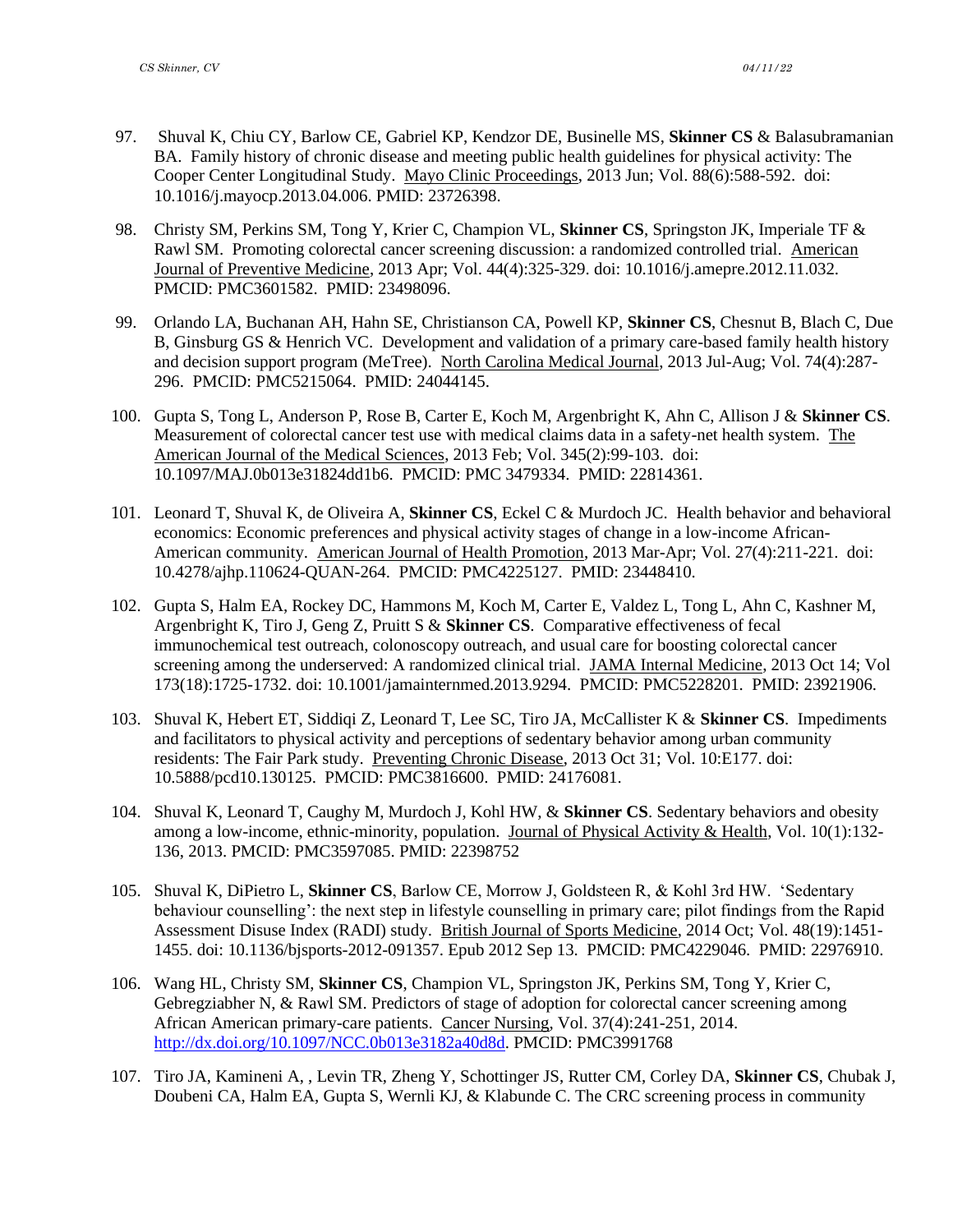settings: A conceptual model for the Population-based Research Optimizing Screening through Personalized Regimens (PROSPR) Consortium. Cancer Epidemiology, Prevention & Biomarkers, Vol. 23(7):1147-1158, 2014. [http://dx.doi.org/10.1158/1055-9965.EPI-13-1217.](http://dx.doi.org/10.1158/1055-9965.EPI-13-1217) PMCID: PMC4148641

- 108. Champion VL, Rawl SM, Bourff SA, Champion KM, Smith LG, Buchanan AH, Fish LJ, Monahan PO, Stump TE, Springston JK, Gathirua-Mwangi WG & **Skinner CS**. Randomized trial of DVD, telephone, and usual care for increasing mammography adherence. Journal of Health Psychology, 2016 Jun; Vol. 21(6):916-926. doi: 10.1177/1359105314542817. Epub 2014 Jul 28. PMCID: PMC4422768. PMID: 25070967.
- 109. Bishop WP, Tiro JA, Sanders JM, Lee SJC, & **Skinner CS**. Effectiveness of a community research registry to recruit minorities and underserved adults for health research. Clinical & Translational Science, 2015 Feb; Vol. 8(1):82-84. doi: 10.1111/cts.12231. Epub 2014 Oct 29. PMCID: PMC4329024. PMID: 25354322.
- 110. Buchanan AH, Datta SK, **Skinner CS**, Hollowell GP, Beresford HF, Freeland T, Rogers B, Boling J, Marcom PK & Adams MB. Randomized trial of telegenetics vs. in-person cancer genetic counseling: Cost, patient satisfaction, and attendance. Journal of Genetic Counseling, 2015 Dec; Vol. 24(6):961-970. doi: 10.1007/s10897-015-9836-6. Epub 2015 Apr 3. PMCID: PMC4592683. PMID: 25833335.
- 111. **Skinner CS**, Halm EA, Bishop WP, Ahn C, Gupta S, Farrell D, Morrow J, Julka M, McCallister K, Sanders JM, Marks E & Rawl SM. Impact of risk assessment and tailored versus nontailored risk information on colorectal cancer testing in primary care: A randomized controlled trial. Cancer Epidemiology, Biomarkers & Prevention, 2015 Oct; Vol. 24(10):1523-1530. doi: 10.1158/1055-9965.EPI-15-0122. Epub 2015 Aug 11. PMCID: PMC4592452. PMID: 26265201.
- 112. Tiro JA, Sanders JM, Pruitt SL, Stevens CF, **Skinner CS**, Bishop WP, Fuller S & Persaud D. Promoting HPV vaccination in safety-net clinics: A randomized trial. Pediatrics, 2015 Nov; Vol. 136(5):850-859. doi: 10.1542/peds.2015-1563. Epub 2015 Oct 19. PMCID: PMC7313721. PMID: 26482674.
- 113. Kahn B, Freeland Z, Gopal P, Agrawal D, Mayorga CA, Mithani R, **Skinner CS**, Halm EA & Singal AG. Predictors of guideline concordance for surveillance colonoscopy recommendations in patients at a safetynet health system. Cancer Causes & Control, 2015 Nov; Vol. 26(11):1653-1660. doi: 10.1007/s10552-015- 0661-x. Epub 2015 Sep 16. PMCID: PMC5615815. PMID: 26376891.
- 114. Singal AG, Gupta S, Tiro JA, **Skinner CS,** McCallister K, Sanders JM, Bishop WP, Agrawal D, Mayorga CA, Ahn C, Loewen AC, Santini NO & Halm EA. Outreach invitations for FIT and colonoscopy improve colorectal cancer screening rates: A randomized controlled trial in a safety-net health system. Cancer, 2016 Feb 1; Vol. 122(3): 456-463. doi: 10.1002/cncr.29770. Epub 2015 Nov 4. PMCID: PMC4724227. PMID: 26535565.
- 115. de Oliveira ACM, Leonard TCM, Shuval K, **Skinner CS**, Eckel C & Murdoch, JC. Economic preferences and obesity among a low-income African-American community. Journal of Economic Behavior & Organization, 2016 Nov; Vol. 131(B):196-208. doi: 10.1016/j.jebo.2015.11.002. Epub 2015 Nov 24. PMCID: PMC5267327. PMID: 28133400.
- 116. Tiro JA, Lee SC, Marks EG, Persaud D, **Skinner CS**, Street RL, Wiebe DJ, Farrell D, Bishop WP, Fuller S & Baldwin AS. Developing a Tablet-Based Self-Persuasion Intervention Promoting Adolescent HPV Vaccination: Protocol for a Three-Stage Mixed-Methods Study. JMIR Research Protocols, 2016 Jan 29; Vol. 5(1):e19. doi: 10.2196/resprot.5092. PMCID: PMC4752693. PMID: 26825137.
- 117. **Skinner CS**, Gupta S, Halm EA, Wright S, McCallister K, Bishop W, Santini N, Mayorga C, Agrawal D, Moran B, Sanders JM & Singal AG. Development of the *Parkland-UT Southwestern Colonoscopy*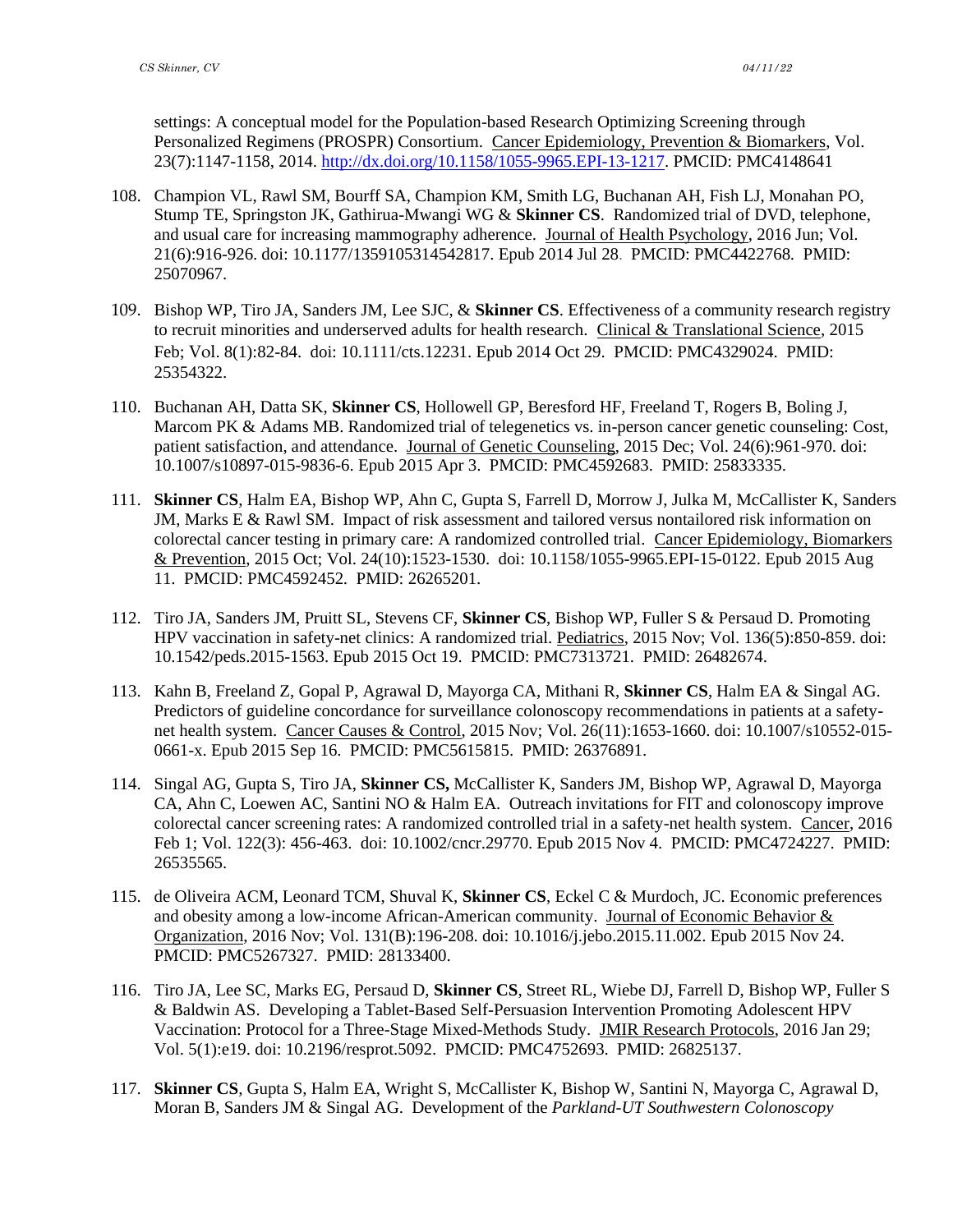*Reporting System (CoRS)* for evidence-based colon cancer surveillance recommendations. Journal of the American Medical Informatics Association, 2016 Mar; Vol. 23(2):402-406. doi: 10.1093/jamia/ocv081. Epub 2015 Aug 8. PMCID: PMC5009919. PMID: 26254481.

- 118. Rhodes R, Elwood B, Lee SJC, Tiro J, Halm EA & **Skinner CS**. The desires of their hearts: The multidisciplinary perspectives of African Americans on end-of-life care in the African American community. American Journal of Hospice & Palliative Medicine, 2016 Feb 14. [http://dx.doi.org/10.1177/1049909116631776.](http://dx.doi.org/10.1177/1049909116631776) PMID: 26878868 [Epub ahead of print]
- 119. Gathirua-Mwangi WG, Monahan PO, Stump T, Rawl SM, **Skinner CS** & Champion VL. Mammography adherence in African-American women: Results of a randomized controlled trial. Annals of Behavioral Medicine, 2016 Feb; Vol. 50(1):70-78. doi: 10.1007/s12160-015-9733-0. PMCID: PMC4744150. PMID: 26416127.
- 120. Bishop WP, Lee SJC, **Skinner CS**, Jones TM, McCallister K & Tiro JA. Validity of single-item screening for limited health literacy in English and Spanish speakers. American Journal of Public Health, 2016 May; Vol. 106(5):889-892. doi: 10.2105/AJPH.2016.303092. Epub 2016 Mar 17. PMCID: PMC4985070. PMID: 26985600.
- 121. Burnett-Hartman AN, Mehta SJ, Zheng Y, Ghai NR, McLerran DF, Chubak J, Quinn VP, **Skinner CS**, Corley DA, Inadomi JM & Doubeni CA; PROSPR Consortium. Racial/ethnic disparities in colorectal cancer screening across healthcare systems American Journal of Preventive Medicine, 2016 Oct; Vol. 51(4):e107-115. doi: 10.1016/j.amepre.2016.02.025. Epub 2016 Apr 1. PMCID: PMC5030113. PMID: 27050413.
- 122. Edmond SN, Shelby RA, Keefe FJ, Fisher HM, Schmidt J, Soo MS, **Skinner CS**, Ahrendt GM, Manculich J, Sumkin JH, Zuley ML & Bovbjerg DH. Persistent breast pain among women with histories of breast conserving surgery for breast cancer compared to women without histories of breast surgery or cancer. Clinical Journal of Pain, Vol. 33(1): 51-56, 2017. [http://dx.doi.org/10.1097/AJP.0000000000000377.](http://dx.doi.org/10.1097/AJP.0000000000000377) PMCID: PMC5144924
- 123. McCarthy AM, Kim JJ, Beaber EF, Zheng Y, Burnett-Hartman A, Chubak J, Ghai NR, McLerran D, Breen N, Conant EF, Geller BM, Green BB, Klabunde CN, Inrig S, **Skinner CS**, Quinn VP, Haas JS, Schnall M, Rutter CM, Barlw WE, Corley DA, Armstrong K & Doubeni CA. Follow-up of abnormal breast and colectal cancer screening by race/ethnicity. American Journal of Preventive Medicine, Vol. 51(4): 507-512, 2016. [http://dx.doi.org/10.1016/j.amepre.2016.03.017.](http://dx.doi.org/10.1016/j.amepre.2016.03.017) PMCID: PMC5030116
- 124. **Skinner CS**, Gupta S, Bishop WP, Ahn C, Tiro JA, Halm EA, Farrell D, Marks E, Morrow J, Julka M, McCallister K, Sanders JM & Rawl SM. Tailored information increases patient/physician discussion of colon cancer risk and testing: The *Cancer Risk Intake System* trial. Preventive Medicine Reports, 2016 Apr 30; Vol. 4:6-10. doi: 10.1016/j.pmedr.2016.04.008. eCollection 2016 Dec. PMCID: PMC4929051. PMID: 27413654.
- 125. Buchanan AH, Voils CI, Schildkraut JM, Fine C, Horick NK, Marcom PK, Wiggins K & **Skinner CS**. Adherence to recommended risk management among unaffected women with a BRCA mutation. Journal of Genetic Counseling, 2017 Feb; 26(1):79-92. doi: 10.1007/s10897-016-9981-6. Epub 2016 Jun 6. PMCID: PMC5140768. PMID: 27265406.
- 126. Gupta S, Miller S, Koch M, Berry E, Anderson P, Pruitt SL, Borton E, Hughes AE, Carter E, Hernandez S, Pozos H, Halm EA Gneezy A, Lieberman AJ, **Skinner CS**, Argenbright, K & Balasubramanian B. Financial incentives for promoting colorectal cancer screening: A randomized, comparative effectiveness trial. American Journal of Gastroenterology, 2016 Nov;111(11):1630-1636. doi: 10.1038/ajg.2016.286. Epub 2016 Aug 2. PMID: 27481306.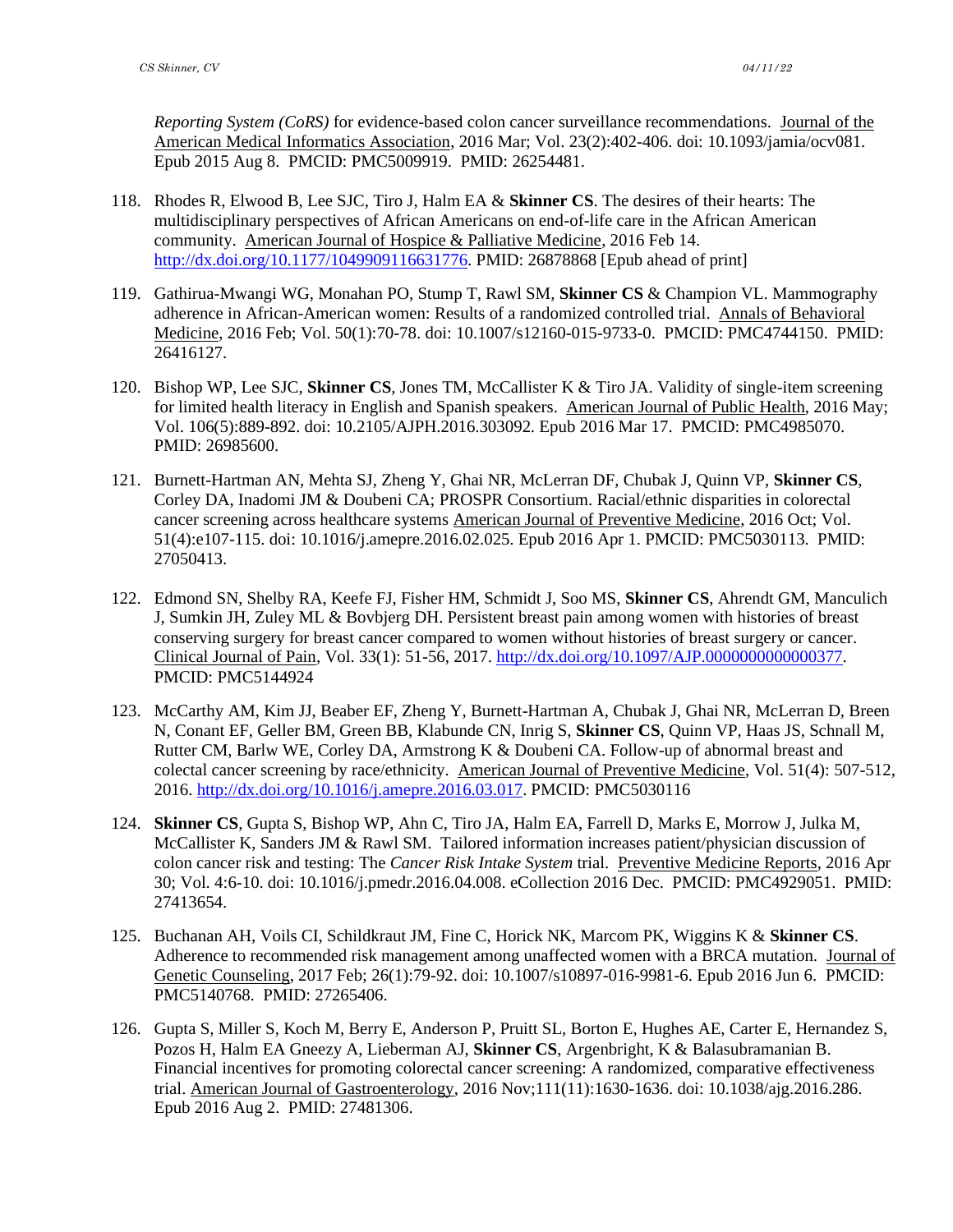- 127. Shay LA, Street Jr RL, Baldwin AS, Marks EG, Lee SC, Higashi RT, **Skinner CS**, Fuller S, Persaud D & Tiro JA. Characterizing safety-net providers' HPV vaccine recommendations to undecided parents: A pilot study. Patient Education & Counseling, 2016 Sep; Vol. 99(9):1452-1460. doi: 10.1016/j.pec.2016.06.027. Epub 2016 Jun 25. PMCID: PMC5007181. PMID: 27401828.
- 128. Beaber EF, Tosteson ANA, Haas JS, Onega T, Sprague BL Weaver DL, McCarthy AM, Doubeni CA, Quinn VP, **Skinner CS**, Zauber AG & Barlow WE. Breast cancer screening initiation after turning 40 years of age within the PROSPR consortium. Breast Cancer Research and Treatment, 2016 Nov; Vol. 160(2):323-331. doi: 10.1007/s10549-016-3990-x. Epub 2016 Sep 24. PMID: 27665586 PMCID: PMC5576986. PMID: 27665586.
- 129. Baldwin AS, Denman DC, Sala M, Marks EG, Shay LA, Fuller S, Persaud D, Lee SC, **Skinner CS**, Wiebe DJ, Tiro JA. Translating self-persuasion into an adolescent HPV vaccine promotion intervention for parents attending safety-net clinics. Patient Education and Counseling, 2017 Apr; Vol. 100(4):736-741. doi: 10.1016/j.pec.2016.11.014. Epub 2016 Nov 20. PMCID: PMC5385267. PMID: 27912928.
- 130. Balasubramanian BA, Garcia MP, Corley DA, Doubeni CA, Haas JS, Kamineni A, Quinn VP, Wernli K, Zheng Y & **Skinner CS**. Racial/ethnic differences in obesity and comorbidities between safety-net and non safety-net integrated health systems. Medicine (Baltimore), 2017 Mar; Vol. 96(11):e6326. doi: 10.1097/MD.0000000000006326. PMCID: PMC5369907. PMID: 28296752.
- 131. **Skinner CS,** Ahn C, Halm EA, Bishop WP, McCallister K, Sanders JM, Farrell D, Santini N & Singal AG. Recommendation of colorectal cancer testing among primary care patients younger than 50 with elevated risk. Preventive Medicine, 2017 Sep; Vol. 102:20-23. doi: 10.1016/j.ypmed.2017.06.014. Epub 2017 Jun 15. PMCID: PMC5557096. PMID: 28625419.
- 132. Singal AG, Gupta S, **Skinner CS**, Ahn C, Santini NO Agrawal D, Mayorga CA, Murphy C, Tiro JA, McCallister K, Sanders JM, Bishop WP, Loewen AC, Halm EA. Effect of Colonoscopy Outreach vs Fecal Immunochemical Test Outreach on Colorectal Cancer Screening Completion. A Randomized Clinical Trial. JAMA. 2017 Sep 5;318(9):806-815. doi: 10.1001/jama.2017.11389. PMCID: [PMC5648645.](http://www.ncbi.nlm.nih.gov/pmc/articles/pmc5648645/) PMID: 28873161.
- 133. Lee SJC, Inrig SJ, Balasubramanian BA, **Skinner CS**, Higashi RT, McCallister K, Bishop WP, Santini NO, Tiro JA. Identifying quality improvement targets to facilitate colorectal cancer screening completion. Preventive Medicine Reports, 2018 Feb 2; Vol. 9; 138-143. doi:10.1016/j.pmedr.2018.01.004 eCollection 2018 Mar. PMCID: [PMC5840842.](https://www.ncbi.nlm.nih.gov/pmc/articles/PMC5840842/) PMID: 29527466.
- 134. Schapira MM, Barlow WE, Conant EF, Sprague BL, Tosteson ANA, Haas JS, Onega T, Beaber EF, Goodrich M, McCarthy AM, Herschorn SD, **Skinner CS**, Harrington TO, Geller B. Communication practices of mammography facilities and timely follow up of a screening mammogram with a BI-RADS 0 assessment. Academic Radiology, 2018 Sep; Vol. 25(9):1118-1127. doi: 10.1016/j.acra.2017.12.028. Epub 2018 Feb 9. PMCID: PMC6402569. PMID: 29433892.
- 135. Singal AG, Corley DA, Kamineni A, Garcia M, Zheng Y, Doria-Rose PV, Quinn VP, Jensen CD, Chubak J, Tiro J, Doubeni CA, Ghai NR, **Skinner CS**, Wernli K & Halm EA. Patterns and predictors of repeat fecal immunochemical and occult blood test screening in four large health care systems in the United States. American Journal of Gastroenterology, 2018 May; Vol. 113(5):746-754. doi: 10.1038/s41395-018-0023-x. Epub 2018 Feb 27. PMCID: PMC6476786. PMID: 29487413.
- 136. Pruitt SL, Werner CL, Borton EK, Sanders JM, Balasubramanian BA, Barnes A, Betts AC, **Skinner CS** & Tiro JA. Cervical cancer burden and opportunities for prevention in a safety-net healthcare system. Cancer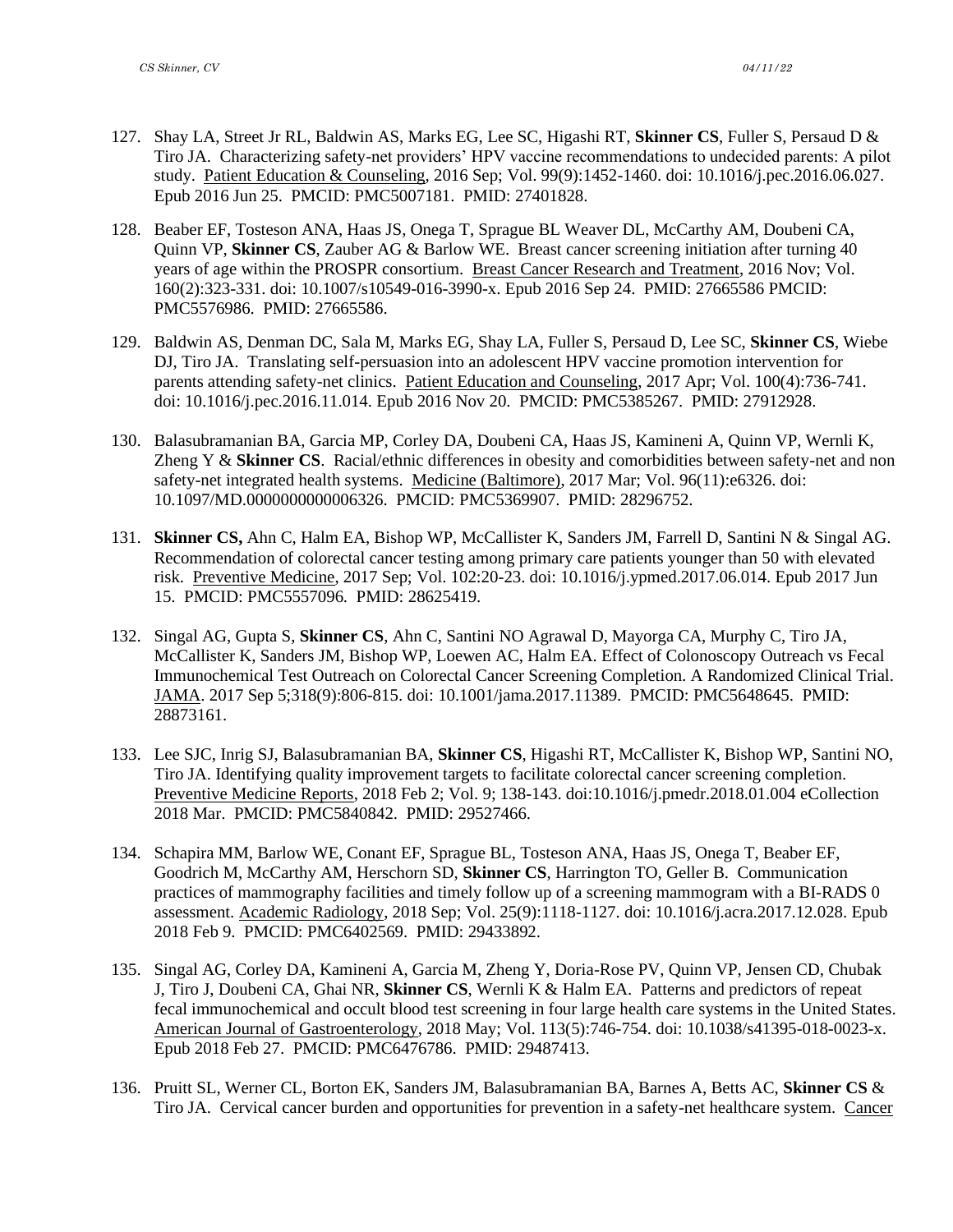Epidemiology, Biomarkers & Prevention.2018 Dec;27(12):1398-1406. doi: 10.1158/1055-9965.EPI-17- 0912. Epub 2018 Sep 5. PMCID: PMC6314678. PMID: 30185535.

- 137. Murphy CC, Sigel BM, Yang E, Skinner CS, Halm EA, Gupta S, Sanders JM, McCallister K & Singal AG. Adherence to colorectal cancer screening measured as the proportion of time covered. Gastrointestinal Endoscopy, 2018 Aug;88(2):323-331.e2. doi: 10.1016/j.gie.2018.02.023. Epub 2018 Feb 23. PMCID: PMC6050149. PMID: 29477302.
- 138. Doubeni CA, Gabler N, Armstrong K, McCarthy AM, Sheeler C, Castle P, Skinner CS, Halm EA, Pinsky P, Weaver D, Beaber E, Tosteson A, Mao C, Chubak J, Schnall M & Corley D. Timely follow-up of positive cancer screening results: A systematic review and recommendation from the PROSPR consortium. CA: A Cancer Journal for Clinicians, 2018; Vol. 68(3);199-216. PMCID: PMC5980732
- 139. Barnes A, Betts AC, Borton EK, Sanders JM, Pruitt SL, Werner C, Bran A, Estelle CD, Balasubramanian BA, Inrig SJ, Halm EA, **Skinner CS**, & Tiro JA. Cervical cancer screening among HIV-infected women in an urban, United States safety-net healthcare system. AIDS, 2018 Aug 24; Vol. 32(13); 1861-1870. doi: 10.1097/QAD.0000000000001881. PMCID: PMC6059987. PMID: [29762164.](https://www.ncbi.nlm.nih.gov/pubmed/29762164)
- 140. Gathirua-Mwangi W, Cohee A, Tarver WL, Marley A, Biederman E, Stump T, Monahan P, Rawl S, **Skinner CS** & Champion VL. Factors associated with adherence to mammography screening among insured women differ by income levels. Women's Health Issues 2018 Sep-Oct; Vol 28(5), 462-469. doi: 10.1016/j.whi.2018.06.001. Epub 2018 Aug 8. PMID: 30098875.
- 141. Rethorst CD, Hamann HA, Carmody TJ, Sharp KJ, Argenbright KE, Haley BB, **Skinner CS**, Trivedi MH. The Promoting Activity in Cancer Survivors (PACES) trial: A multiphase optimization of strategy approach to increasing physical activity in breast cancer survivors. BMC Cancer; 2018 Jul 18; Vol. 18(1):744. doi: 10.1186/s12885-018-4662-5. PMCID: PMC6052597. PMID: 30021554.
- 142. Selby K, Jensen CD, Lee JK, Doubeni CA, Schottinger JE, Zhao WK, Chubak J, Halm EA, Ghai NR, Contreras R, **Skinner CS,** Kamineni A, Levin TR & Corley DA. Influence of varying quantitative fecal immunochemical test cost-offs on test performance for colorectal cancer detection: A community-based cohort study. Annals of Internal Medicine; 2018; Vol 169; 439-447. doi: 10.7326/M18-0244. PMID: [30242328](http://www.ncbi.nlm.nih.gov/pubmed/30242328)
- 143. Turer CB, **Skinner CS** & Barlow SE. Algorithm to detect pediatric provider attention to high BMI and associated medical risk. Journal of the American Medical Informatics Association; Vol 26(1), 55-60, 2018, <https://doi:10.1093/jamia/ocy126> PMID: 30445547, PMCID: PMC6308014
- 144. Kamineni A, Tiro JA, Beaber EF, Silverberg MJ, Wheeler CM, Chao CR, Chubak J, **Skinner CS**, Corley DA, Kim JJ, Balasubramanian BA, Doria-Rose VP; PROSPR consortium. Cervical cancer screening research in the PROSPR I Consortium: Rationale, methods, and baseline findings from a US cohort. International Journal of Cancer; 2019 Mar 15; Vol 144(6):1460-1473. doi: 10.1002/ijc.31940. Epub 2018 Dec 20. PMCID: PMC6941787. PMID: 30353911.
- 145. Hughes AE, Tiro JA, Balasubramanian BA, **Skinner CS** & Pruitt SL. Social disadvantage, healthcare utilization, and colorectal cancer screening: Leveraging longitudinal patient address and health records data. Cancer Epidemiology, Biomarkers & Prevention, 2018 Dec; Vol 27(12):1424-1432. doi: 10.1158/1055- 9965.EPI-18-0446. Epub 2018 Aug 22. PMCID: PMC6279539. PMID: 30135072.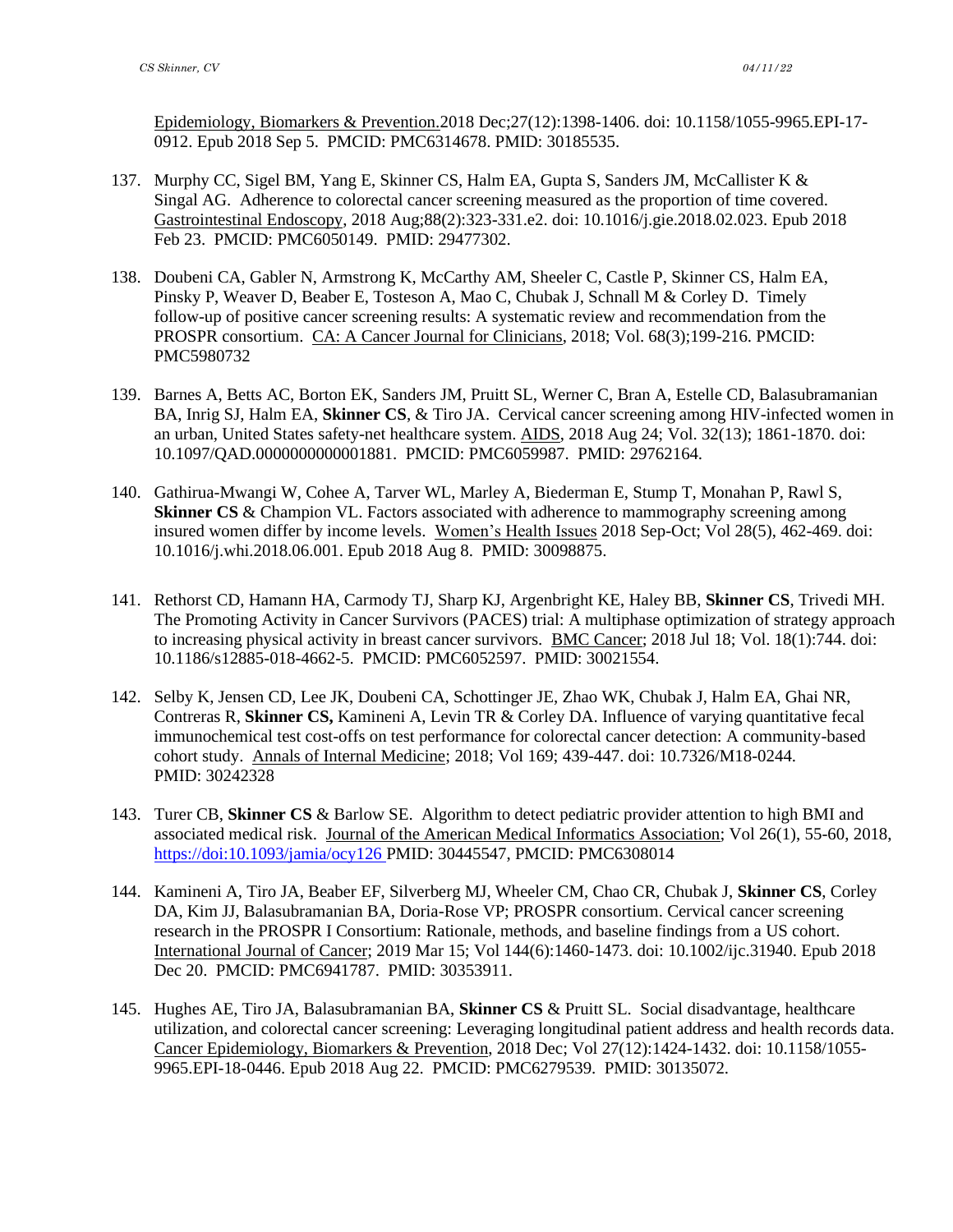- 146. Chubak J, McLerran D, Zheng Y, Singal AG, Corley DA, Doria-Rose VP, Doubeni CA, Kamineni A, Haas JS, Halm EA, **Skinner CS**, Zauber AG, Wernli KJ & Beaber EF; PROSPR consortium. Receipt of colonoscopy following diagnosis of advanced adenomas: An analysis within integrated healthcare delivery systems. Cancer Epidemiology, Biomarkers & Prevention, 2019 Jan;28(1):91-98. doi: 10.1158/1055- 9965.EPI-18-0452. Epub 2018 Nov 20. PMCID: PMC6324953. PMID: 30459208.
- 147. Murphy CC, Ahn C, Pruitt SL, Hughes AE, Halm EA, Gupta S, Santini NO, McCallister K, Sanders JM, Singal AG, **Skinner CS**. Screening initiation with FIT or colonoscopy: post-hoc analysis of a pragmatic, randomized trial. Preventive Medicine 2019 Jan; 118:332-335. DOI: 10.1016/j.ypmed.2018.11.020. Epub 2018 Dec 1. PMCID: PMC6362977. PMID: 30508552.
- 148. Magrath M, Yang E, Ahn C, Mayorga CA, Gopal P, Murphy CC, Gupta S, Agrawal D, Halm EA, Borton EK, **Skinner CS\*** & Singal AG\* (\*Co-senior authors) Impact of a clinical decision support system on guideline adherence of surveillance recommendations for colonoscopy after polypectomy. Journal of the National Comprehensive Cancer Center Network 2018 Nov;16(11):1321-1328. doi: 10.6004/jnccn.2018.7050. PMCID: PMC7210781. PMID: 30442733.
- 149. Bovbjerg DH, Keefe FJ, Soo MS, Manculich J, Van Denburg S, Zuley ML, **Skinner CS**, Edmond SN & ShelbyRA. Persistent Breast Pain: Associations with Pain Catastrophizing, Perceived Breast Cancer Risk, and Breast Cancer Worry, as well as Symptoms of Depression and Anxiety, and Distress Prior to Mammography Screening in Post-Surgery Breast Cancer Survivors and Unaffected Women. Acta Ontologica; 2019,<https://doi.org/10.1080/0284186X.2019.1574023> PMCID: PMC5144924
- 150. Breen N, **Skinner CS**, Zheng Y, Inrig S, Corley DA, Beaber EF, Garcia M, Chubak J, Doubeni C, Quinn VP, Haas JS, Li CI, Wernli KJ & Klabunde CN; PROSPR consortium. Time to follow-up after colorectal cancer screening by health insurance type. American Journal of Preventive Medicine 2019 May;56(5):e143-e152. doi: 10.1016/j.amepre.2019.01.005. PMCID: PMC6820676. PMID: 31003603.
- 151. Lee SJC, Murphy CC, Geiger AM, Gerber DE, Cox JV, Nair R & **Skinner CS**. Conceptual Model for Accrual to Cancer Clinical Trials. Journal of Clinical Oncology, 2019 Aug 10; Vol. 37(23):1993-1996. doi: 10:1200/JCO.19.00101. Epub 2019 Jun 5. PMCID: PMC6879309. PMID: 31166822.
- 152. Rhodes RL, Ukoha NCE, Williams KA, Elwood B, Knox-Rise T, Lee SC, Tiro JA, **Skinner CS** & Halm EA. Understanding underuse of advance care planning among a cohort of African American patients with advanced cancer: Formative research that examines gaps in intent to discuss options for care. American Journal of Hospice and Palliative Medicine 2019 Dec;36(12):1057-1062. doi: 10.1177/1049909119843276. Epub 2019 Apr 21. PMCID: PMC7360090. PMID: 31006248.
- 153. Turer CB, Barlow SE, Sarwer DB, Adamson B, Sanders J, Ahn C, Zhang S, Flores G & **Skinner CS**. Association of clinician behaviors and weight change in school-age children. American Journal of Preventive Medicine, 2019 Sep;57(3): 384-393. doi: 10.1016/j.amepre.2019.04.029. Epub 2019 Aug 1. PMID: 31377089.
- 154. Kim S, Lee SC, **Skinner CS**, Brown C & Balentine CJ. A surgeon's guide to treating older patients with colorectal cancer. Current Colorectal Cancer Reports, 2019, 15(1):1-7. doi:10.1007/s11888-019-00424-4. PMID: 31728133
- 155. Lee JK, Jensen CD, Levin TR, Doubeni CA, Zauber AG, Chubak J, Kamineni AS, Schottinger JA, Ghai NR, Udaltsova H, Ghao WK, Fireman GH, Quesenberry CP, Orav J, **Skinner CS**, Halm EA & Corley DA. Long-term risk of colorectal cancer and related deaths after adenoma removal in a large community-based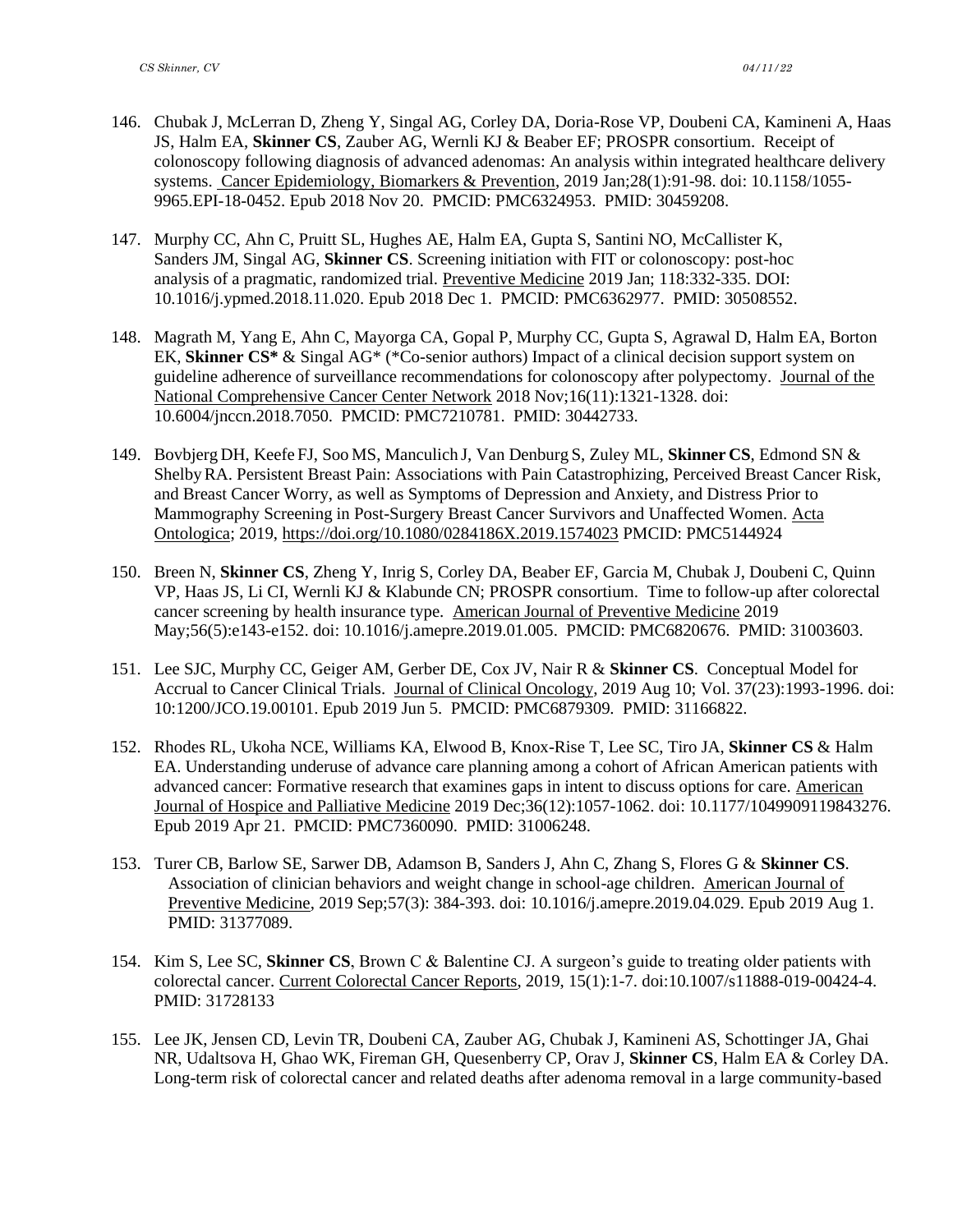population. Gastroenterology, 2020 Mar:158(4):884-894.e5 DOI: 10.1053/j.gastro.2019.09.039 PMID: 31589872.

- 156. **Skinner CS**, Ahn C, Singal AG, Nair RG, Halm EA, Pechero W, McCallister K, Sanders JM, Farrell D & Santini N. Outcomes associated with use of the *Cancer Risk Intake System* among primary care safety-net patients identified as needing colorectal cancer screening. Preventive Medicine Reports 2019 Oct 21;16:101003. DOI: 10.1016/j.pmedr.2019.101003 eCollection 2019 Dec. PMCID: PMC6838923. PMID: 31720201.
- 157. Barlow WE, Beaber EF, Geller BM, Kamineni A, Zheng Y, Haas JS, Chao CR, Rutter CM, Zauber AG, Sprague BL, Halm EA, Weaver DL, Chubak J, Doria-Rose VP, Kobrin S, Onega T, Quinn VP, Schapira MM, Tosteson ANA, Corley DA, **Skinner CS**, Schnall MD, Armstrong K, Wheeler CM, Silverberg MJ, Balasubramanian BA, Doubeni CA, McLerran D, Tiro JA on behalf of the PROSPR consortium. Evaluating screening participation, follow up and outcomes for breast, cervical and colorectal cancer in the PROSPR consortium. Journal of the National Cancer Institute, 2020 Mar 1;112(3):238-246. doi: 10.1093/jnci/djz137. PMCID: PMC7073922. PMID: 31292633.
- 158. Murphy CC, Halm EA, **Skinner CS**, Balasubramanian BA, & Singal AG. Challenges and approaches to measuring repeat fecal immunochemical test for colorectal cancer screening. Cancer Epidemiology, Biomarkers & Prevention 2020 Aug;29(8):1557-1563. doi: 10.1158/1055-9965.EPI-20-0230. Epub 2020 May 26. PMCID: PMC7416474. PMID: 32457184.
- 159. Murphy CC, Lee SJC, Geiger AM, Cox JV, Ahn C, Nair R, Gerber DE, Halm EA, McCallister K & **Skinner CS**. A randomized trial of mail and e-mail recruitment strategies for a physician survey on clinical trial accrual. BMC Medical Research Methodology 2020 May 19;20(1):123. DOI: 10.1186/s12874-020- 01014-x. PMCID: PMC7236338. PMID: 32429848.
- 160. Balentine CJ, Meier J, Berger M, Hogan TP, Reisch J, Cullum M, Zeh H, Lee SC, **Skinner CS** & Brown CJ. Using local rather than general anesthesia for inguinal hernia repair is associated with shorter operative time and enhanced postoperative recovery. American Journal of Surgery, 2020 Aug 25; S0002- 9610(20)30515-8. doi: 10.1016/j.amjsurg.2020.08.024. Online ahead of print. PMCID: PMC7953586. PMID: 32896372.
- 161. Balentine CJ, Meier J, Berger M, Reisch J, Cullum M, Lee SC, **Skinner CS**, & Brown CJ. Using local anesthesia for inguinal hernia repair reduces complications in older patients. The Journal of Surgical Research 27 Sep 2020, 258:64-72. doi: 10.1016/j.jss.2020.08.054. Epub 2020 Sep 28 Europe PMC. 2021 Feb; PMID: 33002663.
- 162. Ghai NR, Jensen CD, Merchant SA, Schottinger JE, Lee JK, Chubak J, Kamineni A, Halm EA, **Skinner CS**, Haas JS, Green BB, Cannizzaro NT, Schneider JL & Corley DA. Primary Care Provider Beliefs and Recommendations About Colorectal Cancer Screening in Four Healthcare Systems. Cancer Prevention Research(Phila). 2020 Nov;13(11):947-958. doi: 10.1158/1940-6207.CAPR-20-0109. Epub 2020 Jul 15.; PMCID: PMC7641998. PMID: 32669318
- 163. Gerber DE, Sheffield TY, Beg MS, Williams EL, Clark VL, Xie Y, Holbein MEB, **Skinner CS** & Lee SJC. Experience, perceptions, and recommendations concernging COVID-19 related clinical research adjustments. Journal of the National Comprehensive Cancer Network (JNCCN) 2020 Oct 7:1-8. doi: 10.6004/jnccn.2020.7643. Print 2021 May. PMCID: PMC81735866. PMID: 33027755.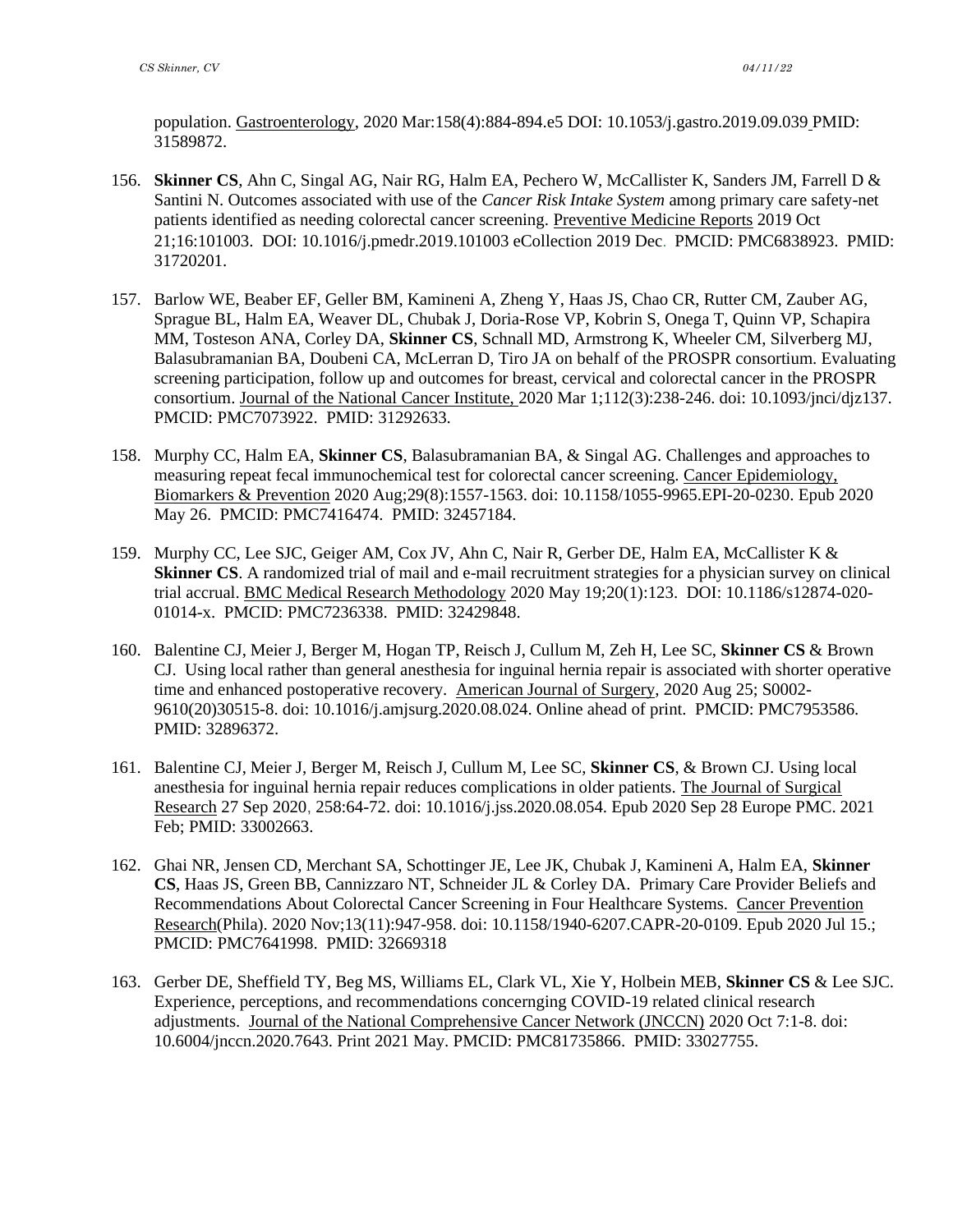- 164. Lee SJC, Murphy CC, Berger DE, Geiger AM, Halm E, Nair RG, Cox JV, Tiro JA & **Skinner CS**. Reimbursement Matters: Overcoming barriers to clinical trial accrual, Medical Care, 2021 Jan 22. doi: 10.1097/MLR.0000000000001509. PMCID: PMC8026490. Available on 2022-05-01. PMID: 33492049.
- 165. Meier J, Berger M, Hogan T, Reisch J, Zeh H, Cullum CM, Lee SC, **Skinner CS**, Brown CJ & Balentine CJ. Using local rather than general anesthesia for inguinal hernia repair may significantly reduce complications for frail Veterans. American Journal of Surgery, 2021 Jan 22:S0002-9610(21)00044-1. doi: 10.1016/j.amjsurg.2021.01.026. Online ahead of print. PMID: 33504434.
- 166. Rawl SM, Christy SM, Perkins SM, Tong Y, Krier C, Wang HL Huang AM, Laury E, Rhyant B, Lloyd F, Willis DR, Imperiale TF, Myers LJ, Springston J, **Skinner CS** & Champion VL. Computer-tailored intervention increases colorectal cancer screening among low-income African Americans in primary care: Results of a randomized trial. Preventive Medicine, 2021 Apr; 145:106449. doi: 10.1016/j.ypmed.2021.106449. Epub 2021 Feb 4. PMID: 33549682.
- 167. Turer C, Barlow S, Coney An, Bowen M, **Skinner CS**, Fish J, Green T, Menzies C & Lehmann C. Determining pediatric hypertension criteria: Concordance between observed physician methods and guideline-recommended methods. Journal of Hypertension. 2021 May 6. doi: 10.1097/HJH.0000000000002869. Online ahead of print. PMID: 33967240
- 168. Meier J, Berger M, Hogan T, Reisch J, Cullum M, Lee SC, **Skinner CS**, Zeh H, Brown CJ & Balentine C. Local anesthesia is associated with fewer complications in umbilical hernia repair in frail veterans, Journal of Surgical Research, 2021 May 11; 226:88-95. doi: 10.1016/j.jss.2021.04.006. Online ahead of print. PMID: 33989892
- 169. Meier J, Stevens A, Berger M, Hogan T, Reisch J, Cullum CM, Lee SC, **Skinner CS**, Zeh H, Brown C & Balentine CJ. Racial and ethnic disparities in access to local anesthesia for inquinal hernia repair. Journal of Surgical Research, 2021 Jun 1; 266:366-372. doi: 10.1016/j.jss.2021.04.026. Online ahead of print. PMID: 34087620
- 170. Hass JS, Vogeli C, Yu L, Atlas SJ, **Skinner CS**, Harris K, Feldman S & Tiro JA. Patient, provider, and clinic factors assocaited with the use of cervical cancer screening. Preventive Medicine Reports, June 2021; Vol. 23(3):101468. doi: 10.1016/j.pmedr.2021.101468
- 171. Gerber DE, Clark VL, Sheffield TY, Beg MS, Xie Y, Holbein MEB, **Skinner CS**, Lee SJC, Williams EL. Longitudinal Experience With and Impressions of COVID-19-Related Clinical Research Changes. JCO Oncology Practice. 2021 Jul 29:OP2100169. doi: 10.1200/OP.21.00169. Epub ahead of print. PMID: 34324403.
- 172. Silver MI, Anderson ML, Beaber EF, Haas JS, Kobrin S, Pocobelli G, Skinner CS, Tiro JA, Kamineni A. De-implementation of cervical cancer screening before age 21. Preventive Medicine. 2021 Sep 29;153:106815. doi: 10.1016/j.ypmed.2021.106815. Epub ahead of print. PMID: 34599920.
- 173. Meier J, Stevens A, Berger M, Hogan TP, Reisch J, Cullum CM, Lee SC, Skinner CS, Zeh H, Brown CJ, Balentine CJ. Use of local anesthesia for inguinal hernia repair has decreased over time in the VA system. Hernia. 2021 Nov 7. doi: 10.1007/s10029-021-02532-3. Epub ahead of print. PMID: 34743254
- 174. Nair RG, Lee SC, Berry E, Argenbright KE, Tiro JA & **Skinner CS**. Long-term mammography adherence among uninsured women enrolled in the Breast Screening and Patient Navigation (BSPAN) program. Cancer Epidemiology, Biomarkers & Prevention. Dec 2021; doi**:** 10.1158/1055-9965.EPI-21-0191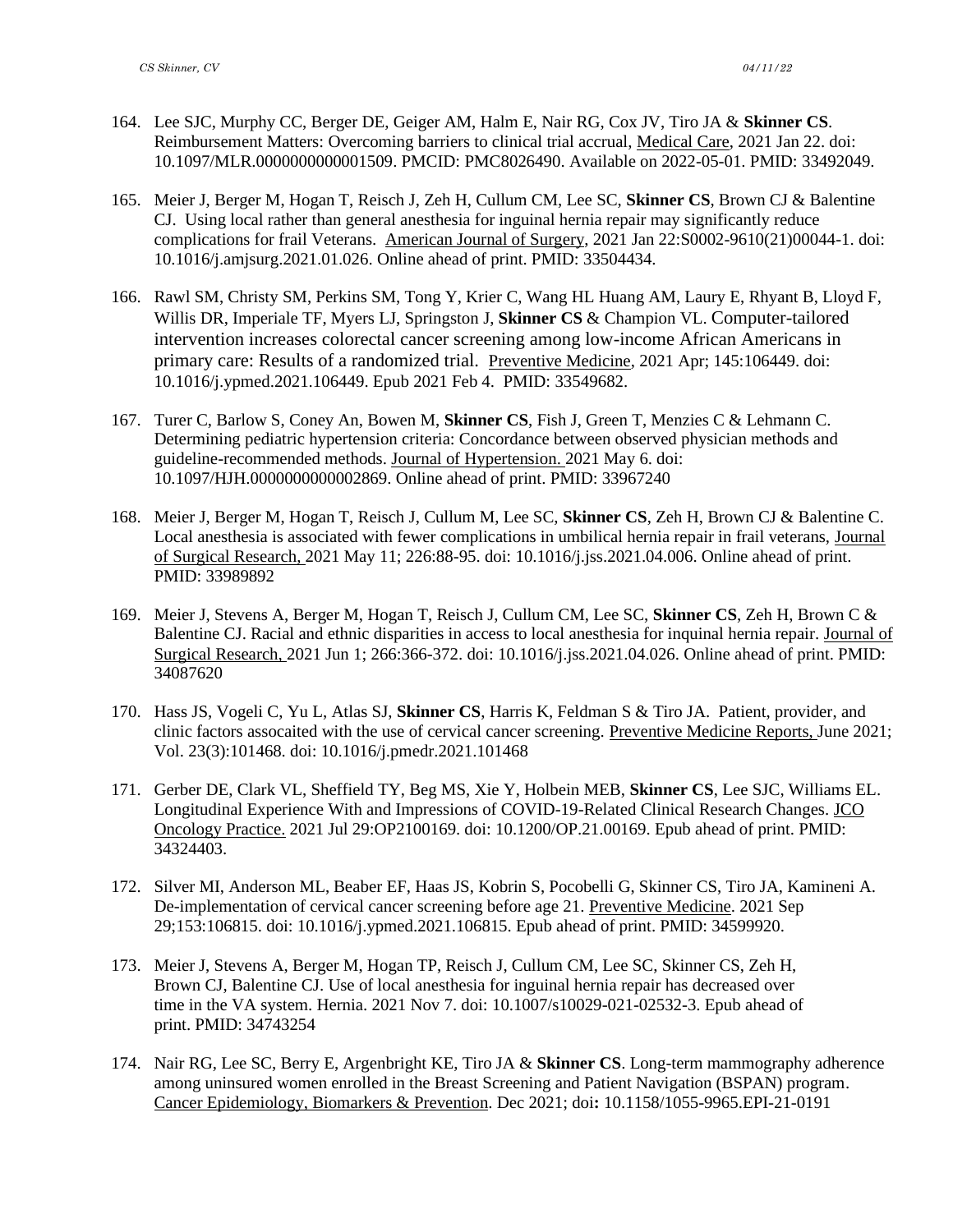# **b. Letters to the editor**

Kreuter MW & Skinner CS. Tailoring: What's in a name? Health Education Research: Theory & Practice, Vol. 15 (1), 1-4, 2000.

 Kreuter MW & **Skinner CS**. Tailoring: Response to Pasick. Health Education Research: Theory & Practice, Vol. 16 (41), 507-508, 2001.

# **c. Manuscripts under review:**

- 1. Kapinos KA, Halm EA, Santini NO, Loewen AD, Murphy CC, **Skinner CS\*** & Singal AG\* (Co Senior Authors). Cost effectiveness of a mailed outreach program for colorectal cancer screening, Analysis of a pragmatic, randomized trial. Under 2<sup>nd</sup> review, Clinical Gastroenterology and Hepatology - CGH-D-21-00976 - [EMID:5699d960901de5ad]
- 2. Puzziferri N, Schellinger JN, Sala M, Hynan LS, Almondox JP, **Skinner CS** & Brandon A. PRŌEBS: Patient-Reported Outcomes & Experiences of Bariatric Surgery, a qualitative research measure to inform post-operative weight-management. Under review, Journal of the Academy of Nutrition and Dietetics
- 3. Nair RG, Lee SJC, Arjmandi FK, Zhu H, Berry E, Argenbright K, Tiro JA & **Skinner CS**. Prevalence and correlates of false-positive results in screening mammograpy among uninsured women in a community outreach program. Under 2<sup>nd</sup> review, Preventive Medicine Reports
- 4. Beaber EF, Kamineni A, Burnett=Hartman AN, Hixon B, Kobrin S, Li CI, Oliver M, Rendle K, **Skinner CS**, Todd K, Zheng Y, Biebell R, Breslau ES, Chucak J, Corley DA, Greenlee RT, Hass JS, Halm EA, Honda S, NEslund-Dudas C, Ritzwoller JDP, Schottinger JE, Tiro JA, Bachani A, Doria-Rse P. Evaluating and improving cancer screening process quality in a multi-level context: the PROSPR II consortium design and research agenda. Under review, Cancer Epiedemiology, Prevention & Biomarkers.
- 5. Schottinger JE, Jensen CD, Ghai NR, Chubak J, Lee KJK, Kamineni A, Halm EA, **Skinner CS**, Udaltsova N, Zhao WK, Ziebell RA, Contreras R, Kim C, Fireman B, Quesenberry CP & Corley DA. Identifying optimal colonoscopy adenoma detection reates for decreasing subsequent patient risk of post-colonoscopy colorectal cancer: a large, multi-center study in diverse populations. Under  $2<sup>nd</sup>$  review, Journal of the American Medical Association.
- 6. Meier J, Stevens A, Berger M, Makris K, Bramos A, Reisch J, Cullum CM, Lee SC, **Skinner CS**, Zeh H, Brown C & Balentine CJ. The optimal approach to inguinal hernia repear: Does anesthesia modality matter more than surgical approach?

# **Published Abstracts**

- 1. **Skinner CS**, Tiro JT, Bishop WP, Bruce C & Goodall K. Factors associated with community members' participation in a research registry. Proceedings of the American Association for Cancer Research, 2009
- 2. Rawl S, **Skinner CS**, Champion V, Springston J, Perkins S, Tong Y, Gebregziabher N, Krier C, Rhyant B, Russell K, Imperiale T, Willis D, & Jones Myers L Predictors of readiness to screen for colorectal cancer in primary care patients (abstract). Annals of Oncology 21 (Suppl 6): vi31-vi121, 2010
- 3. Rawl SM, **Skinner CS**, Champion VL, Springston J, Perkins S, Tong Y, Gebregziabher N, Krier C, Rhyant B, Russell K, Imperiale T, Willis D, Myers LM. Predicting stage of readiness to screen for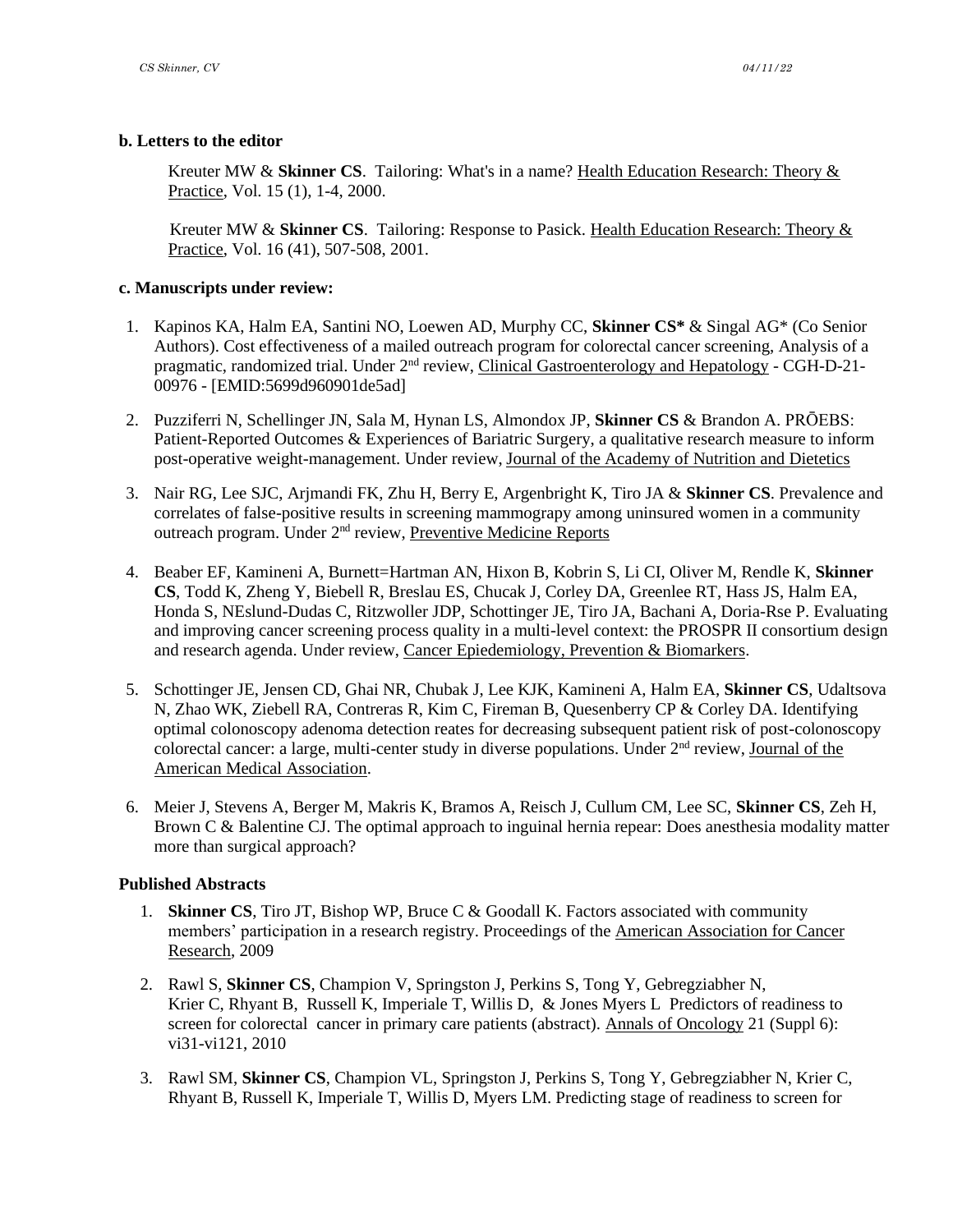colorectal cancer among African Americans (abstract). International Journal of Behavioral Medicine 17 (Suppl 1): S167-S168, 2010

- 4. Krier CJ, **Skinner CS**, Champion VL, Springston J, Perkins SM., Tong Y, Gebregziabher N, Imperiale TF, Brady-Watts T, Myers LJ, Rawl SM, A computer-tailored intervention increases patient-provider discussion and appointment making for colorectal cancer screening (abstract). Proceedings of the American Association for Cancer Research, Volume 52, 2011
- 5. Shelby RA, Keefe FJ, See MS, **Skinner CS**, Stinnett S. Luce MF, Zuley ML, Sumkin JOH, Bovbjerg DH. Psychological factors associated with self-reported breast pain prior to routine mammography in breast cancer survivors and women without a history of cancer. Annals of Behavioral Medicine, 2011;41(1); S160-S160
- 6. **Skinner CS**, Bishop WP, Tong LY, Rawl S, Tiro JA, Julka M, Morrow J, Gupta S. The *Cancer Risk Intake System* preliminary outcomes. Annals of Behavioral Medicine, 2011;41(1) S830S83
- 7. McCarthy, AM, Kim J, Beaber EF, Zheng Y, Kim J, Burnett-Hartman A, Chubak J, Ghai NR, CmLerran D, Breen N, Conant EF, Geller EM, Green BB, Klabunde C, Inrig S, **Skinner CS**, Quinn VP, Haas J, Schnall M, Rutter C, Balrow W, Corley DA, Armstrong K, Doubeni CA. Timely followup of abnormal screening by race and ethnicity across cancer types and healthcare delivery systems: comparison of breast and colorectal cancer screening processes (abstract). International Cancer Screening Network.
- 8. Singal AG, Gupta S, Tiro JA, **Skinner CS,** McCallister K, Sanders JM, Bishop WP, Agrawal D, Mayorga C, Ahn C, Loewen A, Santini N & Halm EA. Outreach invitations for FIT and colonoscopy improve colorectal cancer screening rates: A randomized controlled trial in a safety-net health system. Gastroenterology, 2015.
- 9. Rhodes R, Halm EA & **Skinner CS**. Development of an educational intervention about end-of-life care options for seriously ill African American patients and their caregivers. Journal of Pain and Symptom Management, 2016.
- 10. Murphy CC, Lee SJC, Geiger AM, Gerber DE, Cox JV, McCallister K, & **Skinner CS**. Community oncologist and practice barriers to clinical trial accrual. Poster presentation at Translational Science 2019, Washington, DC, March 2019.
- 11. Pruitt SL, Lu R, Tiro JA, Hughes AE, Xie Y, Xiao G, Ahn C, Borton E, Sanders J, & **Skinner CS**. Machine learning to predict follow-up for abnormal cervical cancer screening using electronic health record data: Model development and validation. Oral presentation at ASPO 2019, Tampa, FL, March 2019.
- 12. Williams EL, Clark VL, Sheffield TY, Beg MS, Xie Y, Holbein MEB, **Skinner CS**, Lee SJC, & Gerber DE. Longitudinal experience with and impressions of COVID-19-related clinical research changes. Poster presentation at the 2021 National Lung Cancer SPORE Workshop, June 16-18, 2021.

#### **d. Textbooks (authored/edited):**

TAILORING HEALTH MESSAGES: CUSTOMIZING COMMUNICATION WITH COMPUTER TECHNOLOGY, Volume 2. Kreuter MW, Farrell D, Jacobson H & **Skinner CS** (Authors). Lawrence Erlbaum Associates, Publishers, Mahwah, NJ, 2013

#### **e. Invited book chapters:**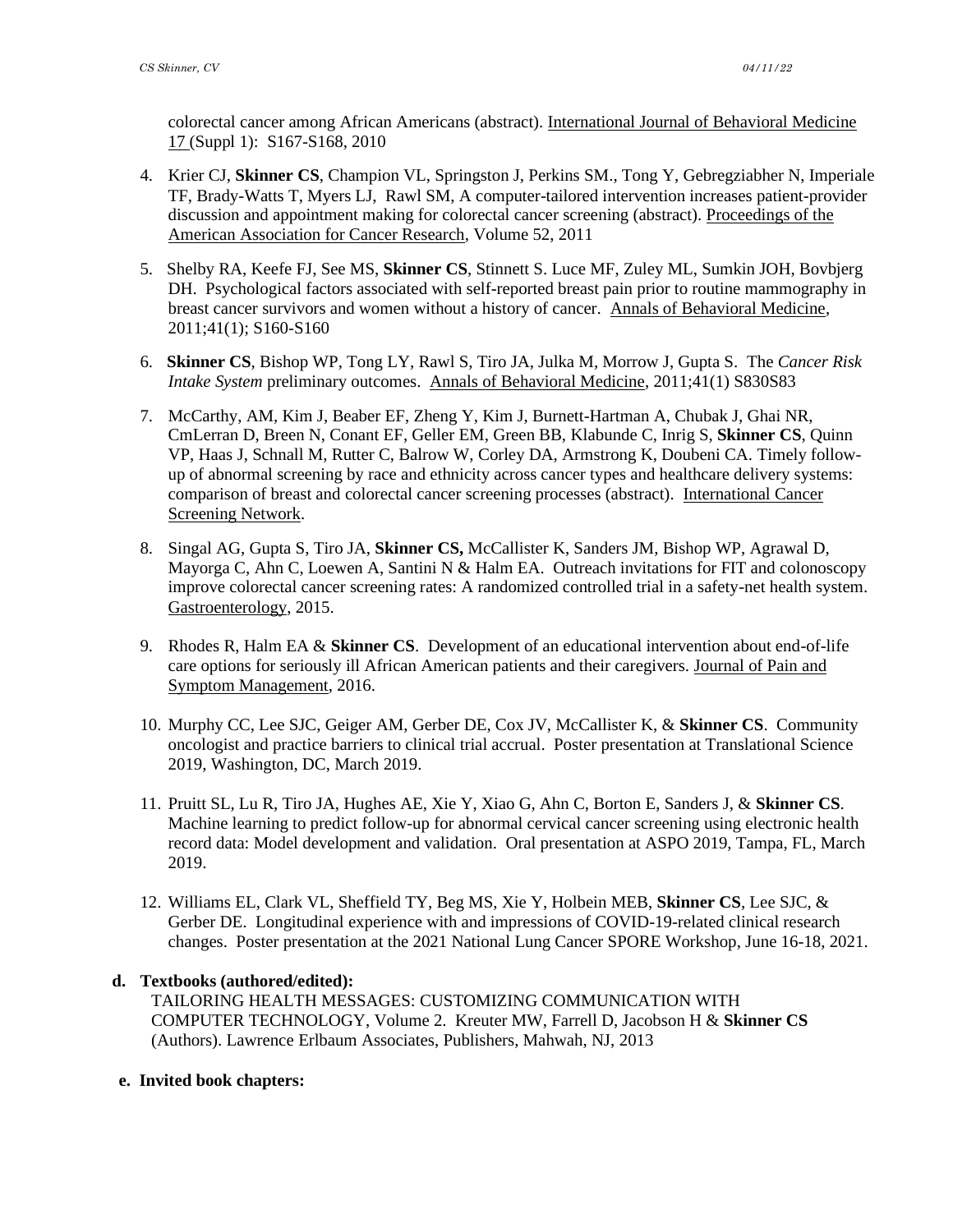- 1. **Skinner CS** & Kreuter MW. Using theories in planning interactive computer programs. In Health Promotion and Interactive Technology: Theoretical Applications and Future Directions, Street RL, Gold WR, & Manning T (Eds.). Lawrence Erlbaum Publishers, 1997.
- 2. Monsees BS & **Skinner CS**. Screening mammography from theory to practice. In Diagnosis of Diseases of the Breast, Bassett LW & VP Jackson, (Eds.). WB Saunders, 1997.
- 3. **Skinner CS**. Cancer Control and Aging. In The Encyclopedia of Aging, GL Maddox (Ed.). Springer Publishing, 2000.
- 4. **Skinner CS** & Giesler RB. Decision aids for cancer-related behavioral choices. In Evidence-Based Behavioral Interventions in Oncology – State of the Knowledge across the Cancer Care Continuum. CW Givens & BA Givens (Ed.) Springer Publishing, 2003.
- 5. Champion VL, Rawl S & **Skinner CS**. Interventions for cancer screening. In Evidence-Based Behavioral Interventions in Oncology – State of the Knowledge across the Cancer Care Continuum. CW Givens & BA Givens (Ed.) Springer Publishing, 2003.
- 6. **Skinner CS**, Kobrin SC, Campbell MC & Sutherland L. The role of advanced technology in adherence interventions. In, Patient treatment adherence: Concepts, interventions, and measurement. Bosworth HB, Oddone EZ, Weinberger M (eds). Lawrence Erlbaum Associates, Mahwah, NJ, 2005.
- 7. Champion VL & Skinner CS. The Health Belief Model. In, Health Education Theory & Practice (4<sup>th</sup> Edition). Glanz K, Rimer BK & Viswanath K (Eds) Jossey-Bass Publishers, San Francisco, 2008.
- 8. **Skinner CS**. Tailored Communications. In, Encyclopedia of Behavioral Medicine. Gellman, MD & Turner, RJ (Eds) Springer-Verlaq New York, 2012.
- 9. **Skinner CS**, Tiro JA & Champion VL.The Health Belief Model. In, Health Behavior: Theory, Research, and Practice (5<sup>th</sup> Edition). Glanz K, Rimer BK & Viswanath K (Eds) Jossey-Bass Publishers, San Francisco, 2015.
- 10. Taplin S, Abdiwahab E**, Skinner CS,** Dacus H, Leypoldt M, & Coronado G. Early Detection. In, Oncology Informatics: Using health information technology to improve processes and outcomes in cancer  $(1<sup>st</sup> Edition)$ . Hesse B, Ahern D & Beckkjord E (Eds) Elsevier Publishers, 2016.

# **g. Invited talks:**

- 1. *NCI project to improve compliance in United Kingdom trial of breast cancer screening among younger women*. Institute for Cancer Research, Royal Marsden Hospital, Surrey Sutton, England, Aug, 1994
- 2. *Tailored communications for breast cancer screening promotion*. Tailored messages in cancer communications workgroup meeting, Bethesda, MD, July, 1996
- 3. *Tailored communications for cancer control: Results of randomized trials*. Grand Rounds, Duke University Department of Surgery, Durham, NC, May 2001
- 4. *Tailored communications for behavior change.* University of North Carolina School of Public Health, Chapel Hill, NC, November 2004
- 5. *Tailored interventions: Historical development & lessons learned.* Midwest Nursing Research Society, St. Louis, MO, February 2004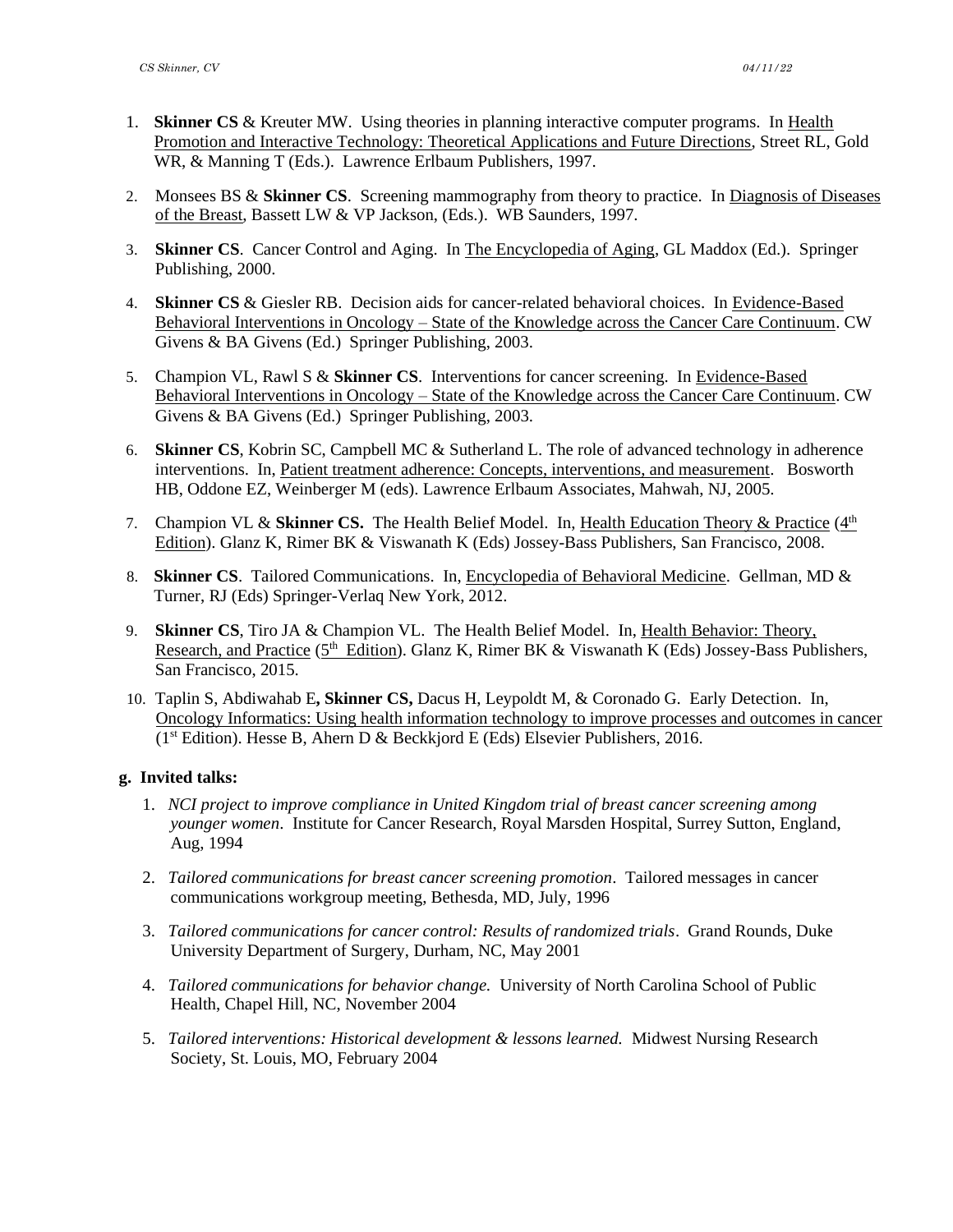- 6. *Tailored communications for behavior change.* School of Nursing and Public Health, University of Kwazulu-Natal, Durban, South Africa, June 2005
- 7. *Health communications research in various settings*. Research Seminar in Clinical Sciences, UT Southwestern Medical Center, Dallas TX, Sept 2006
- 8. *Health communications research in various settings*. St. Jude Children's Research Hospital and Cancer Center, Memphis, TN, October 2006
- 9. Tailored interventions for mammography promotion delivered through multiple media. 2<sup>nd</sup> NCI Workgroup for Computerized Tailored Interventions, Providence, RI, Aug 2007
- 10. *Addressing breast cancer disparities through multiple intervention channels*. University of North Texas School of Public Health Disparities Conference, Ft. Worth, TX, May 2009
- 11. *NIH reviewing circa 2010: Reviewers' & applicants' perspectives*. National Cancer Institute's Advanced Theory Institute, Madison, WI, July 2010
- 12. *Tailored interventions for cancer screening*. The Ohio State University James Cancer Center, Columbus, OH, May 2011
- 13. *What do we do with our intervention study findings? Implications for theory & practice*. National Cancer Institute's Advanced Theory Institute, Madison, WI, July 2012
- 14. *Is newer better? Technology to promote cancer screening among various populations*. American Association for Cancer Research Frontiers in Cancer Prevention Research, Washington DC, Nov 2012
- 15. *Cancer prevention and control in urban safety nets and rural populations*. Washington University Siteman Comprehensive Cancer Center, St. Louis, MO, March 2013
- 16. *Cancer prevention and control in urban safety nets and rural populations*. Duke Cancer Institute, Durham, NC, April 2013
- 17. *Cancer prevention and control in urban safety nets and rural populations*. UT MD Anderson Cancer Center, Houston, TX, June 2013
- 18. *Population Research at the Harold C. Simmons Cancer Center*, UT System Cancer Centers Meeting, Austin, TX, Aug 2014
- 19. *The UT Southwestern Simmons Comprehensive Cancer Center's research program in population sciences and cancer control*. American Society of Preventive Oncology Associate Directors for Population Sciences conference, Birmingham, AL, March 2015
- 20. *Partnering with safety-net health systems to control cancer: The UTSW experience*. University of New Mexico Comprehensive Cancer Center, Albuquerque, NM, June 2015
- 21. The Epic-based Parkland-UT Southwestern Colonoscopy Reporting System (CoRS). IEEE International Conference on Healthcare Informatics (ICHI), Dallas, TX, October 2015
- 22. *Eliminating disparities in colorectal cancer*. National Cancer Institute Think Tank for Cancer Disparities, Atlanta, GA, November 2015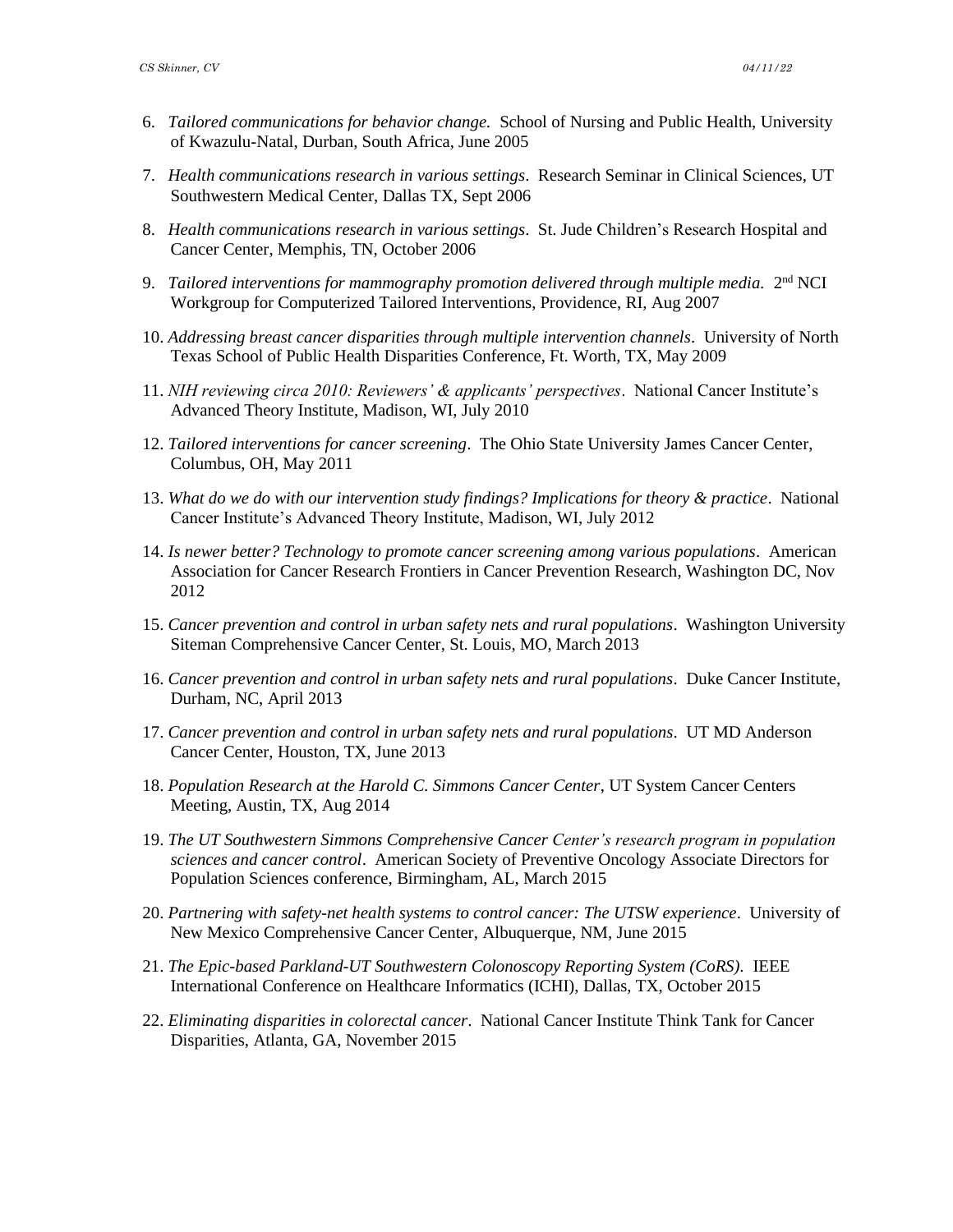- 23. *Dissemination and implementation research: It works! What's next?* American Association for Cancer Research Cancer Prevention Summit: Shaping the future of cancer prevention, Leesburg, VA, January 2016
- 24. *Using the EMR to facilitate the cancer screening process,* Texas FreshAir: Big Data and Data analytics, San Antonio, TX, March 2016
- 25. *Using implementation science to reduce disparities in cancer screening*, American Association for Cancer Research, Washington DC, April 2017
- 26. *Partnering with a safety-net for cancer prevention and control: the UT Southwestern experience*. Case Comprehensive Cancer Center, Cleveland OH, February 2017
- 27. *Implementation of discoveries to reduce disparities in the colorectal cancer screening process*, Southeastern colorectal cancer consortium symposium, Puerto Rico, May 2017
- 28. *The NCI Cancer MoonShot: Report from the Dissemination and Implementation Work Group*, Southeastern colorectal cancer consortium symposium, Puerto Rico, May 2017
- 29. *Opportunities and challenges of electronic health records in cancer prevention*, American Society for Preventive Oncology, New York, March 2018
- 30. *Screening for cancer: The promise and the reality*, The President's Lecture Series, University of Texas Southwestern Medical Center, Dallas, TX, October 2018
- 31. *Using electronic health records data for cancer-related population research*, University of North Carolina Gillings School of Global Public Health and UNC Lineberger Comprehensive Cancer Center, Chapel Hill, NC, November 2018
- 32. *Cancer-realted population research using electronic health records*, University of Florida Health Cancer Center, Gainesville, FL, May 2019
- 33. *Successes in facilitating the cancer screening process in a large county safety-net sytem,* Keynote address, ScreenNJ Conference, Cancer Institute of New Jersey, Rutgers University, New Brunswick, NJ, June 2020

#### **f. Podium presentations at scientific meetings:**

- 1. Strecher VJ, **Skinner CS**, Hospers H & Banks S. Presenting health behavior change messages to physicians and their patients: Project descriptions and preliminary results. American Public Health Association, Oct. 1989.
- 2. Berend MJ, Sullivan DC, **Skinner CS**, Iglehart JD & Skinner MA. The natural history of mammo-graphic calcifications subjected to interval follow-up. Society of Surgical Oncology, June 1992.
- 3. **Skinner CS**, Hospers H & Strecher VJ. Physician recommendations for mammography: Does tailoring make a difference? American Public Health Association, Nov. 1992.
- 4. Kreuter MW, Strecher VJ, Kegler MC, Harris RP, Farrell DA & **Skinner CS**. Facilitating preventive health care activities in a primary care setting. American Public Health Association, Nov. 1992.
- 5. Strecher VJ, Kreuter MW, Kegler MC, Roodhouse K, Farrell DA, Harris RP & **Skinner CS**. Assessing alcohol problems in a primary care setting. American Public Health Association, Nov. 1992.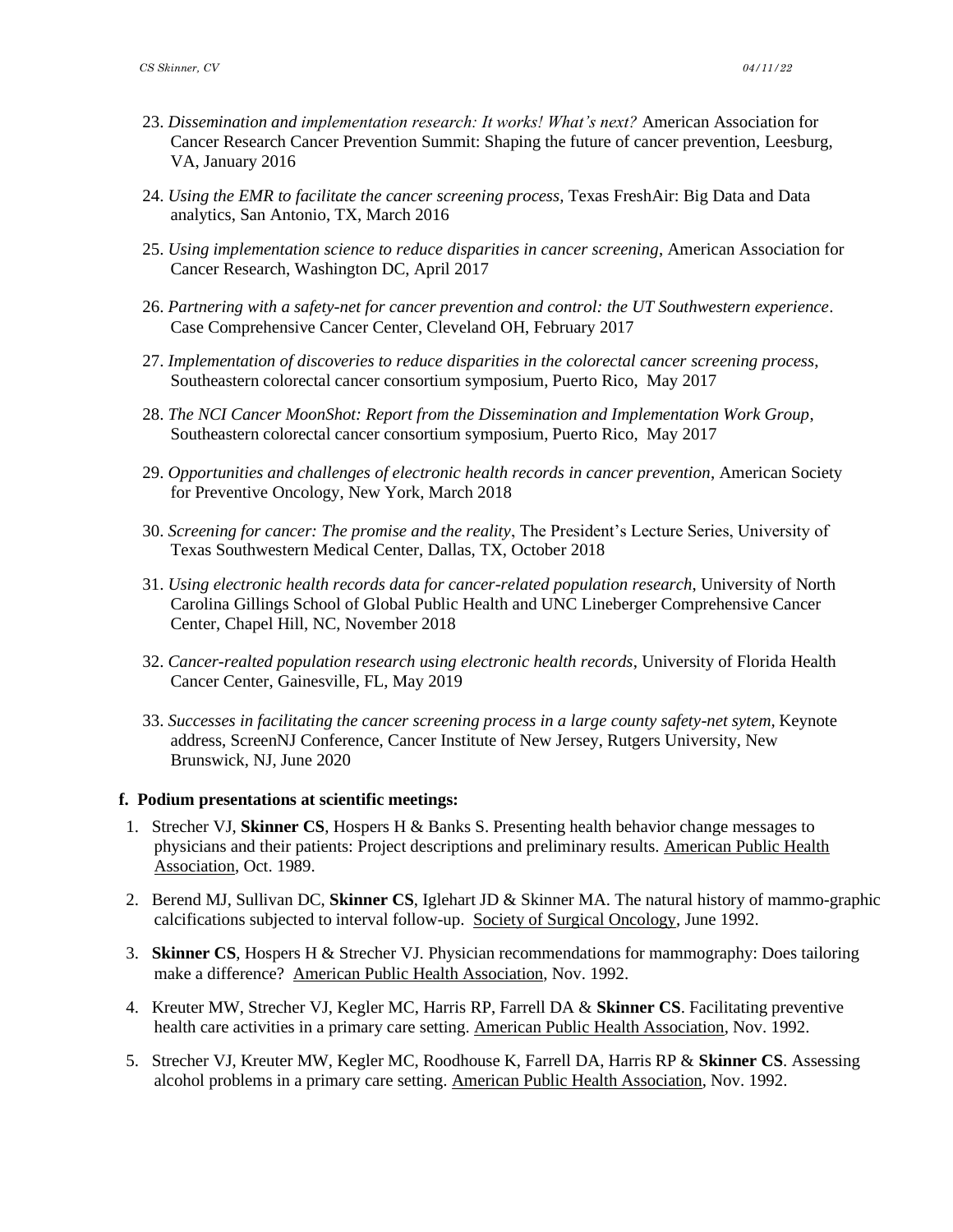- 6. Kegler MC, Strecher VJ, Kreuter MW, Farrell DA, Harris RP & **Skinner CS**. Assessing exercise behavior of patients in primary care settings. American Public Health Association, Nov. 1992.
- 7. **Skinner CS** & Champion VL. Do barriers to mammography vary by stage American Public Health Association, Nov. 1994.
- 8. **Skinner CS**, Kreuter MW & Strecher VJ. Do women understand their breast cancer risk American Public Health Association, Nov. 1994.
- 9. Miller AG, Champion VL & **Skinner CS**. Factors influencing effect of mammography screening in a university workplace. American Public Health Association, Nov. 1994.
- 10. **Skinner CS**, Sykes RK & Arfken CL. Theory-informed breast cancer education for older, low-income women: We can make it understandable. American Public Health Association, Nov. 1995.
- 11. **Skinner CS**, Sykes RK, Hill C & Arfken CL. The LEARN, SHARE & LIVE program: Breast cancer education for older, low-income women. CITATION AWARD RECIPIENT. American Association for Cancer Education, 1996.
- 12. **Skinner CS**, Arfken CL, & Sykes RK. Results from the LEARN, SHARE & LIVE program: Breast cancer education for African American, urban women. Society of Behavioral Medicine, Apr. 1996.
- 13. Champion VL, **Skinner CS** & Springstein J. Predictors of mammography stage in non-compliant women. American Public Health Association, Nov. 1997.
- 14. **Skinner CS**, Ryan EL, Whelan AJ & Gidday LL. Genetic risk assessment counseling for first-degree relatives of breast cancer patients: Why are women opting against participation American Public Health Association, Nov. 1998.
- 15. Babb S, Swisher E, Whelan AJ, **Skinner CS**, Mutch D & Rader J. Prophylactic oophorectomy: Patient characteristics and post-decision adjustment. National Society of Genetic Counselors, Nov. 1998.
- 16. **Skinner CS**, Champion VL, Menon U. Race and education differences in mammography-related perceptions. Society of Behavioral Medicine, March, 1999.
- 17. Champion VL, **Skinner CS**, Menon U. Comparison of tailored interventions for mammography. Society of Behavioral Medicine, March, 1999.
- 18. Champion VL, **Skinner CS**, Menon U, Rawl & Anzalone D. Preliminary effects comparing tailored mammography interventions. State of the Science Congress, National Institute for Nursing Research. Washington DC, Sept, 1999.
- 19. **Skinner CS**, Ryan GL, Menon U & Champion VL. Variables important for tailoring interventions to African Americans: Process findings from a mammography intervention study. American Public Health Association, Nov, 1999.
- 20. Menon U, Champion VL, Maraj M & **Skinner CS**. Tailored intervention outcomes among African Americans: Effects of different tailoring media in a mammography intervention study. American Public Health Association, Nov. 1999.
- 21. Iglehart JD, **Skinner CS**, Calingeart B, Miron A, Rimer BK, Clark SR & Schildkraut JS. Testing for hereditary breast and ovarian cancer in the southern United States. The Southern Surgical Association, Dec. 1999.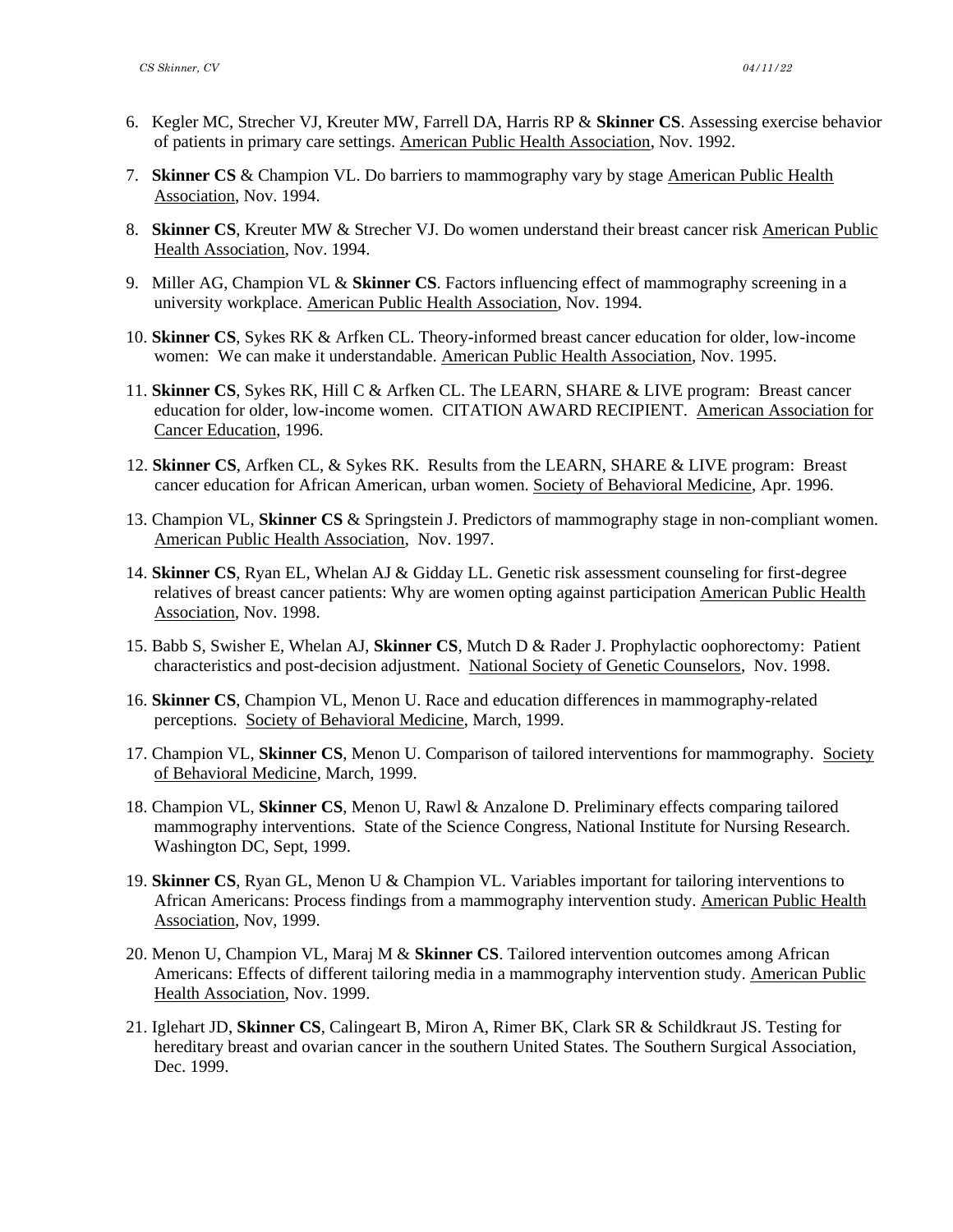- 22. Rawl SM, Champion VL, Menon U, Loehrer P & **Skinner CS**. First-degree relatives of colorectal cancer patients: Knowledge, beliefs and cancer screening behavior. Society of Behavioral Medicine, April, 2000.
- 23. Clark S, **Skinner CS**, Calingaert B, Pollack KI, Marcom PK, Sarratt WE, Sugarman J & Winer E. Unaffected women considering genetic counseling for BRCA1 & 2. National Society of Genetic Counselors, Nov, 2000.
- 24. Reuille K, Menon U, Champion VL & **Skinner CS**. Effect of age and race on beliefs regarding mammography screening among non-adherent women aged 51 and older. Oncology Nursing Society, Feb, 2001.
- 25. Todora HS, Menon U, Champion VL, Davis JB & **Skinner CS**. Attrition in a mammography intervention study: Who completes and who does not? Society of Behavioral Medicine, March, 2001.
- 26. Rawl SM, Champion VL, Menon U, May FL, Vance G, Hunter C, Loehrer P & **Skinner CS**. Differences in health beliefs by stage of readiness to screen for colorectal cancer among 1st- degree relatives of affected individuals. Society of Behavioral Medicine, March, 2001.
- 27. **Skinner CS**. Capitalizing on circumstances: Evaluations of the use of teachable moments in health behavior interventions. Society of Behavioral Medicine, March, 2001.
- 28. **Skinner CS,** Schidlkraut JM, Berry D, Calingaert B, Marcom PK, Sugarman J, Winer EP, Futreal PA & Rimer, BK. Pre-Counseling education materials for BRCA testing: Does tailoring make difference? American Psychological Association Conference on Women's Health, Feb, 2002.
- 29. Russell K, Champion VL, **Skinner CS**. Irregular mammography screening use in African American women. American Public Health Association, Nov, 2002.
- 30. Kreuter MW, **Skinner CS**, Steger-May K, Holt CL, Bucholtz DC, Clark EM & Haire-Joshu. Reactions to behaviorally vs. culturally tailored cancer communication among African American women. American Public Health Association, Nov, 2003.
- 31. **Skinner CS**. Tailored interventions for health behavior change: Historical developments and lessons learned. Keynote Address, Computer-Tailored Interventions Pre-conference Seminar. Midwest Nursing Research Society, Feb, 2003.
- 32. **Skinner CS**, Schildkraut J, Steadman S, Susswein L, Corio C & Reid L. African American's attitudes about the CGN (Cancer Genetics Network). Society of Behavioral Medicine, March, 2004
- 33. Rawl SM, Champion VL, Scott L, Monahan P, Cotton T, Weaver L., Overgaard A, Buchanan AH, **Skinner CS**. Testing Usability of a Tailored Interactive Health Communication Intervention to Increase Colon Cancer Screening Among African Americans. Oncology Nursing Society, Feb., 2005.
- 34. **Skinner CS**, Champion VL, Monahan P, Fyfe J, Kobrin SC & Todora HS. Tailored interventions for screening mammography: When is a booster dose important? American Public Health Association, 2004.
- 35. **Skinner CS**, Schildkraut J, Calingaert B, Hoyo C, Crankshaw SS, Fish L, Susswein L, Corio C & Reid L. Factors associated with African Americans' enrollment in a cancer genetics registry. American Society of Human Genetics, Oct., 2005.
- 36. Menon U, Witter BE, Champion VL **& Skinner CS**. Colon cancer screening beliefs by stage of behavior adoption. Society of Behavioral Medicine, April, 2005.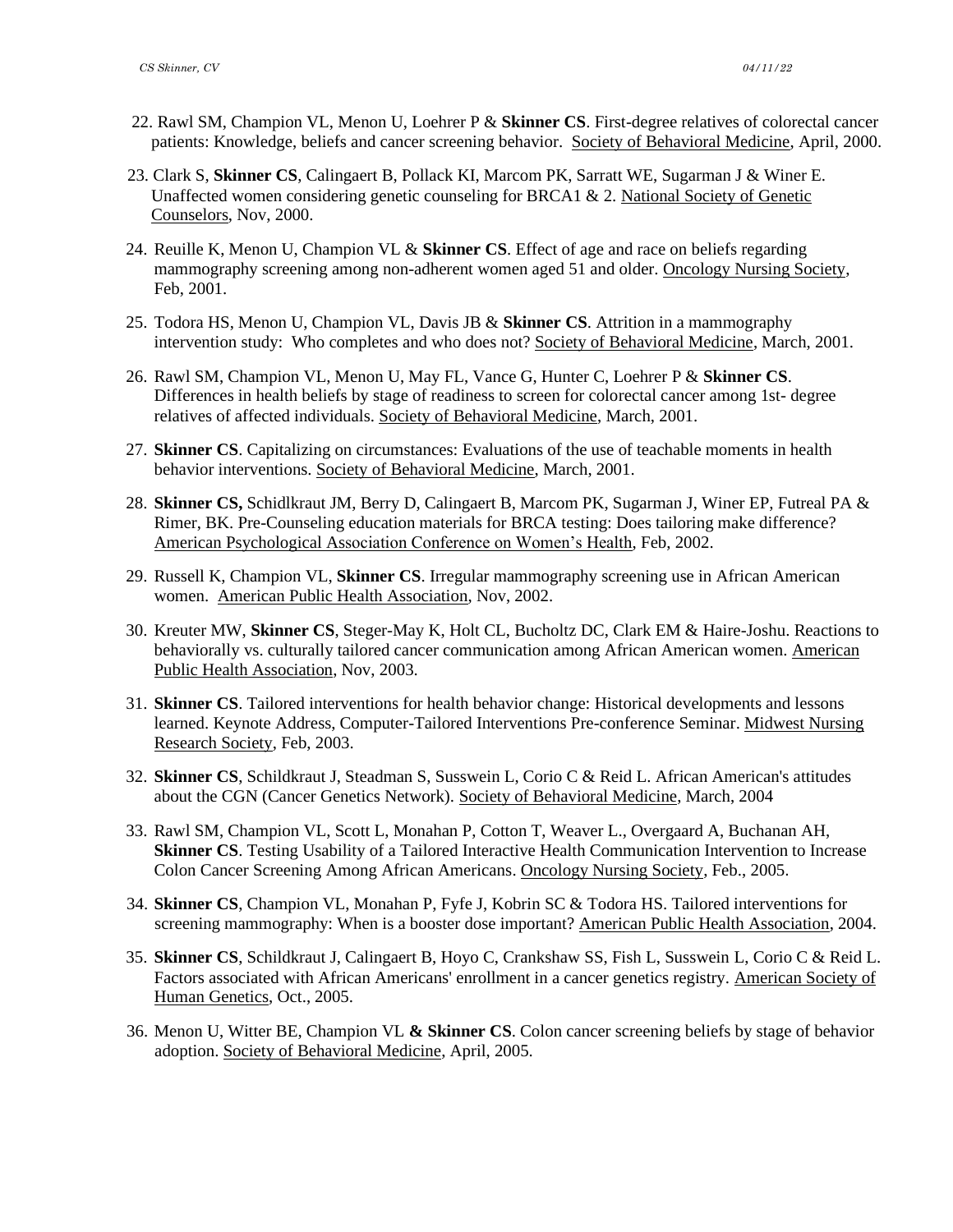- 37. Buchanan AH, **Skinner CS**, King RB & Marcom PK. Establishment of an outreach cancer genetic counseling program in rural North Carolina cancer clinics: Feasibility, patient characteristics, and satisfaction. National Society of Genetic Counselors, November, 2005.
- 38. Gierisch JM, O'Neill S, Rimer BK & **Skinner CS**. Who's getting annual interval mammograms? AcademyHealth Annual Research Meeting, June 2007.
- 39. Rasco DW, Xie Y, Jan Y, Sayne JR, **Skinner CS**, Dowell JE & Gerber DE. The Impact of Consenter Characteristics and Experience on Patient Interest in Clinical Research. (Award recipient) Eastern Cooperative Oncology Group, 2008.
- 40. Shelby RA, Keefe FJ, Bovbjerg DH, **Skinner CS**, Somers TJ, Soo MS, Red R, Stinnett S, Luce MF & Sumkin J. Perceived Risk of Breast Cancer, Beliefs about Mammography, and Psychological Distress in Breast Cancer Survivors and Healthy Women at the Time of Mammography. Society of Behavioral Medicine, April 2010.
- 41. Rawl SM, **Skinner CS**, Champion V, Springston J, Perkin S, Tong Y, Gebregziabher N, Krier C, Rhyant B, Russell K, Imperiale T, Willis D, & Myers LJ. Use of a Tailored Interactive Computer Intervention in Primary Care Changes Health Beliefs about Colorectal Cancer Screening. Midwest Nursing Research Society, 2010.
- 42. Shelby RA, Keefe FK, Bovbjerg DH, Soo MS, Red S, **Skinner CS**, Stinnett S, Luce MF & Sumkin JH. Perceived Risk of Breast Cancer, Beliefs about Mammography, and Psychological Distress in Breast Cancer Survivors and Healthy Women at the Time of Mammography. International Congress of Behavioral Medicine, 2010.
- 43. Singal AG, Yopp AC, Tiro JA, **Skinner CS**, Pack M, Nehra M, Lee WM & Marrero J. Process of care failure rates for hepatocellular carcinoma surveillance. American Association for the Study of Liver Diseases, 2011.
- 44. Tiro JA, Persaud D, Sanders JM, Stevens CF, Bishop WP, Fuller S, **Skinner CS**. Effect of mailed brochure and telephone recall/reminder on adolescent HPV vaccine initiation: results from a randomized trial. International Papillomavirus Conference, 2012
- 45. Lee SJC, Marks EG, Sanders JM, **Skinner CS,** Wiebe DJ. Developing an Inter-personal Framework for Lung Cancer Decision Making: African American Patient-Caregiver Experiences in Safety-net Care. MD Anderson Survivorship Research Symposium, 2014. *Citation for Faculty Excellence in Research.*
- 46. Lee SJC, Marks EG, **Skinner CS**, Wiebe DJ. Exploring African-American patient-caregiver experiences in safety-net care for lung cancer. American Anthropological Association, 2014
- 47. Balasubramanian B, Tiro JA, Lee SC, Gupta S & **Skinner CS**. Cancer and non-cancer follow-up care among vulnerable colorectal cancer survivors with multimorbidities. American Society for Preventive Oncology, 2014.
- 48. Bishop WP, Tiro JA, Melhado TV, Stevens C, Lee SC, **Skinner CS**. Evaluating validity of health literacy items in English and Spanish-speaking Hispanics from a community registry. American Public Health Association, 2012.
- 49. Tiro JA, Persaud D, Sanders JM, Stevens CF, Fuller S, Bishop WP, **Skinner CS**. Effects of an intervention promoting HPV vaccination in an urban safety-net healthcare system*.* American Public Health Association, 2012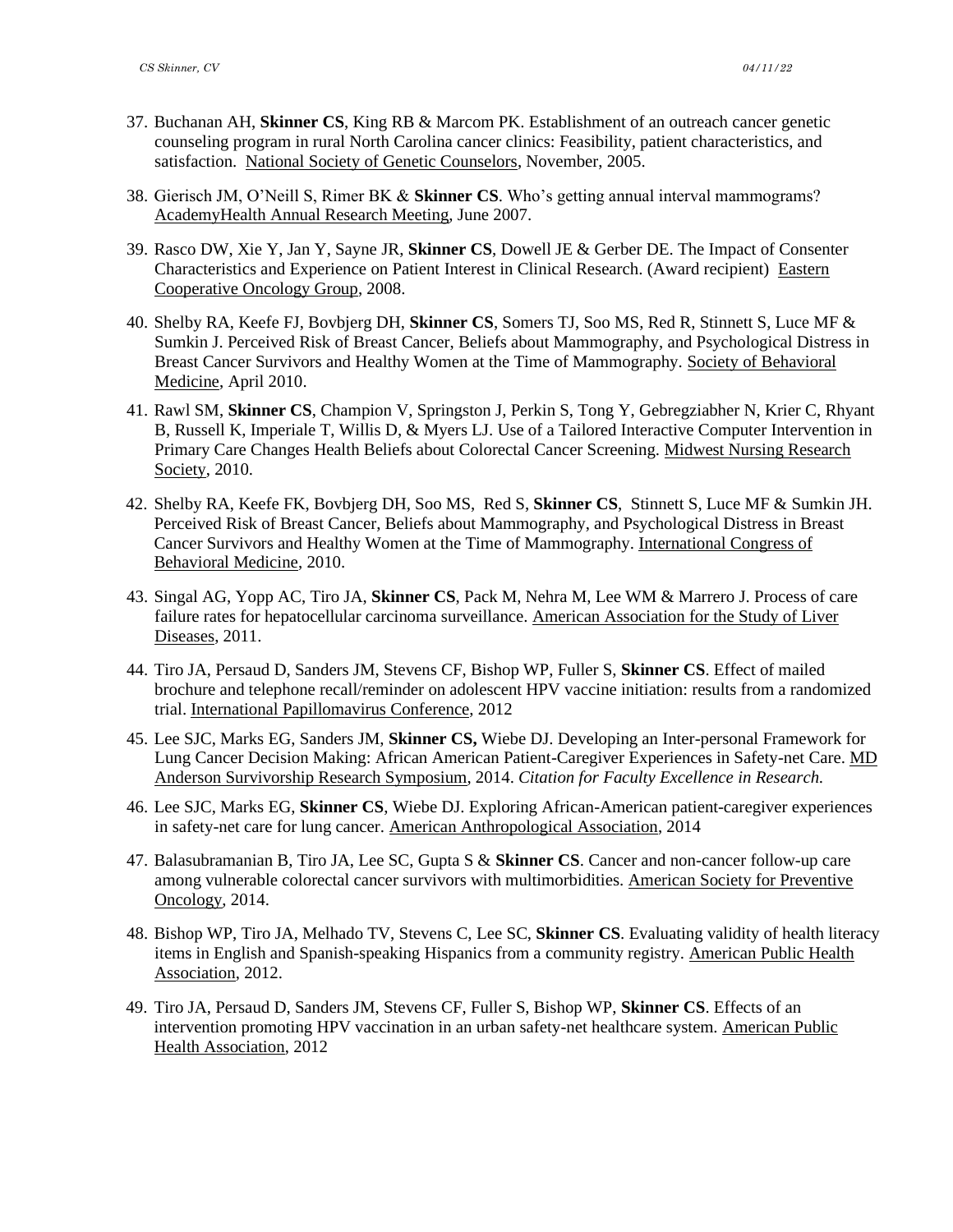- 50. Murphy CC, **Skinner CS**, Gupta S, Halm EA, Ahn C, Sanders JM, McCallister K, Singal AG. A pragmatic, randomized trial of FIT vs. colonoscopy outreach: patterns of screening initiation by intervention dose. Digestive Disease Week (DDW), 2018.
- 51. Murphy CC, **Skinner CS,** Halm EA, Sanders JM, Singal AG. Patterns and yield of repeat fecal immunochemical test over four rounds of screening in a safety-net healthcare system*.* Digestive Disease Week (DDW), 2018.
- 52. Pruitt SL, Lu R, Tiro JA, Hughes AE, Xie Y, Xiao G, Ahn C, Borton E, Sanders J, **Skinner CS.** Machine Learning to Predict Follow-up for Abnormal Cervical Cancer Screening using Electronic Health Record Data: Model Development and Validation*.* American Society for Preventive Oncology, 2019.

# **h. Scientific exhibits:**

- 1. **Skinner CS**, Zerr AD & Damson RL. Mobile mammography units: Focus group interviews among inner-city health center patients. CITATION AWARD RECIPIENT, Society of Behavioral Medicine, March, 1993.
- 2. **Skinner CS**, den Boer DJ & Strecher VJ. Another look at barriers to mammography screening. Society of Behavioral Medicine, April, 1994.
- 3. Ryan EL & **Skinner CS**. Risk beliefs and interest in counseling: Focus groups among 1st-degree relatives of breast cancer patients. Society of Behavioral Medicine, March, 1996.
- 4. Ryan EL & **Skinner CS**. Perceived risk and beliefs about risk modification among 1st-degree relatives of breast cancer patients. American Public Health Association, Nov, 1996.
- 5. **Skinner CS**, Arfken CL & Sykes RK. Mammography screening among older, minority, low-income urban women. Society of Behavioral Medicine, April 1997.
- 6. **Skinner CS**, Arfken CL & Monsees BS. Do older, African American women derive psychological benefits from mammography? Society of Behavioral Medicine, March, 1998.
- 7. Ryan EL, **Skinner CS** & Gidday L. Response to risk assessment counseling invitations by 1st-degree relatives with lower perceived risk & anxiety. Society of Behavioral Medicine, March, 1998.
- 8. **Skinner CS**, Shoemaker J, Marcom KP, Regan K, Schildkraut JM, Iglehart JD & Rimer BK. Facilitating informed decision making for BRCA1 and BRCA2 genetic testing.  $7<sup>th</sup>$  Annual SPORE Investigators' Workshop. National Cancer Institute, July, 1999.
- 9. Ryan GL, **Skinner CS**, Menon U & Champion VL. Examining the boundaries of tailoring health promotion messages: Individually tailored vs. group-targeted mammography promotion messages. American Public Health Association, Nov, 1999.
- 10. Champion VL, **Skinner CS**, Menon U & Anzelone D. Preliminary effect comparing tailored mammography interventions. American Public Health Association, Nov, 1999.
- 11. Hohberger J, Tibbs T, Heilman D, Menon U, Skith K, Champion VL & **Skinner CS**. Differences in cancer fatalism by race and religious affiliation. CITATION AWARD RECIPIENT, Society of Behavioral Medicine, April, 2000.
- 12. Champion VL, Menon U, Maraj M, Hui S, Perkins AJ & **Skinner CS**. Comparison of tailored interventions to increase mammography screening in non-adherent women 50 and over. Society of Behavioral Medicine, April, 2000.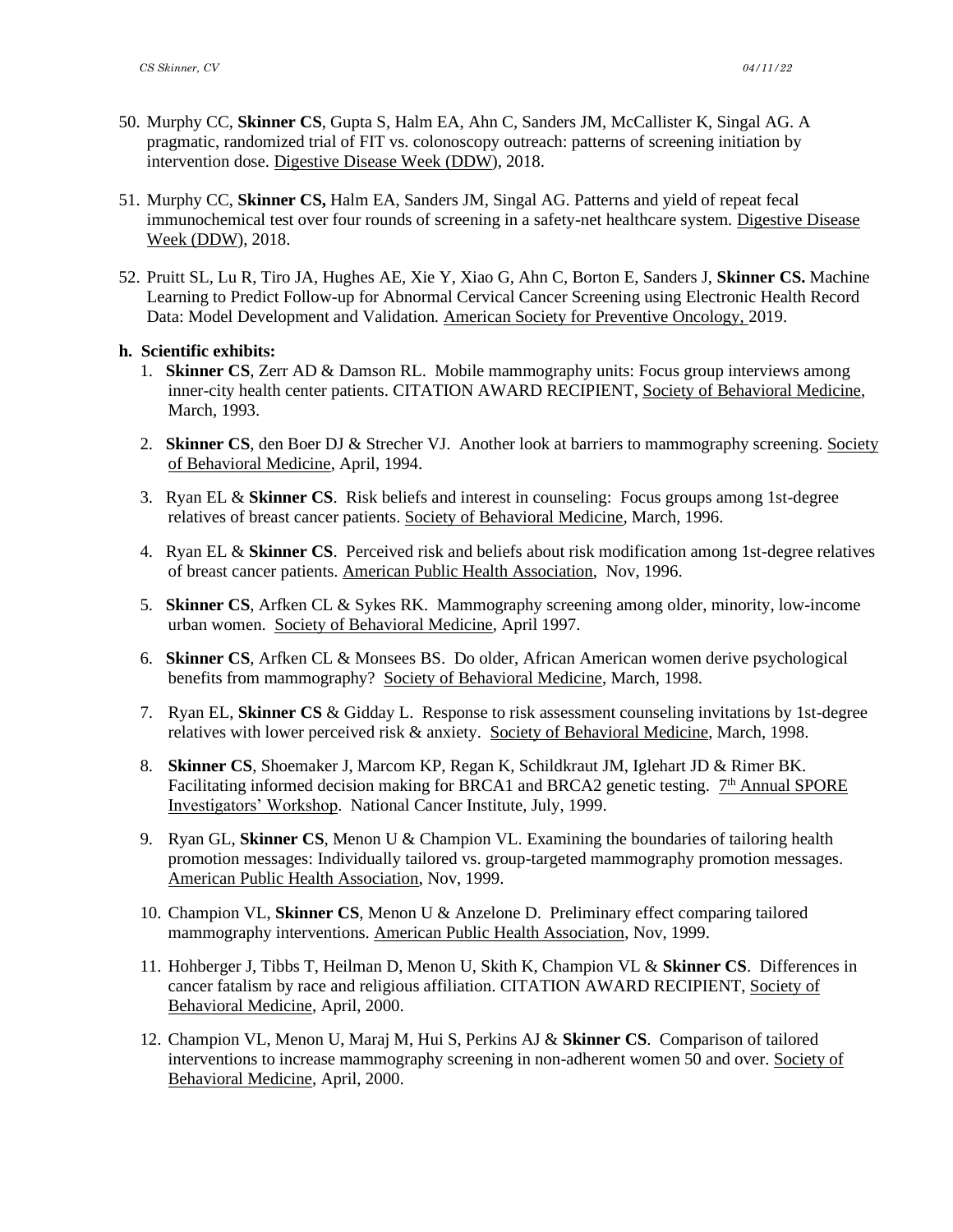- 13. Bosworth HB, Bastian LU, Kuchitbhatta MN, Steffens DC, McBride CM, **Skinner CS**, Rimer BK & Siegler IC. The relationship between depressive symptoms and climacteric symptoms in women at mid-life. Society of Psychosomatic Medicine, March, 2000.
- 14. Buchanan A, Clark S, **Skinner CS**, Sarratt WE, McLamb C & DeVellis BM. Cancer Genetics Network education tools: Development of an internet-based resource for health professionals. National Society of Genetic Counselors, Nov, 2000.
- 15. Marcom PK, Clark S, **Skinner CS**, Calingaert B, Pollak KI, Sarratt WE, Sugarman J & Winer E. Predictors of genetic counseling for BRCA1 & 2 among unaffected women. San Antonio Breast Cancer Symposium, Oct, 2000.
- 16. Kelly K, **Skinner CS**, Rawl S, Champion VL, Whelan AJ, Ivanovich J, Vance G, Hunter C & Todora H. Hassle as a predictor of intent to receive genetic counseling for colo-rectal cancer in first-degree relatives. Society of Behavioral Medicine, March, 2001.
- 17. **Skinner CS**, Schildkraut J, Berry D, Calingeart B, Marcom PK, Sugarman J, Winer EP, Iglehart JD, Futreal PA & Rimer BK. Tailored versus non-tailored materials to facilitate BRCA testing decisions. CITATION AWARD RECIPIENT. Society of Behavioral Medicine, March, 2001.
- 18. Bayer L, Smith KL, Holtz M, Todora HS & **Skinner CS**. Cancer worry and intrusive thoughts among first-degree relatives: The role of monitoring, perceived risk and social support. Society of Behavioral Medicine, March, 2001.
- 19. **Skinner CS**, Schildkraut J, Steadman S, Susswein L, Corio C & Reid L. African American's attitudes about participating in family cancer registries. NCI Minority-Serving Institution/ Comprehensive Cancer Centers Funded Investigators Workshop, Nov, 2003.
- 20. Kobrin SC, **Skinner CS**, Devellis R, Devellis B, Earp J, Harris R & Rimer BK. Measuring breast cancer risk perceptions: A new scale. American Society of Preventive Oncology, March, 2004.
- 21. **Skinner CS**, Buchanan AH, Champion VL, Monahan P, Bourff S. Rawl SM, Springston J. Exposure and reactions to tailored mammography interventions via telephone v. DVD. American Society of Preventive Oncology, 2009.
- 22. Rawl SM., Champion VL, **Skinner CS**, Springston J, Russell KM, Perkins, S., Rhyant B, Lloyd, F, Willis D, Doebbeling B., Imperiale T. Developing and Pre-testing a Tailored Interactive Computer Program to Promote Colon Cancer Screening. 11th Annual National Dialogue for Action Conference, 2009.
- 23. Julka M, Tiro J & **Skinner CS**. Investigating Mother's Exposure And Reaction to Media Messages About Hpv Vaccine, North American Primary Care Research Group, 2009.
- 24. **Skinner CS**, Tiro JT, Bishop WP, Bruce C & Goodall. Factors associated with community members' participation in a research registry. American Association for Cancer Research, 2009.
- 25. Tiro, JA, Bruce C, Bishop WP, Goodell K, **Skinner CS**. Factors associated with adolescent HPV vaccine uptake in safety-net clinics. Association for Cancer Research Frontiers in Cancer Prevention, December, 2009.
- 26. Gerber DE, Rasco DW, **Skinner CS**, Dowell J, Yan J, Sayne JR, Xie Y. Consenting factors in clinical cancer research: Observations from a cancer center tissue repository. American Society for Clinical Oncology, 2010.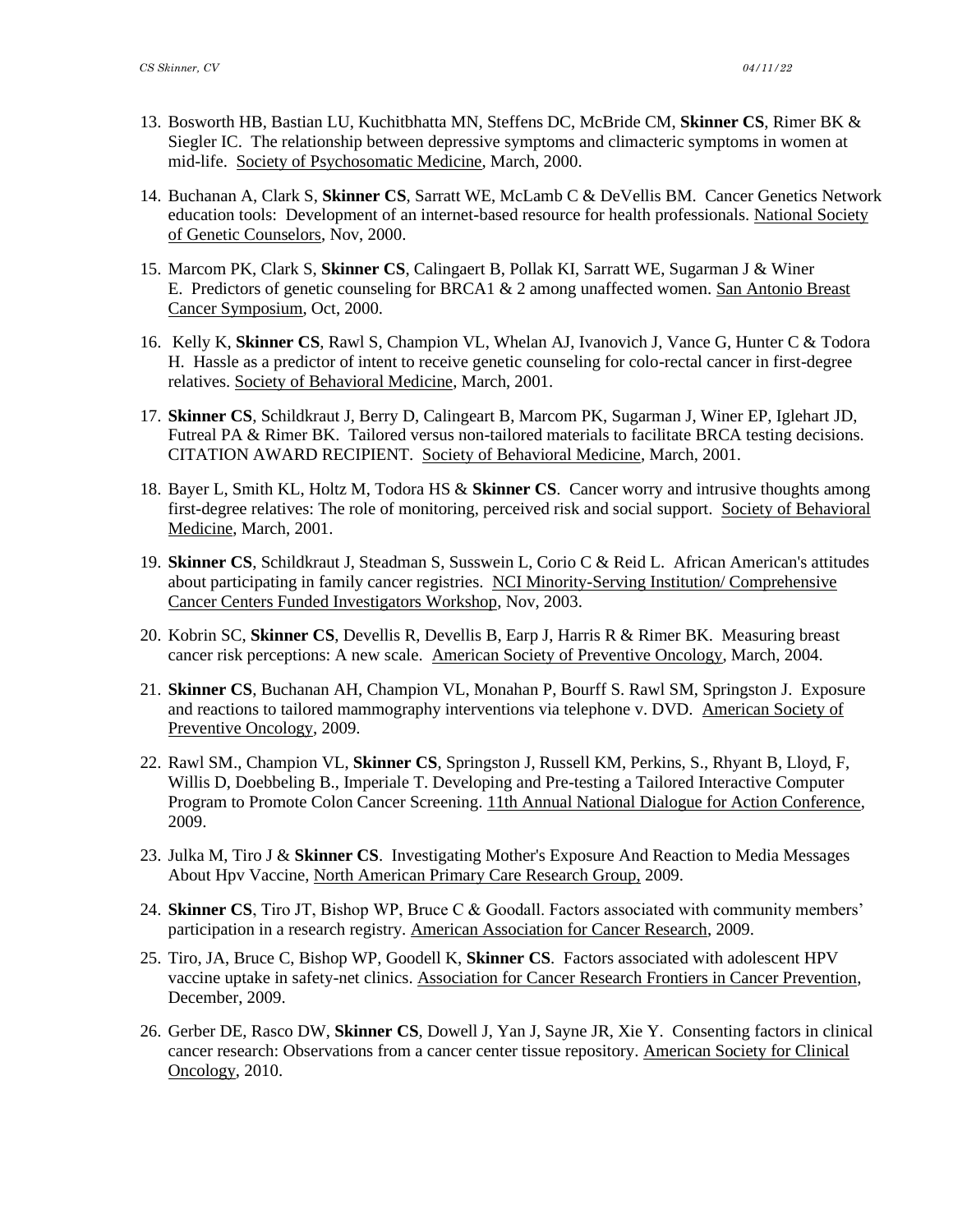- 27. Gupta S, Tong L, Anderson P, Rose B, Carter D, Koch M, Argenbright K, Rockey D & **Skinner CS.** Validation of an administrative database for determination of colorectal cancer screening test use and quality in a safety-net health system. Digestive Disease Week, 2010.
- 28. Shelby RA, Keefe FK, Bovbjerg DH, Soo MS, Red S, **Skinner CS**, Stinnett S, Luce MF & Sumkin JH. Negative Mood and Anxiety in Breast Cancer Survivors and Healthy Women during Routine Mammography Screening. Society of Behavioral Medicine, 2010.
- 29. Frierson GM, Willis B, DeFina L, Perales M, Simmons S & **Skinner CS**. Facilitating Factors and Barriers of Multi-Ethnic Participants? Decisions to Participate in Genetic Biobanking: Project Diversity GATHER. International Congress of Behavioral Medicine, 2010.
- 30. Rawl SM, Champion VL, Monohan P, Springston J & **Skinner CS**. Predicting stage of readiness to screen for colorectal cancer among African Americans. International Congress of Behavioral Medicine, 2010.
- 31. Frierson GM, Willis B, DeFina L, Perales M, Simmons S & **Skinner CS**. Psychosocial factors influencing a multi-ethnic sample's willingness to participate in genetic testing: Project GATHER. International Congress of Behavioral Medicine, 2010.
- 32. Perales MC, Frierson GM, Simmons M, **Skinner CS**, Willis B, & DeFina L. Project GATHER: Can health care perceptions facilitate decisions of a multi-ethnic sample to participate in a genetic biobank. International Congress of Behavioral Medicine, 2010.
- 33. Smith-Howell ER, Rawl SM, Champion VL, **Skinner CS**, Springston J, Krier C, Russell KM, Perkins S, Rhyant B, Lloyd F, Willis D, Imperiale T, & Myers LJ. Exploring the Role of Cancer Fatalism as a Barrier to Colorectal Screening. Midwest Nursing Research Society, 2010.
- 34. Rawl SM, **Skinner CS**, Champion VL, ; Springston J, Perkins S, Tong Y, Gebregziabher N, Krier C, Rhyant B, Russell K, Imperiale T, Willis D, Myers LM. Predicting Stage of Readiness to Screen for Colorectal Cancer among African Americans. International Congress of Behavioral Medicine, 2010.
- 35. Bishop WP, Tiro JA & **Skinner CS**. Combining methods for translating materials into Spanish: Results from the HPV and media study. American Society for Preventive Oncology, March, 2010.
- 36. **Skinner CS,** et al. The *Cancer Risk Intake System:* Preliminary outcomes. Society of Behavioral Medicine, 2011.
- 37. Krier CJ, **Skinner CS**, Champion VL, Springston J, Perkins SM, Tong Y, Gebregziabher N, Imperiale TF, Brady-Watts T, Myers LJ, Rawl SM. A Computer-Tailored Intervention Increases Patient-Provider Discussion and Appointment Making for Colorectal Cancer Screening. American Association for Cancer Research, 2011.
- 38. Singal AG, Yopp AC, Tiro JA, **Skinner CS**, Packer M, Lee WM, Marrero JA. Process of Care Failure Rates for Hepatocellular Carcinoma Surveillance. International Liver Cancer Association, 2011.
- 39. Singal AG, Yopp AC, Tiro JA, **Skinner CS**, Packer M, Nehra M, Lee WM, Marrero JA. Process of Care Failure Rates for Hepatocellular Carcinoma Surveillance. American Association for Study of Liver Diseases, 2011.
- 40. Bishop WP, **Skinner CS**, and Tiro JT. Physician Trust and Communication influences willingness to follow physician HPV vaccine recommendations and actual vaccine uptake. American Society of Preventive Oncology, 2011.
- 41. Tiro JA, Bishop WP, Melhado TV, Lee SC and **Skinner CS**. Race/ethnicity/language moderates the influence of physician trust and communication on willingness to follow physician recommendation and HPV vaccination. Society of Behavioral Medicine, 2011.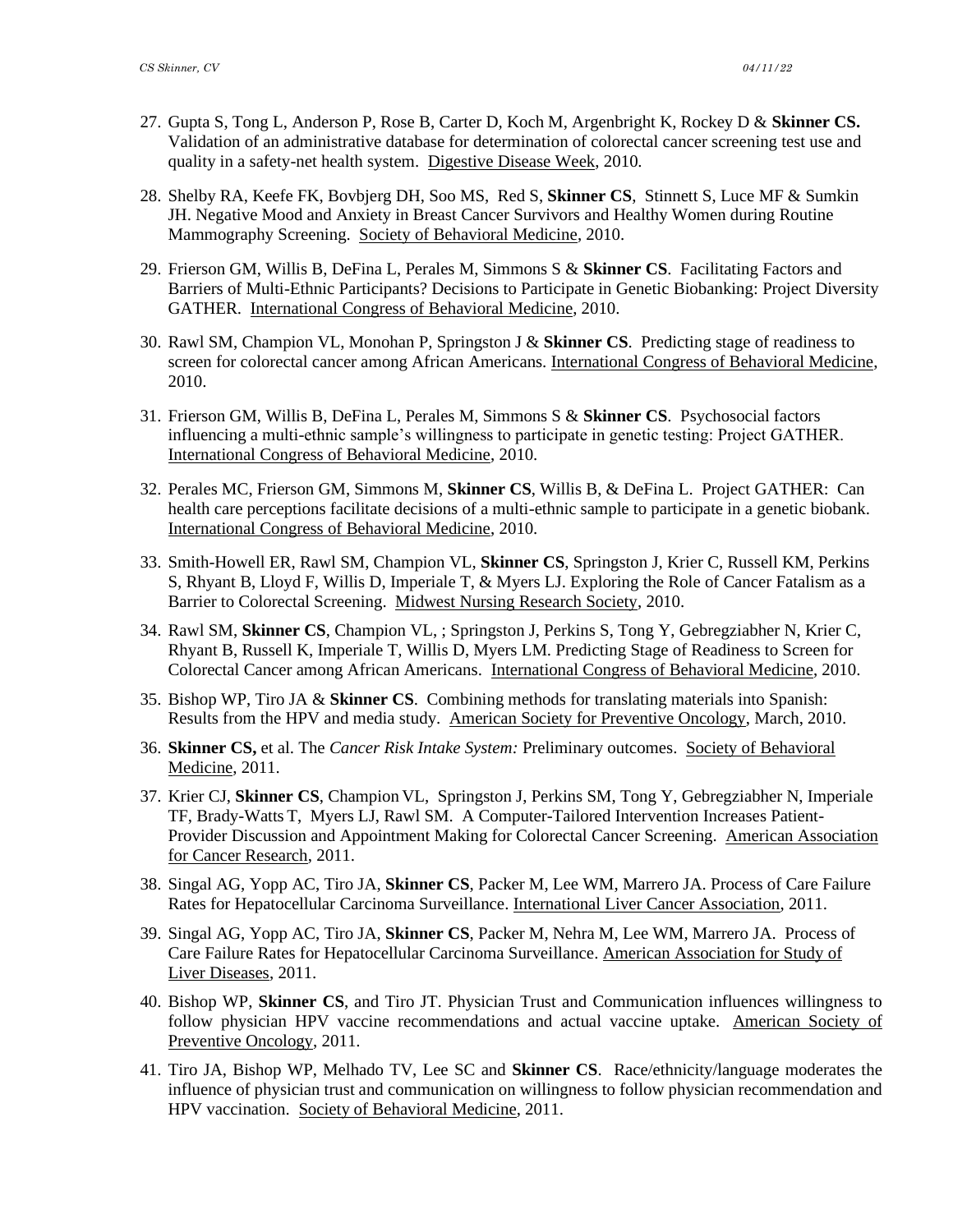- 42. Gupta S, Hammons M, Valdez L, Carter E, Koch M, Tong L, Ahn C, Kashner M, Tiro J, Halm E, **Skinner CS.** A randomized comparative effectiveness trial of system-level mailed invitation to FIT, system-level mailed invitation to Colonoscopy, and usual care for colorectal cancer screening among the uninsured: Interim findings. Cancer Prevention & Research Institute of Texas: Innovations in Cancer Prevention and Research Conference, 2011.
- 43. Christy, SM, Perkins, SM., Tong, Y, Gebregziabher, N, Krier, C, Champion, VL., **Skinner, CS**., Springston, J., Rhyant, B., Imperiale, TF., & Rawl, S.M, Predictors of Colorectal Cancer Screening Discussions between African-American Patients and their Providers. Society of Behavioral Medicine, 2012.
- 44. Bishop WP, Tiro JA, McCallister KL, Sanders JM, Melhado T, Lee SC & **Skinner CS**. Effectiveness of a community research registry to recruit minorities and underserved adults for research studies. American Public Health Association, 2012.
- 45. Crier CJ, **Skinner CS**, Champion AL, Springston J, Perkinds S, Tong Y, Gebregziabher N, Imperale TF, Brady-Watts T, Myers LJ, & Rawl S. Computer-tailored intervention increases patient-provider discussion and appointment making for colorectal cancer screening. American Association for Cancer Research, 2012.
- 46. **PROSPR Study Investigators**. Population-based research optimizing screening through personalized regimens (PROSPR): A National Cancer Institute initiative, 2012.
- 47. Rawl SM, Perkins S, Tong Y, Krier C, Christy S, Wang HL, Champion VL, Springston J & **Skinner CS**. Increasing colorectal cancer screening in low-income black primary-care patients: 6 month results of a randomized trial. Cancer Nursing Society, 2012.
- 48. Buchanan AH, Schildkraut JM, Voils CI, Fine C, Horick N, Murray S, Marcom PK & **Skinner CS**. Adherence to cancer risk management recommendations among unaffected *BRCA* mutation carriers. National Society of Genetic Counselors, 2013.
- 49. Tiro JA, Persaud D, Sanders JM, Stevens CF, Fuller S, Bishop WP, **Skinner CS**. Effect of mailed brochure and telephone recall/reminder on adolescent HPV vaccination. Society for Behavioral Medicine, 2013.
- 50. Buchanan AH, Fine C, **Skinner CS**, Schildkraut JM, Horick N, Marcom PK, Voils CI. Perceived benefits of and barriers to risk management among unaffected BRCA mutation carriers. International Symposium on Hereditary Breast and Ovarian Cancer, 2014.
- 51. Edmond SA, Shelby RA, Keefe FJ, Soo MS, **Skinner CS**, Stinnett S, Ahrendt GM, Manculich J, Sumkin JH, Zuley ML, Bovbjerg DH. Persistent pain following breast cancer surgery: A case-control study. American Association of Clinical Oncology, 2014.
- 52. Pruitt SL**,** Halm EA, Tiro JA, Lee SC, Bishop WP, Balasubramanian B, **Skinner CS**. Neighborhood Poverty and Colorectal Cancer Screening: Do Neighborhood Definitions Make a Difference? Society of Prevention Oncology, 2014.
- 53. Tiro JA, Lee SC, Farrell D, Marks EG, **Skinner CS**, Baldwin AS Development of a Self-persuasion Tablet-based Application for Parents Undecided about HPV Vaccination. American Society of Preventive Oncology, 2015
- 54. Kahn B, Freeland Z, Gopal P, Agrawal D, Mayorga C, Mithani R, **Skinner CS**, Halm E, Singal AG. Predictors of guideline concordance for surveillance colonoscopy recommendations among patients in a safety-net health system. Society for Behavioral Medicine, 2015.